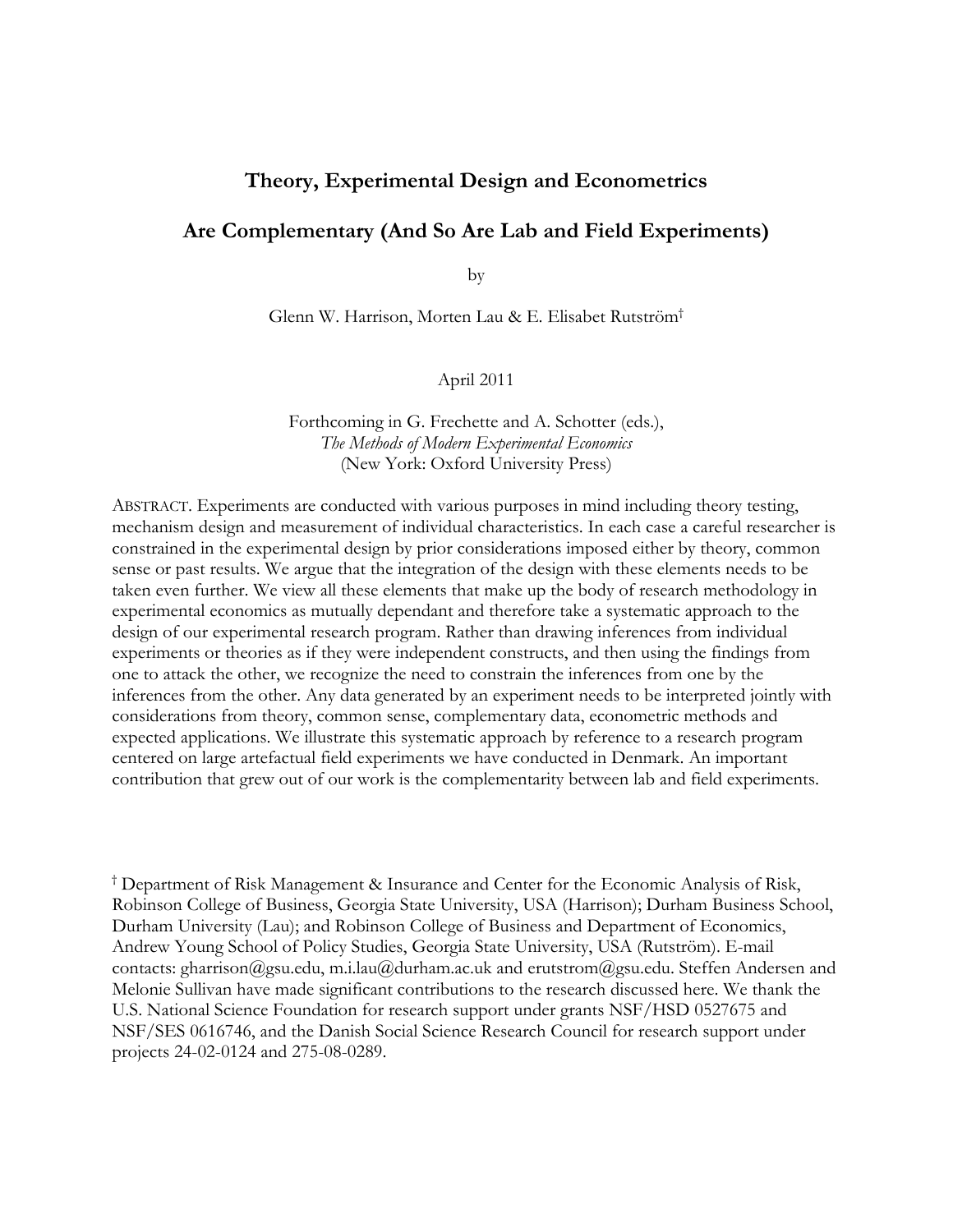# **Table of Contents**

| D. Non-EUT Models of Risky Choice and Non-Exponential Models of Discounting: Festine |
|--------------------------------------------------------------------------------------|
|                                                                                      |
|                                                                                      |
| F. Virtual Experiments As A Smooth Bridge Between the Lab and the Field  -43-        |
|                                                                                      |
|                                                                                      |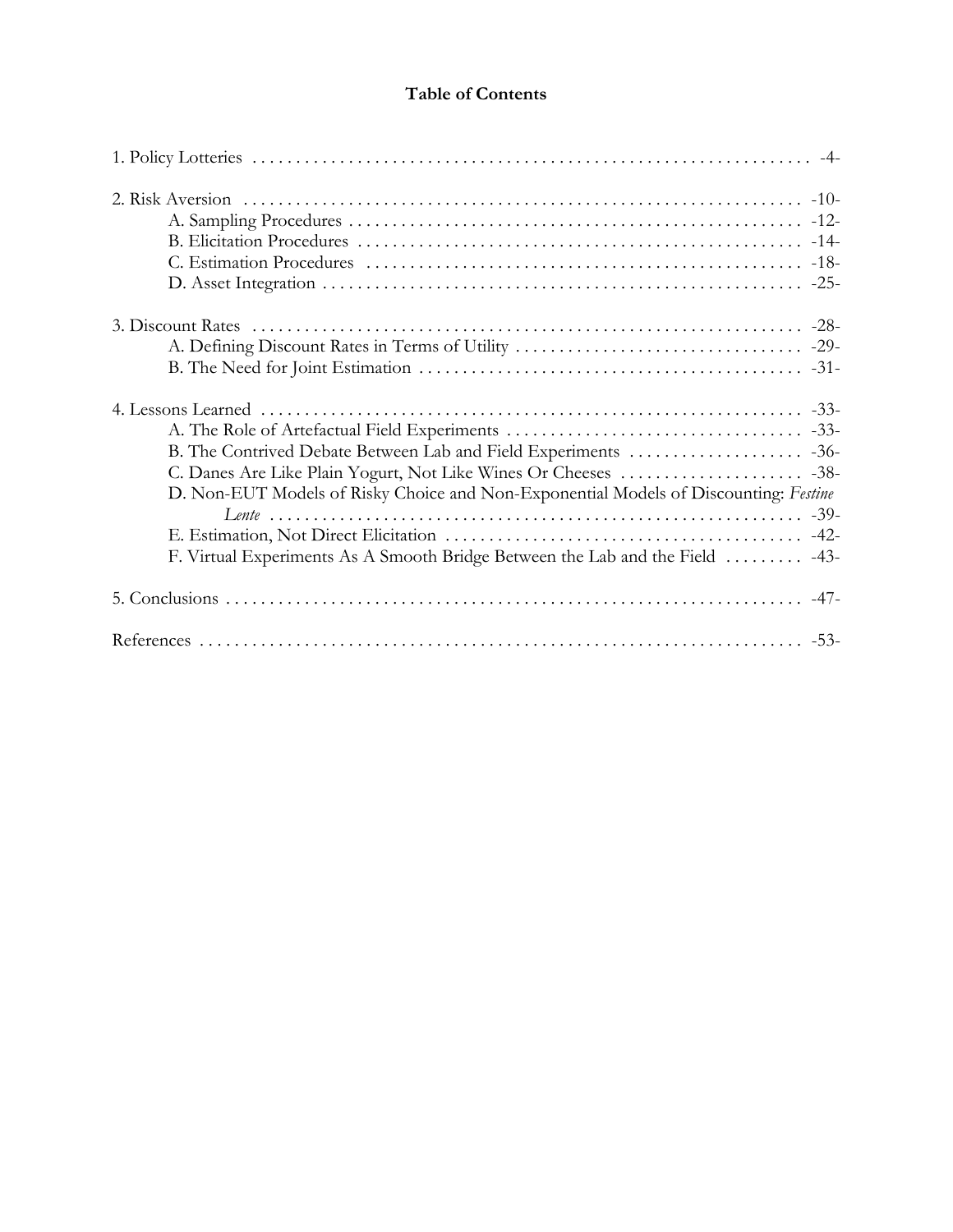Experiments are conducted with various purposes in mind including theory testing, mechanism design and measurement of individual characteristics. In each case a careful researcher is constrained in the experimental design by prior considerations imposed either by theory, common sense or past results. We argue that the integration of the design with these elements needs to be taken even further. We view all these elements that make up the body of research methodology in experimental economics as mutually dependant and therefore take a systematic approach to the design of our experimental research program. Rather than drawing inferences from individual experiments or theories as if they were independent constructs, and then using the findings from one to attack the other, we recognize the need to constrain the inferences from one by the inferences from the other. Any data generated by an experiment needs to be interpreted jointly with considerations from theory, common sense, complementary data, econometric methods and expected applications.

We illustrate this systematic approach by reference to a research program centered on large artefactual field experiments we have conducted in Denmark.<sup>1</sup> The motivation for our research was to generate measures of household and individual characteristics for use in a range of policy

<sup>&</sup>lt;sup>1</sup> There is a growing literature of experiments performed outside of university research laboratories, building on the pioneering work of Peter Bohm over many years, starting in the 1970s. Dufwenberg and Harrison [2008; p.214ff.] provide a posthumous appreciation of his motivation: "Peter was drawn to conduct field experiments long before laboratory experiments had become a staple in the methodological arsenal of economists. Just as some experimentalists do not comprehend why one would ask questions with no real economic consequences, or care too much about the responses to such questions, Peter began doing field experiments simply because they answered the questions he was interested in. He did not come to field experiments because of any frustration with lab experiments, or from any long methodological angst about laboratory experiments: it was just obvious to him that experiments needed field referents to be interesting. He later became interested in the methodological differences between laboratory and field experiments, well after his own pioneering contributions to the later had been published." Due to the great variety of such experiments with respect to procedures, contexts and participant pools there has been a refinement of the field-lab terminology to include modifiers such as "artefactual." We will restrict our discussions to two kinds of experiments only: the traditional research laboratory using convenient and low cost student samples, and the artefactual field experiment that employs samples from populations not restricted to students. In these latter experiments the tasks are similar to those presented to students but often have to be adjusted to the perceptual and conceptual needs of the subject pool. Here we will simply use the label "lab" when referring to experiments we conduct on student samples and "field" to those conducted on samples from more heterogeneous field populations.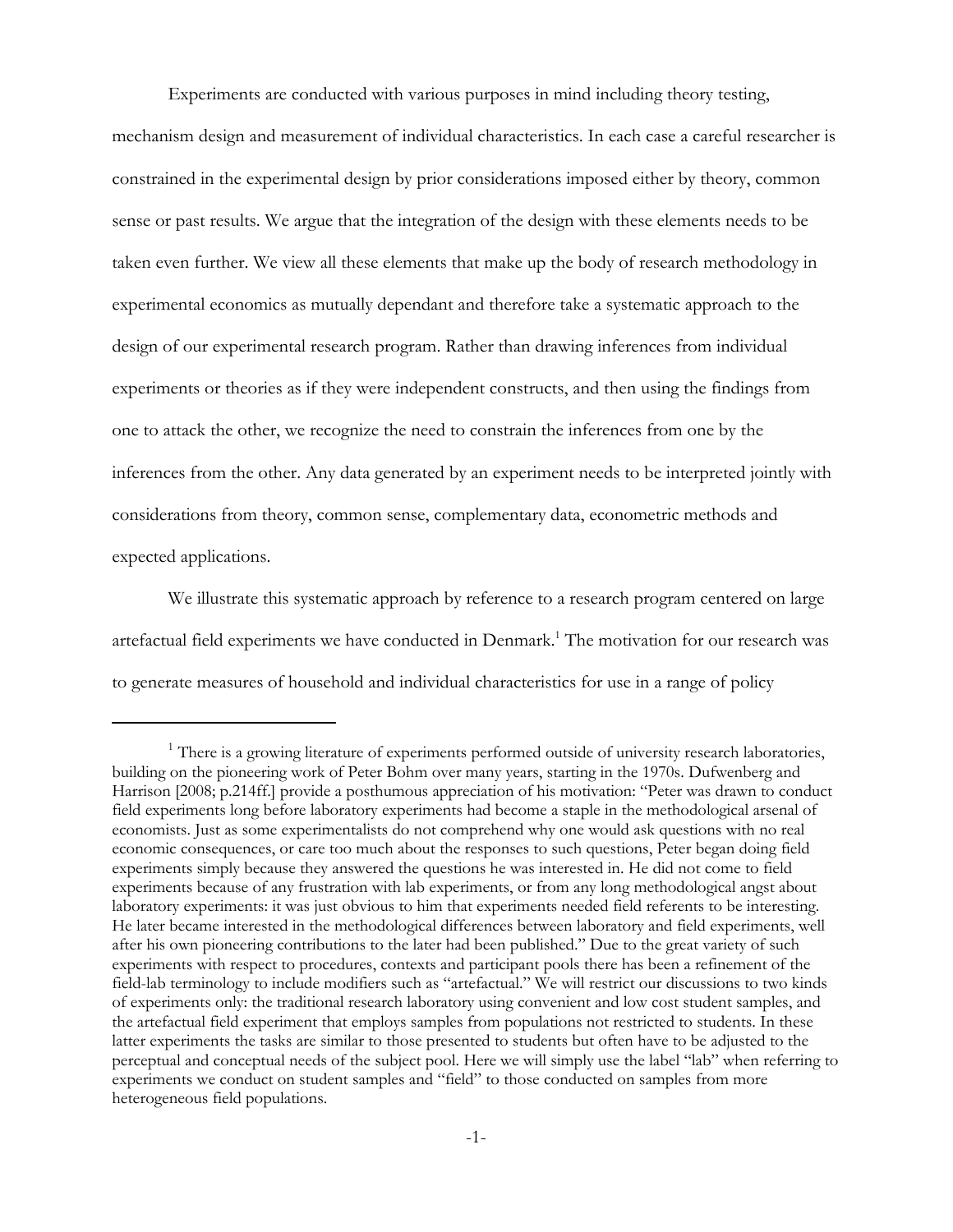valuations. An important contribution that grew out of our work is the complementarity of lab and field experiments.

One such characteristic was the risk preferences of representative Danish residents. Predicted welfare effects from policy changes are always uncertain, in part because of imprecisely known parameter values in the policy simulation models used. We introduce the term "policy lottery" to refer to such uncertainties over the predicted policy effects. In light of these uncertainties, we argue that the welfare impact calculated for various households should reflect their risk attitudes. When comparing policies with similar expected benefits but with differences in the uncertainty over those predicted effects, a risk averse household would prefer the policy with less uncertain effects to that with more. Including measures of risk attitudes in policy evaluations can therefore have important implications for inferences about the distribution of welfare effects. This is a significant improvement over the standard practice in policy evaluations that either assume risk neutrality or some arbitrarily selected risk coefficient employed uniformly over all household types. Our dominating justification for the expense of going out in the field derived from the policy need to provide measures for households and individuals that are representative of the general Danish population.

An instrumental part of our research program was the inclusion of a number of complementary lab experiments conducted at a much lower cost because of the use of convenience subject pools: students. Due to the lower cost we could conduct a wider range of robustness tests varying elicitation instruments and procedures, but because we sampled from a more restricted population these results are not by themselves informative to the policy applications we have in mind. Nevertheless, the results obtained from such convenience samples can be used to condition the inferences drawn from the observations on the field sample.

Another aspect of the systematic approach was to use several theoretical considerations to

-2-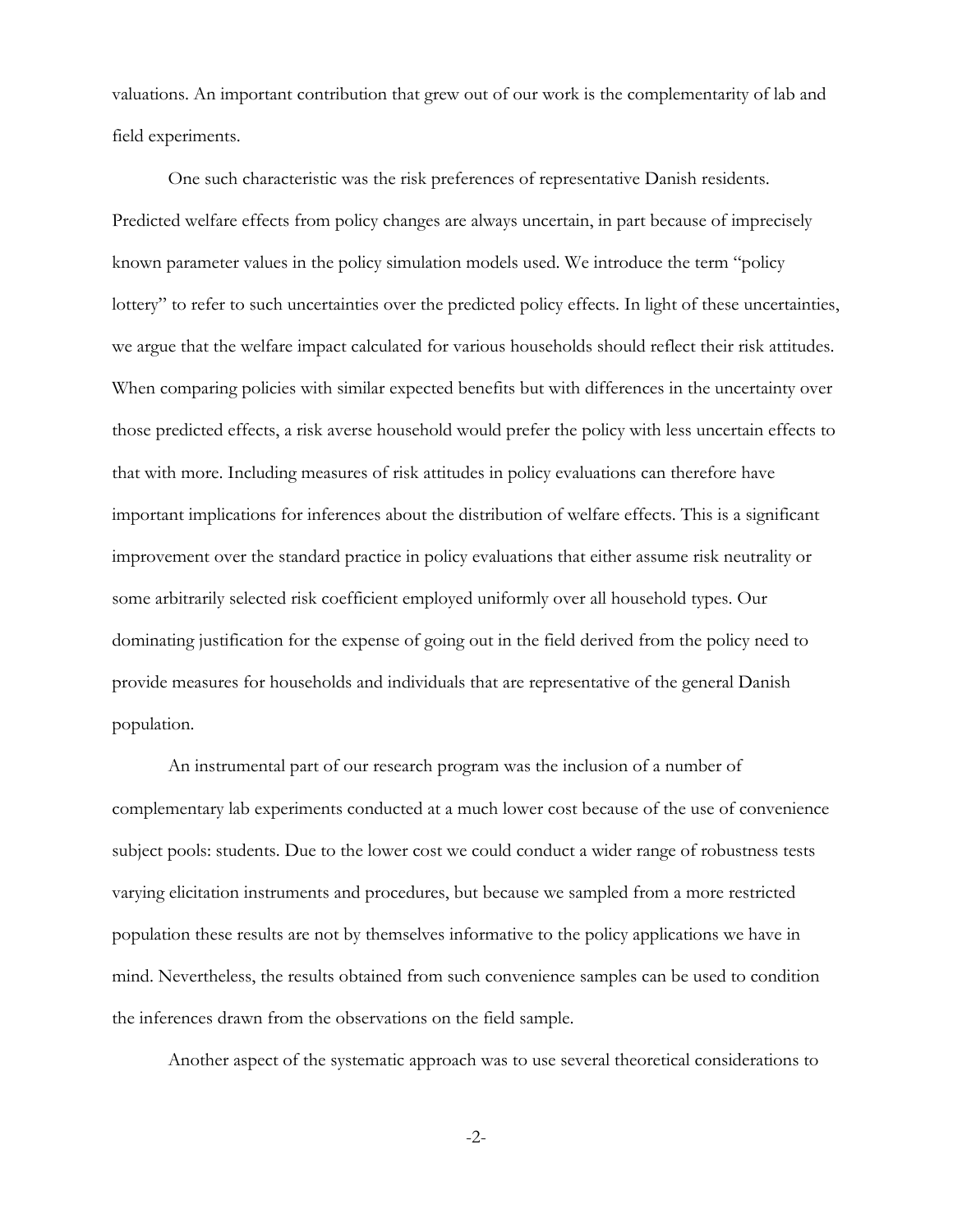guide our experimental design from the start. One important characteristic that we measure is the discount rate of individuals across various household types. Theory is quite clear that what is being discounted is not the money stream but the stream of utility that derives from that money. Recognition of this fact had an influence not only on the inclusion of tasks incorporating both risk and time manipulations but also on the econometric strategy of joint estimation. The joint estimation approach leads to estimates of risk attitudes that are consistent with the estimated discount rates and *vice versa*.

Finally, the systematic approach we advocate encourages the use of common sense constraints on the inferences drawn from the data. For example, many structural model specifications suffer from inflexibility globally so that they provide poor predictions on domains outside the one on which the data was generated. The Constant Relative Risk Aversion function, for example, if estimated on small stakes can make predictions on large stakes that may appear ridiculous. The same may even be the case for the more flexible Expo-power function if estimated on a stake domain where the income effect is negligible. Inferences drawn from estimations using restrictive domains and restrictive specifications must therefore be constrained with common sense constraints on their applicability.

In section 1 we introduce the concept of policy lotteries, giving a few examples. In section 2 we discuss how we draw inferences about risk attitudes using our systematic approach that includes conditioning these inferences on smaller scale lab experiments, on sample selection effects and elicitation methods, on econometric and statistical strategies such as sampling frame and structural estimation approaches, and on theoretical and common sense considerations about out-of-domain predictions. In section 3 we discuss inferences about discount rates and demonstrate the power of joint estimation of risk and time preferences as motivated by theory. Section 4 expands the joint inference discussion to longitudinal issues such as temporal stability.

-3-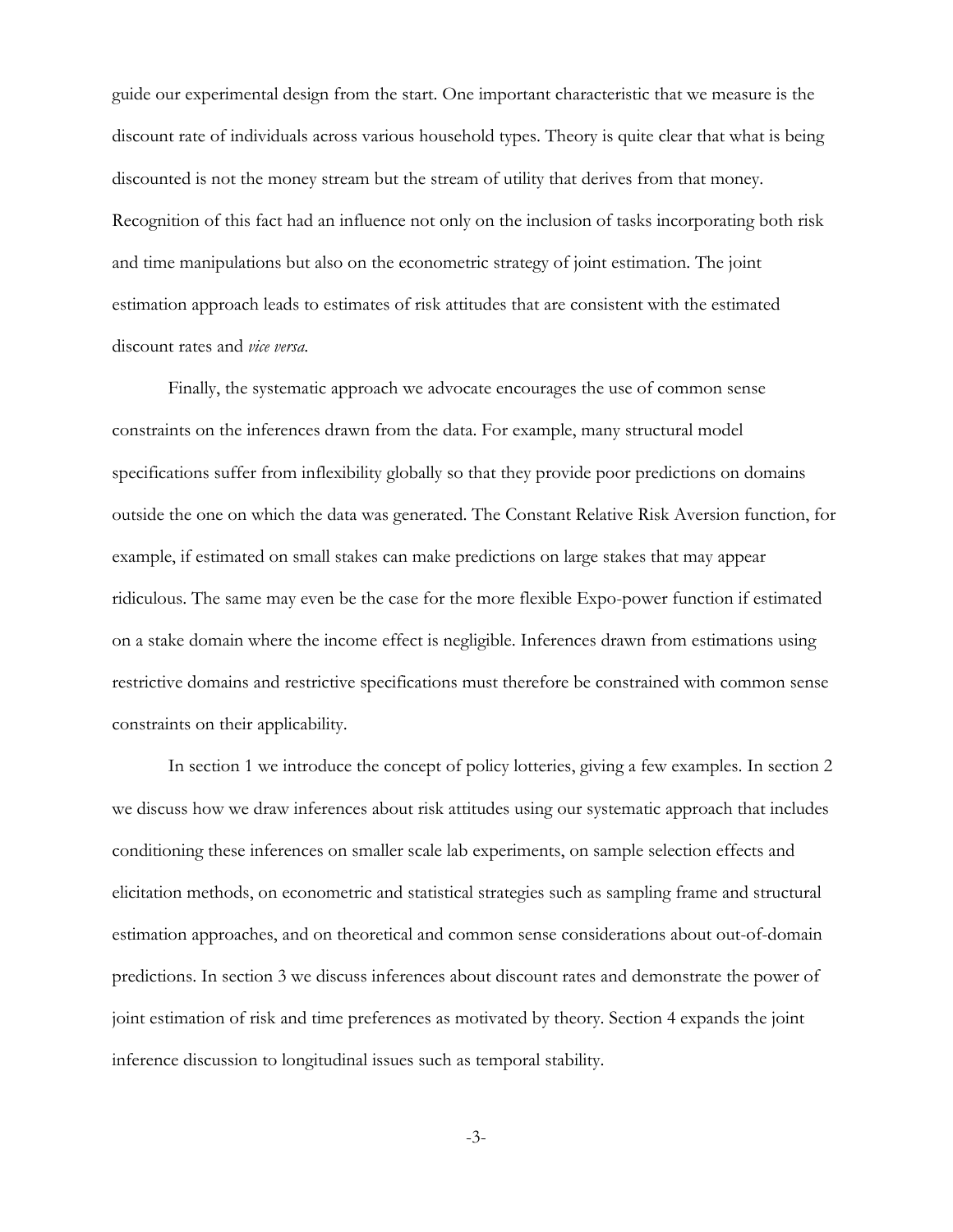#### **1. Policy Lotteries**

The motivation for the field experiments on which this research program is centered came from our earlier work with the Danish Ministry of Business and Industry between 1996 and 2000 to develop computable general equilibrium (CGE) models of public policy. Those policies ranged from general tax reforms to specific carbon tax reforms, from the effects of relaxing domestic retail opening hours to the effects on Denmark of global trade reform, from intergenerational welfare issues to the dynamics of human capital formation. One of the hallmarks of the CGE models we were developing was an explicit recognition that many of the structural parameters of those models were uncertain, and that policy recommendations that came from them amounted to a "policy lottery" in which probabilities could be attached to a range of possible outcomes. Recognition that the simulated effects of policy on households were uncertain, because the specific parameters of the model were uncertain, meant that a proper welfare analysis needed to account for the risk attitudes of those households.

Related to this dimension of these simulated results, in many cases there were nontrivial intertemporal tradeoffs: foregone welfare in the short-term in return for longer-term gains. Indeed, this tradeoff is a common feature of dynamic CGE policy models (e.g., Harrison, Jensen, Pedersen and Rutherford [2000]). Obviously the proper welfare evaluation needed to also account for the subjective discount rates that those households employed. For example, one of the policy issues of interest to the Danish government was why Danes appeared to "underinvest" in higher education. We elicited discount rates, in part, to address that policy question directly (see Lau [2000]).

A policy lottery is a representation of the predicted effects of a policy in which the uncertainty of the simulated impact is explicitly presented to the policy maker. Thus when the policy maker decides that one policy option is better than another, the uncertainty in the estimate of the impact has been taken into account. Note that this is uncertainty in the *estimate of the impact*, and not

-4-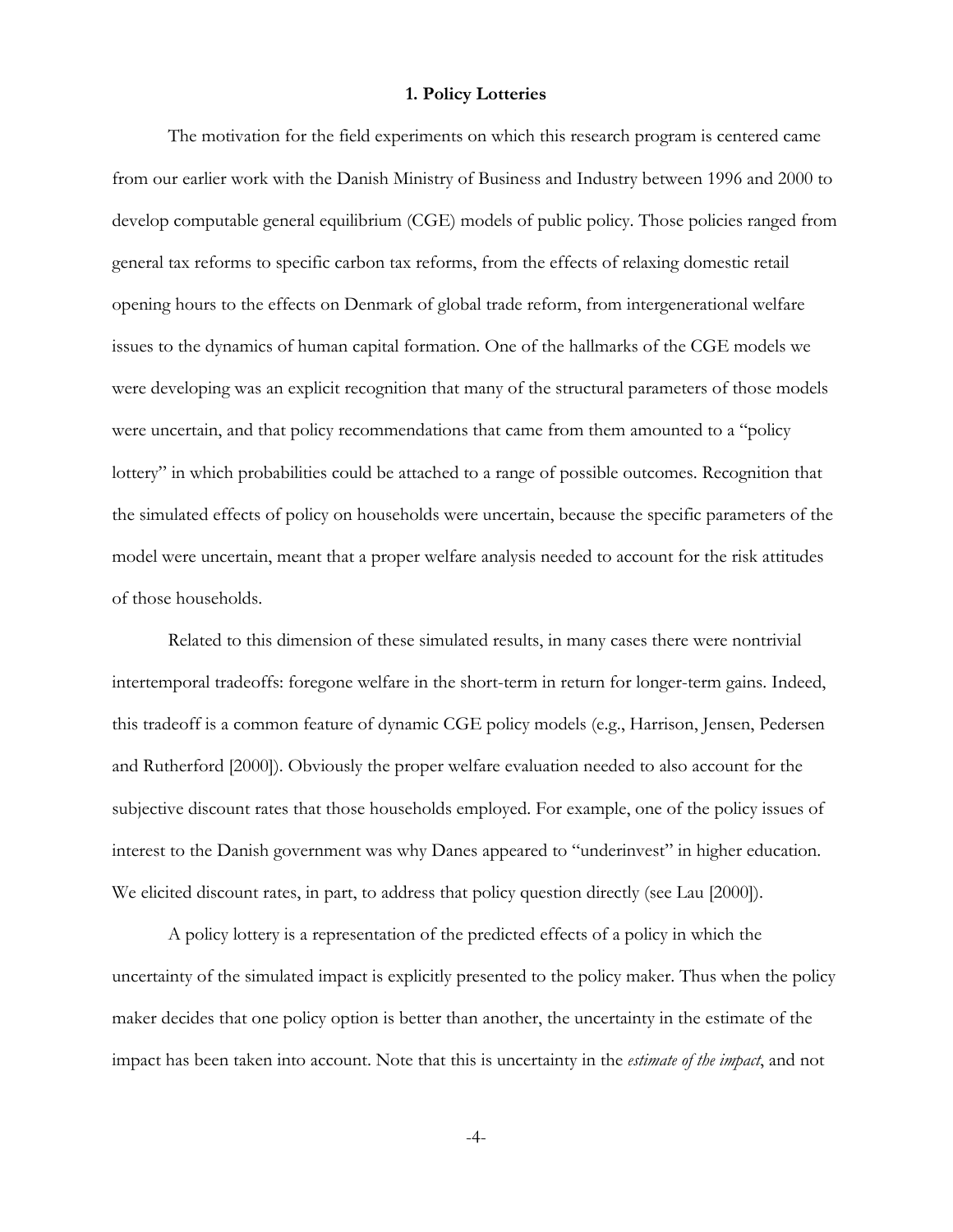necessarily uncertainty in the *impact itself*. But we submit that in the limited information world of practical policy-making such uncertainties are rife.<sup>2</sup>

We illustrate the concept of a policy lottery using the CGE model documented in Harrison, Jensen, Lau and Rutherford [2002]. This static model of the Danish economy is calibrated to data from 1992. The version we use has 27 production sectors, each employing intermediate inputs and primary factors to produce output for domestic and overseas consumption. A government agent raises taxes and pays subsidies in a revenue-neutral manner, and the focus of our policy simulation is on the indirect taxes levied by the Danish government.<sup>3</sup> A representative government household consumes goods reflecting public expenditure patterns in 1992. The simulated policy effects are different across several private household types. The model is calibrated to a wide array of empirical and *a priori* estimates of elasticities of substitution using nested constant elasticity of substitution specifications for production and utility functions. More elaborate versions of the model exist in which inter-temporal and inter-generational behavior are modeled (e.g., Lau [2000]), but this static version is ideal for our illustrative purposes.

The model represents several different private households, based on the breakdown provided by Statistics Denmark from the national household expenditure survey. For our purposes, these households are differentiated by family type into 7 households: singles younger than 45 without children, singles older than 45 without children, households younger than 45 without children, households older than 45 without children, singles with children, households with children and where the oldest child is 6 or under, and households with children and where the oldest child is between 7 and 17. The model generates the welfare impact on each of these households measured in

 $2$  For example, see Desvousges et al. [1999]. The limitation on information can derive from the inherent difficulty of modeling behavioral or physical relationships, from the short time-frame over which the model has to be developed and applied, or both.

<sup>&</sup>lt;sup>3</sup> Revenue neutrality is defined in terms of real government revenue, and does not imply welfare neutrality.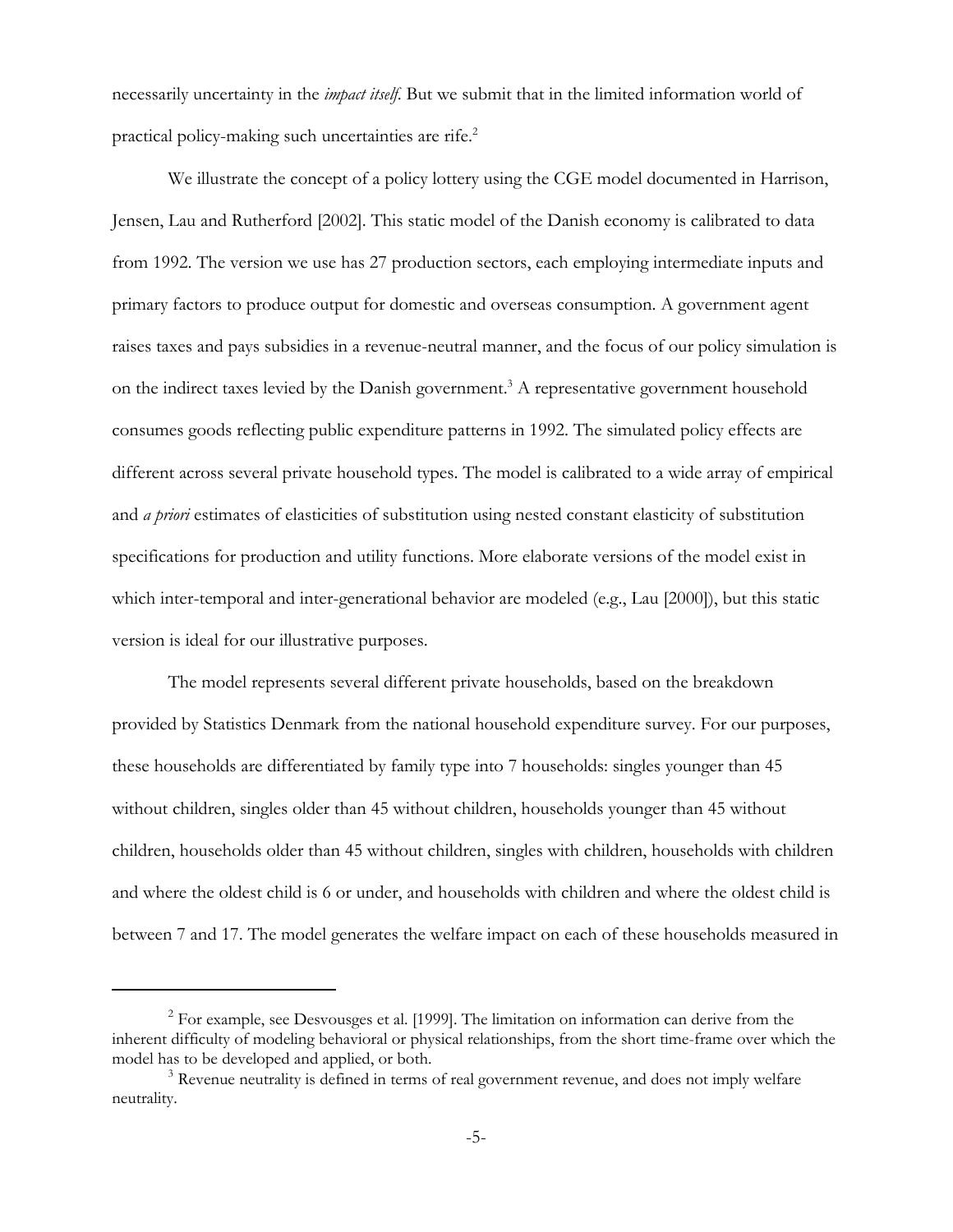terms of the equivalent variation in annual income for that household. That is, it calculates the amount of income the household would deem to be equivalent to the policy change, which entails changes in factor prices, commodity prices and expenditure patterns. Thus the policy impact is some number of Danish kroner, which represents the welfare gain to the household in income terms.

This welfare gain can be viewed directly as the "prize" in a policy lottery. Since there is some uncertainty about the many parameters used to calibrate realistic simulation models of this kind, there is some uncertainty about the calculation of the welfare impact. If we perturb one or more of the elasticities, for example, the welfare gain might well be above or below the baseline computation. Using randomized factorial designs for such sensitivity analyses, we can undertake a large number of these perturbations and assign a probability weight to each one (Harrison and Vinod [1992]). Each simulation involves a random draw for each elasticity, but where the value drawn reflects estimates of the empirical distribution of the elasticity.<sup>4</sup> We undertake 1,000 simulations with randomly generated elasticity perturbations, so it is as if the household faces a policy lottery consisting of 1,000 distinct prizes that occur with equal probability 0.001. The prizes, again, are the welfare gains that the model solves for in each such simulation.

Figure 1 illustrates the type of policy lottery that can arise. In this case we consider a policy of making all indirect taxes in Denmark uniform, and at a uniform value that just maintains the real value of government expenditure. Thus we solve for a revenue-neutral reform in which the indirect tax distortions arising from inter-sectoral variation in those taxes are reduced to zero. Each box in Figure 1 represents 1,000 welfare evaluations of the model for each household type. The large dot is the median welfare impact, the rectangle is the interquartile range,<sup>5</sup> and the whiskers represent the

<sup>&</sup>lt;sup>4</sup> For example, if the empirical distribution of the elasticity of substitution is specified to be normal with mean 1.3 and standard deviation 0.4, 95% of the random draws will be within  $\pm 1.96 \times 0.4$  of the mean. Thus one would rarely see this elasticity take on values greater than 3 or 4 in the course of these random draws.

<sup>&</sup>lt;sup>5</sup> Defined by the  $25<sup>th</sup>$  and  $75<sup>th</sup>$  percentiles, this range represents 50% of the observations around the median.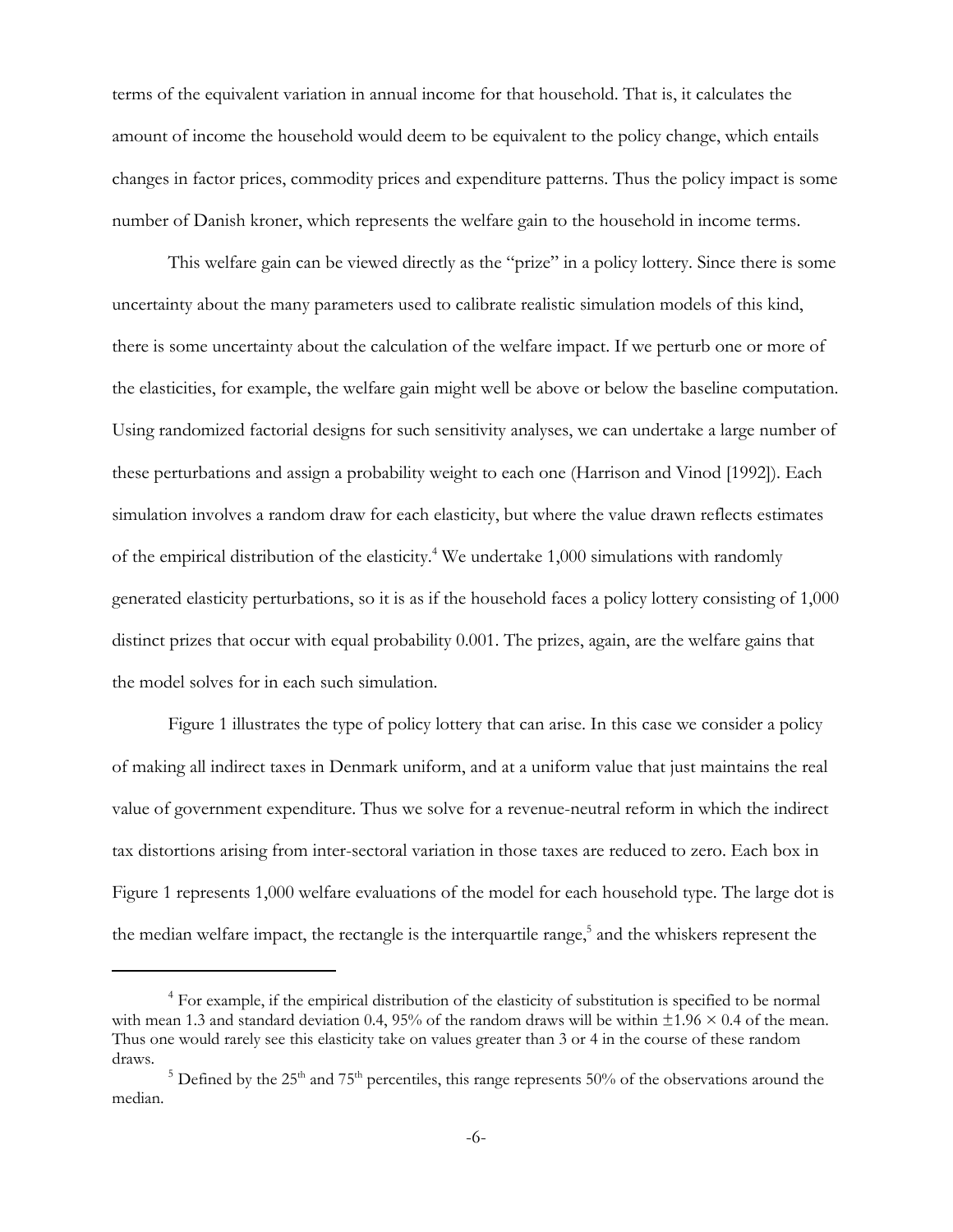range of observed values. Thus we see that the policy represents a lottery for each household, with some uncertainty about the impacts.

Generation of policy lotteries are not restricted to CGE models. The method applies to any simulation model that generates outcomes that reflect policy changes. For example, Fiore, Harrison, Hughes and Rutström [2009] used a simulation model of the spread of forest fire, developed by the USDA for that purpose and calibrated to detailed GIS data for a specific area, to generate policy lotteries for experimental subjects to make choices over. Our approach just recognizes that policy models of this kind are never certain, and that they contain standard errors: in fact lots of standard errors. But that uncertainty should not be ignored when the policy maker uses the model to decide on good policies.

The idea that policies are lotteries is a simple one, and well known in the older simulation literature in CGE modeling. The methods developed to address it amounted to Monte Carlo analyses on repeated simulations in which each uncertain parameter was perturbed around its point estimate. By constraining these perturbations to within some empirical or *a priori* confidence region, one implicitly constrained the simulated policy outcome to that region. The same idea plays a central role in the *Stern Review on the Economics of Climate Change* (Stern [2007]). It stresses (p.163) the need to have a simulation model of the economic effects of climate change that can show stochastic impacts. In fact, any of the standard climate simulation models can easily be set up to do that, by simply undertaking a systematic sensitivity analysis of their results. The *Review* then proposes an "expected utility analysis" of the costs of climate change (p. 173ff.) which is effectively the same as viewing climate change impacts as a lottery. When one then considers alternative policies to mitigate the risk of climate change, the "expected utility analysis" is the same as our policy lottery concept.

If a policy-maker were to evaluate the expected utility to each household from this policy, he would have to take into account the uncertainty of the estimated outcome and the risk attitudes of

-7-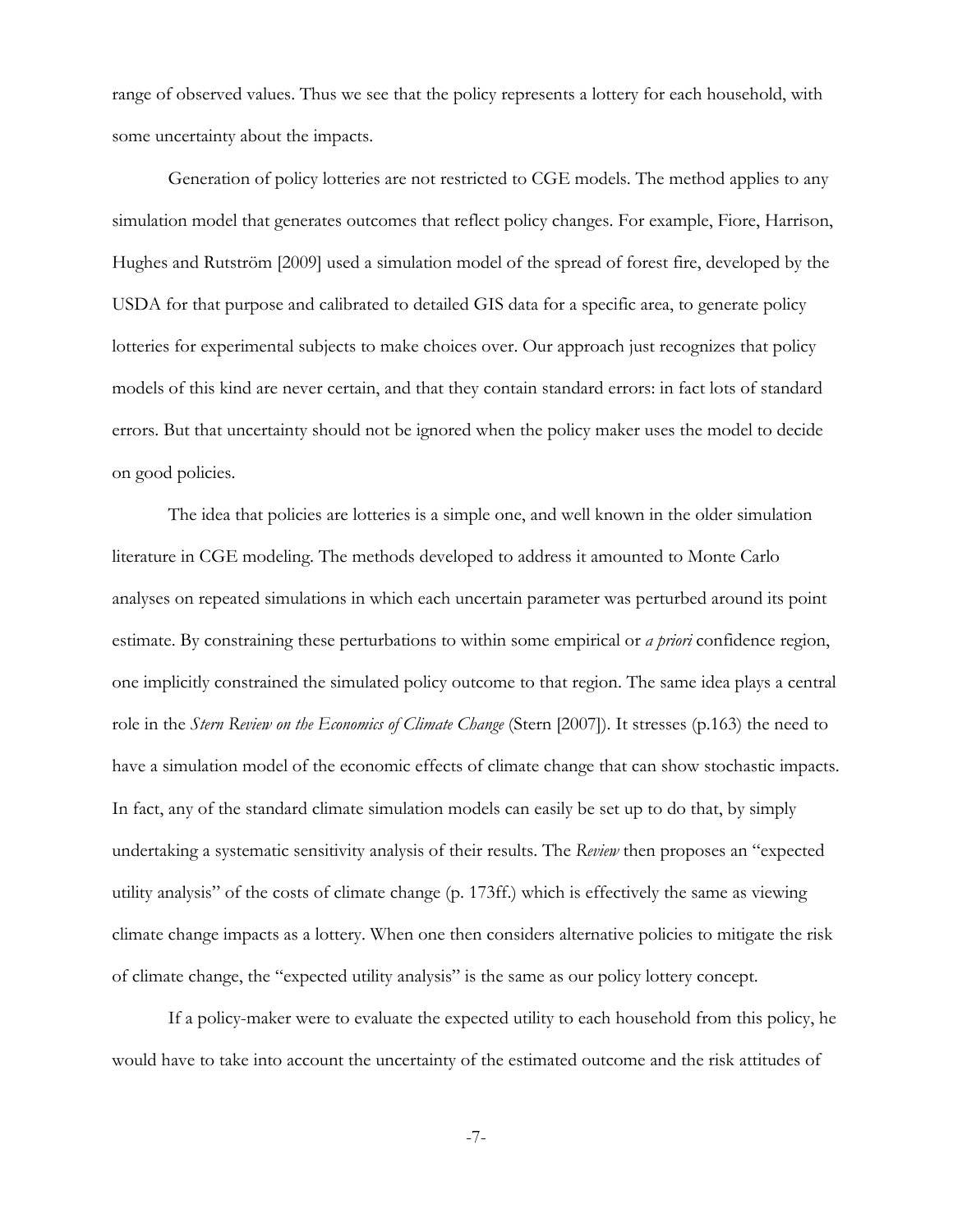the household. The traditional approach in policy analysis is to implicitly assume that households are all risk-neutral and simply report the average welfare impact. But we know from our experimental results that these households are not risk neutral. Assume a Constant Relative Risk Aversion (CRRA) utility specification for each household. Anticipating the later discussion of our experimental results, we can stratify our raw elicited CRRA intervals according to these 7 households and obtain CRRA estimates of 1.17, 0.48, 0.79, 0.69, 0.76, 0.81 and 0.95, respectively, for each of these households. In each case these are statistically significantly different from risk neutrality.

Using these CRRA risk attitude estimates, it is a simple matter to evaluate the utility of the welfare gain in each simulation, to then calculate the expected utility of the proposed policy, and to finally calculate the certainty-equivalent welfare gain. Doing so reduces the welfare gain relative to the risk-neutral case, of course, since there is some uncertainty about the impacts. For this illustrative policy, this model, these empirical distributions of elasticities, and these estimates of risk attitudes, we find that the neglect of risk aversion results in an overstatement of the welfare gains by 1.6%, 1.4%, 1.8%, 1.1%, 5.1%, 4.6% and 7.9%, respectively, for each of the households. Thus a policy maker would overstate the welfare gains from the policy if risk attitudes were ignored.

Tax uniformity is a useful pedagogic example, and a staple in public economics, but one that generates relatively precise estimates of welfare gains in most simulation models of this kind. It is easy to consider alternative realistic policy simulations that would generate much more variation in welfare gain, and hence larger corrections from using the household's risk attitude in policy evaluation. For example, assume instead that indirect taxes in this model were reduced across the board by 25%, and that the government affected lump-sum side payments to each household to ensure that no household had less than a 1% welfare gain.<sup>6</sup> In this case, plausible elasticity

<sup>&</sup>lt;sup>6</sup> The manner in which these sidepayments are computed is explained in Harrison, Jensen, Lau and Rutherford [2002]. It corresponds to a stylized version of the type of political balancing act one often encounters behind the scenes in the design of a public policy such as this.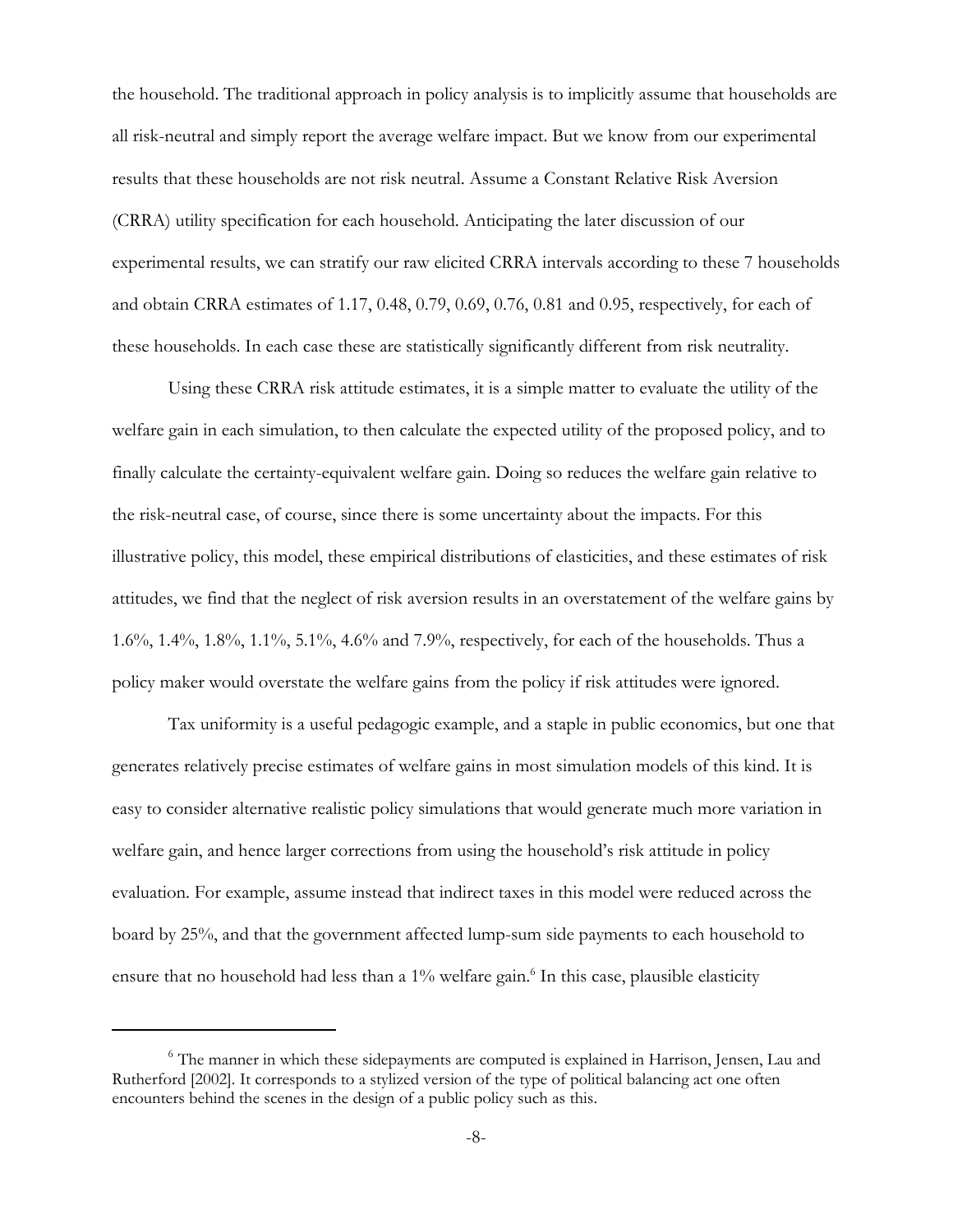configurations for the model exist that result in very large welfare gains for some households.<sup>7</sup> Ignoring the risk attitudes of the households would result in welfare gains being overstated by much more significant amounts, ranging from 18.9% to 42.7% depending on the household.

These policy applications point to the payoff from estimating risk attitudes, as we do here, but they are only illustrative. A number of limiting assumptions obviously have to be imposed on our estimates for them to apply to the policy exercise. First, we have to assume that the estimates of CRRA obtained from our experimental tasks defined over the domain of prizes up to 4,500 DKK apply more widely, to the domain of welfare gains shown in Figure 1. Given the evidence from our estimation of the Expo-Power function, reported in Harrison, Lau and Rutström [2006], we are prepared to make that assumption for now. Obviously one would want to elicit risk attitudes over wider prize domains to be confident of this assumption, however. Second, we only aggregate households into 7 different types, each of which is likely to contain households with widely varying characteristics on other dimensions than family types. Despite these limitations, these illustrations point out the importance of attending to the risk preference assumptions imposed in policy evaluations. Recent efforts in modelling multiple households in computable general equilibrium have been driven by concerns about the impacts of trade reform on poverty in developing countries, since one can only examine those by identifying the poorest households: see Harrison, Rutherford and Tarr [2003] and Harrison, Rutherford, Tarr and Gurgel [2004]. Clearly one would expect risk aversion to be a particularly important factor for households close to or below the absolute poverty line.

It might be apparent that we would have to conduct field experiments with a sample representative of the Danish population in order to calibrate a CGE model of the Danish economy

 $7$  For example, if the elasticity of demand for a product with a large initial indirect tax is higher than the default elasticity, households can substitute towards that product more readily and enjoy a higher real income for any given factor income.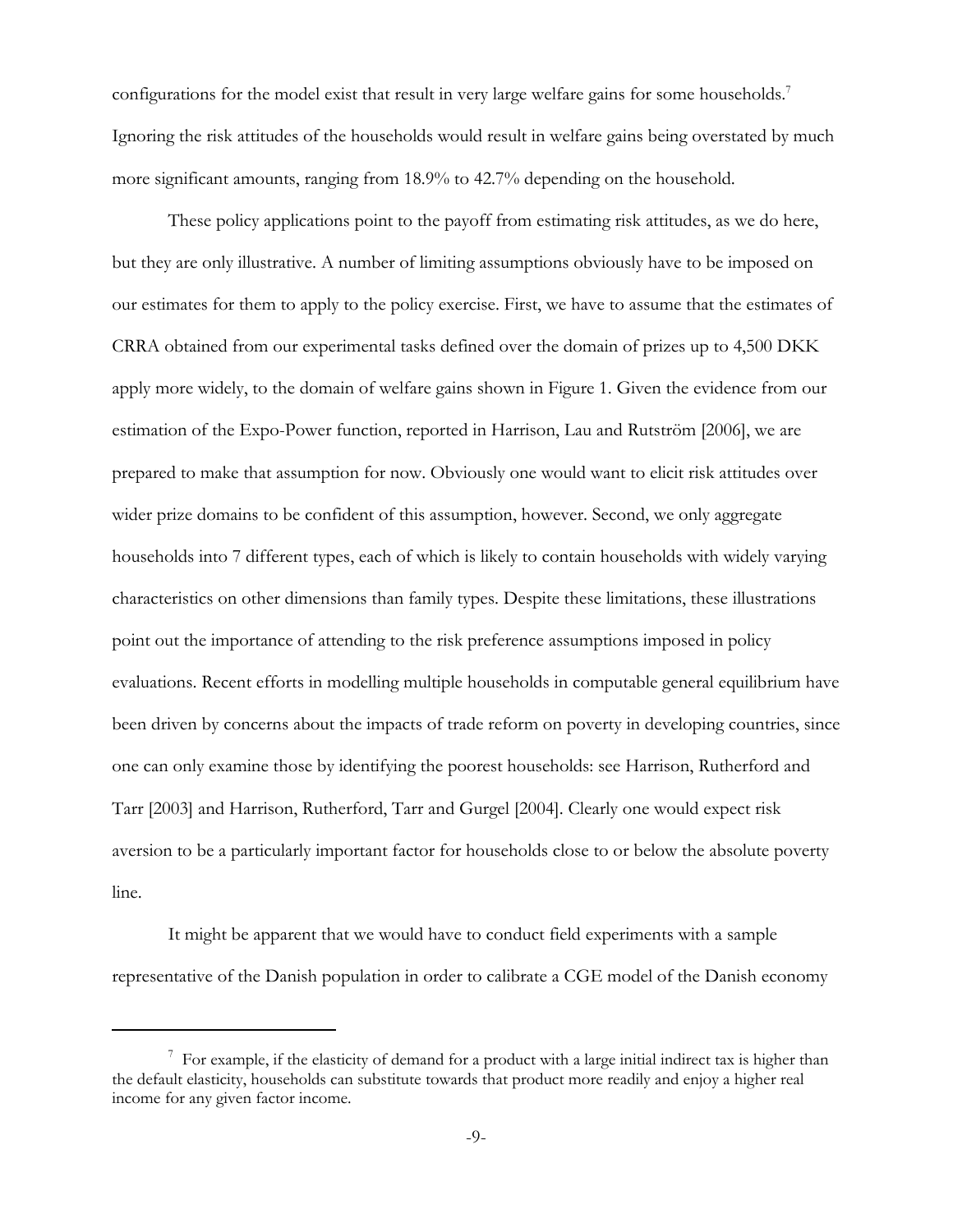to risk attitudes that were to be regarded as having any credibility with policy-makers. But perhaps this is not so obvious to academics, who are often happy to generalize from convenience samples. In a related setting, in this instance with respect to behavioral findings from laboratory experiments that question some of the theoretical foundations of welfare economics, List [2005; p.36] records that in his

... discussions with agency officials in the U.S. who perform/oversee benefit-cost analyses, many are aware of these empirical findings, and realize that they have been robust across unfamiliar goods, such as irradiated sandwiches, and common goods, such as chocolate bars, but many remain skeptical of the received results. Most importantly for our purposes, some policymakers view experimental laboratory results with a degree of suspicion, one noting that the methods are akin to "scientific numerology." When pressed on this issue, some suggest that their previous experience with stated preference surveys leads them to discount experimental results, especially those with student samples, and they conclude that the empirical findings do not merit policy changes yet. A few policy officials openly wondered if the anomalous findings would occur in experiments with "real" people.

Our experience has been the same, and is why we were led to conduct field experiments in Denmark.

### **2. Risk Aversion**

In order to evaluate the policy lottery considered in the previous section, we needed to have estimates of the risk attitudes for the different households in Denmark. We therefore designed an experiment to elicit risk attitudes (and discount rates) from representative Danes. The experiment is a longitudinal panel where we revisited many of the first stage participants at a later date. In this section we discuss the issues that arose in our field experiments, with an emphasis on those issues that are relatively novel as a result of the field context.

The immediate implication, of course, was that we needed to generate a sampling frame that allowed us to make inferences about the broader adult population in Denmark. This led us to employ stratified sampling methods for large-scale surveys, which are relatively familiar to labor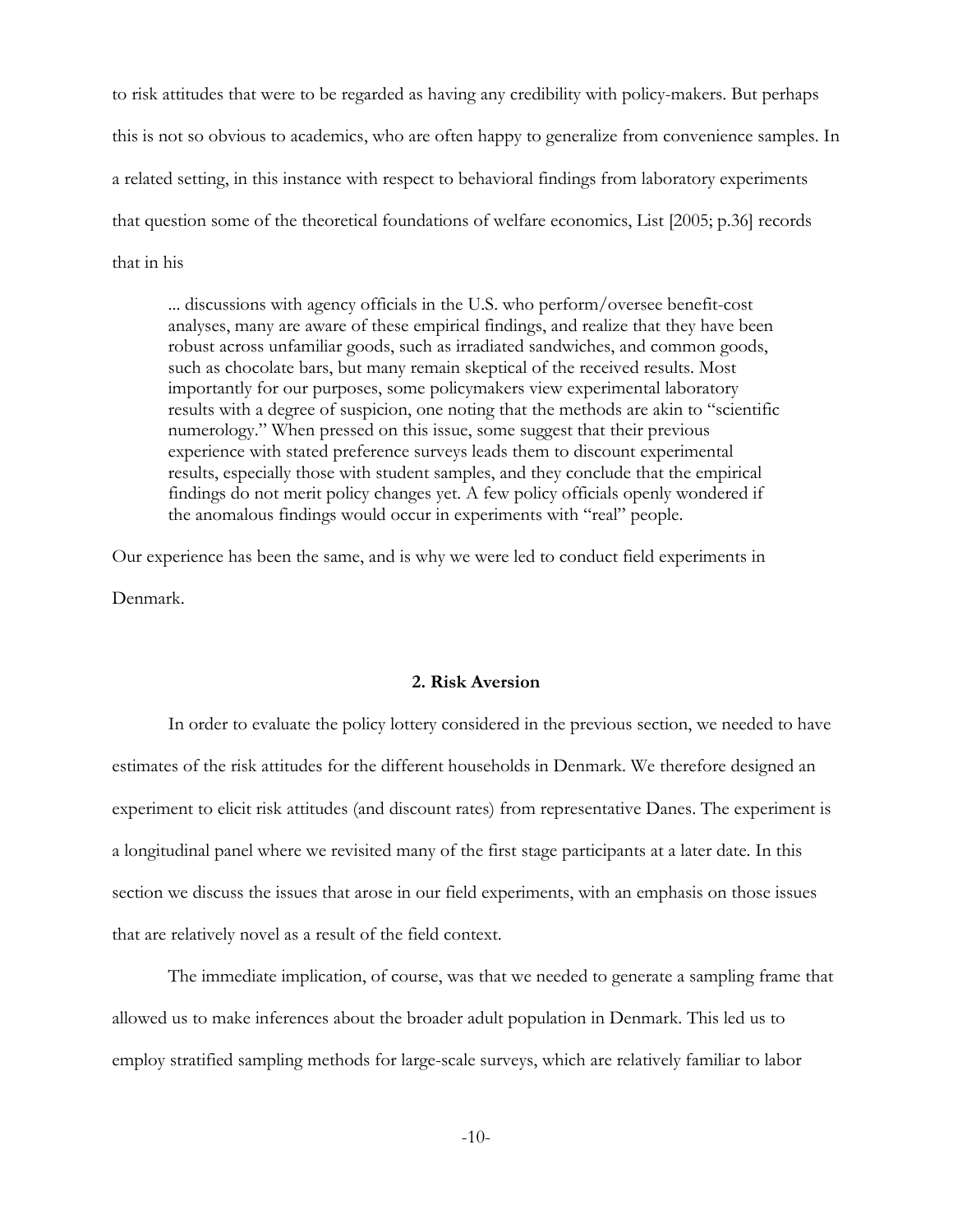economists and health economists, but which had not been used in the experimental literature. We were also concerned about possible sample selection effects from our recruiting strategy, and the possibility of what is known in the literature as "randomization bias." Two types of sample selection effects were possible. First, we were concerned that the information about earnings in the recruitment information would attract a sample biased in the direction of risk loving. Second, we were concerned that particular experiences in the first stage of the experiment could bias attrition to the second stage. These concerns influenced not only our econometric strategy but also lead to the design of complementary lab experiments to directly test for such effects.

The next concern was with the design of the elicitation procedure itself. There were many alternatives available in the literature, and known trade-offs from using one or the other. We were particularly concerned to have an elicitation procedure that could be relatively easily implemented in the field, even though we had the benefit compared to some field contexts of being able to assume a literate population. We use elicitation procedures that do not have a specific context since the purpose was to generate risk preference parameters for general policy use. We use complementary lab experiments to condition our field inferences on any vulnerability in responses to variations in procedures. These procedural variations were guided by hypotheses about the effect of frames on the participants' perception of the task and on their use of information processing heuristics.

Once we had collected the experimental data, several issues arose concerning the manner in which one infer the risk attitudes. These issues demanded the use of an explicit, structural approach to estimating models of choice over risky lotteries. The reason is that we wanted to obtain estimates of the latent parameters of these choice models, and to be able to evaluate alternative choice models at a structural level. One attraction of this approach is that it allowed us to be explicit about issues that are often left implicit, but which can have a dramatic affect on inferred risk attitudes; one example is the specification of what is known as a "behavioral error term" in these choice models.

-11-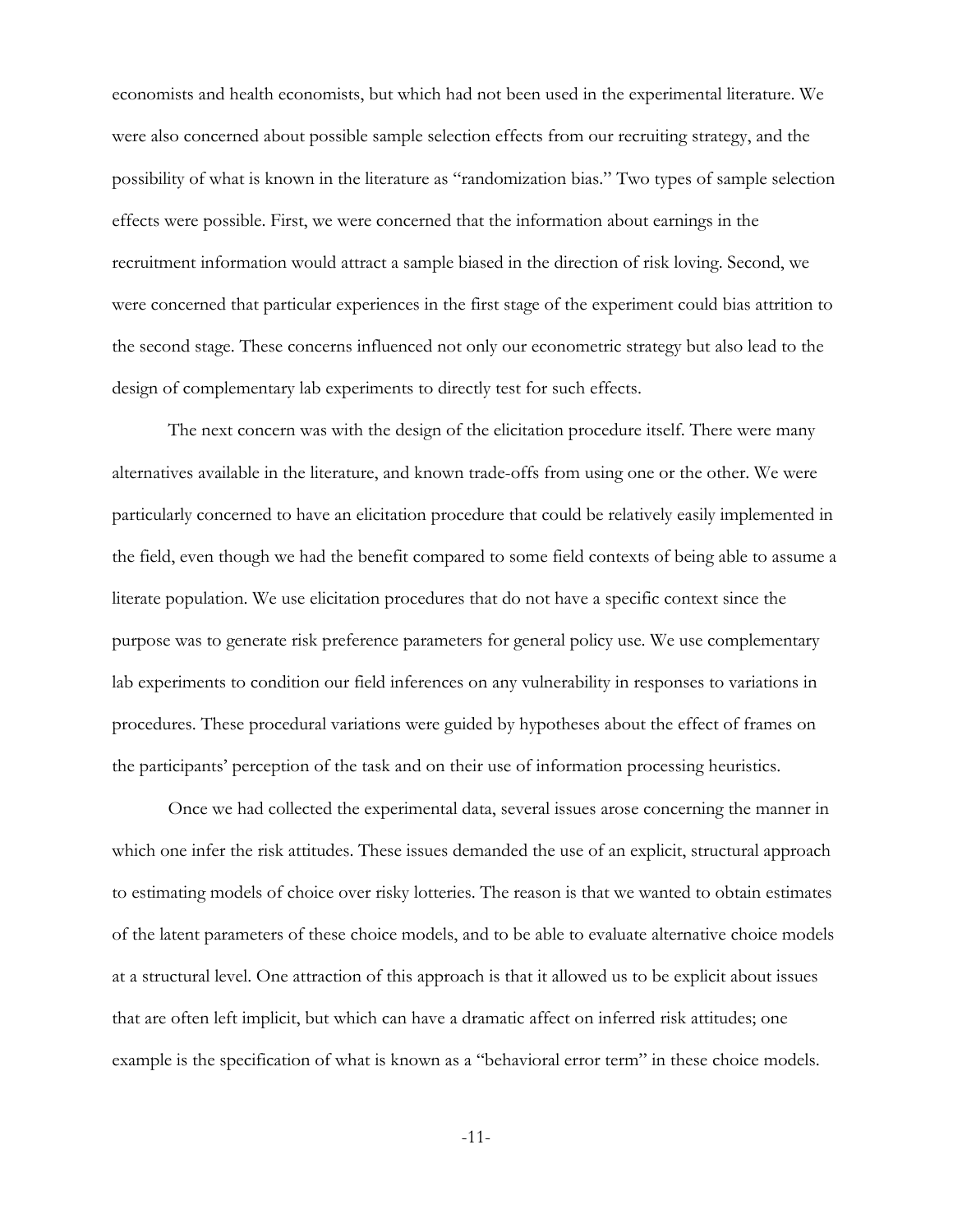Another attraction is that it allowed us to examine alternative theories to expected utility theory using a comparable inferential framework.

Our goal was to generate measures of risk attitudes for a range of monetary prizes and over time. With this data we can investigate the robustness of the measures over time, as reflective of stationary or state dependent preferences, and robustness with respect to income changes.

### A. Sampling Procedures

The sample for the field experiments was designed to be representative of the adult Danish population in 2003. There were six steps in the construction of the sample, detailed in Harrison, Lau, Rutström and Sullivan [2005] and essentially following those employed in Harrison, Lau and Williams [2002]:

- First, a random sample of 25,000 Danes was drawn from the Danish Civil Registration Office in January 2003. Only Danes born between 1927 and 1983 were included, thereby restricting the age range of the target population to between 19 and 75. For each person in this random sample we had access to their name, address, county, municipality, birth date, and sex. Due to the absence of names and/or addresses, 28 of these records were discarded. • Second, we discarded 17 municipalities (including one county) from the population, due to them being located in extraordinarily remote locations, and hence being very costly to recruit. The population represented in these locations amounts to less than 2% of the Danish population, or 493 individuals in our sample of 25,000 from the Civil Registry. Hence it is unlikely that this exclusion could quantitatively influence our results on sample selection bias.
- Third, we assigned each county either 1 session or 2 sessions, in rough proportionality to the population of the county. In total we assigned 20 sessions. Each session consisted of two

-12-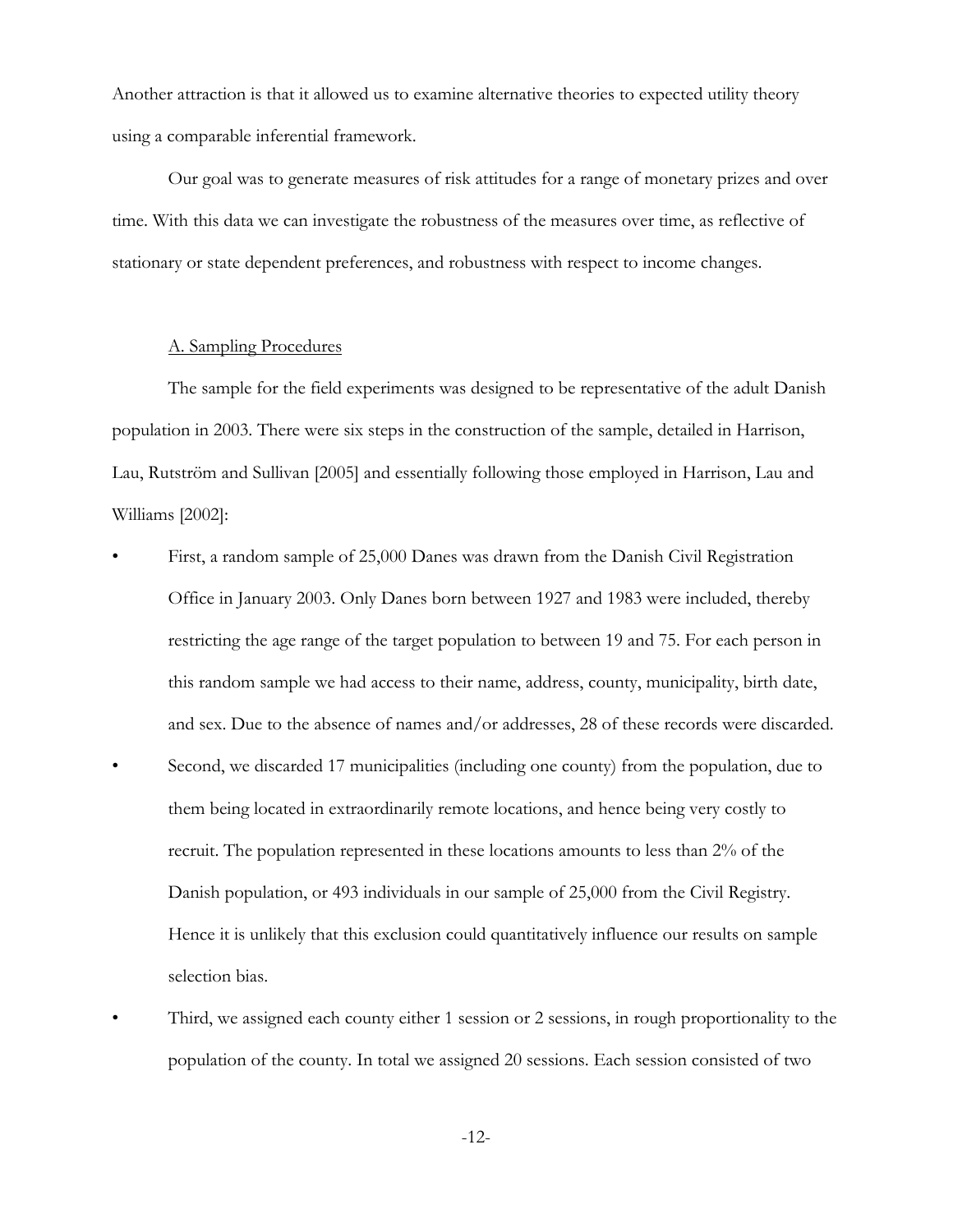sub-sessions at the same locale and date, one at 5pm and another at 8pm, and subjects were allowed to choose which sub-session suited them best.

- Fourth, we divided 6 counties into two sub-groups because the distance between some municipalities in the county and the location of the session would be too large. A weighted random draw was made between the two sub-groups and the location selected, where the weights reflect the relative size of the population in September 2002.
- Fifth, we picked the first 30 or 60 randomly sorted records within each county, depending on the number of sessions allocated to that county. This provided a sub-sample of 600.
- Sixth, we mailed invitations to attend a session to the sub-sample of 600, offering each person a choice of times for the session. Response rates were low in some counties, so another 64 invitations were mailed out in these counties to newly drawn subjects.<sup>8</sup> Everyone that gave a positive response was assigned to a session, and our recruited sample was 268.

Attendance at the experimental sessions was extraordinarily high, including 4 persons who did not respond to the letter of invitation but showed up unexpectedly and participated in the experiment. Four persons turned up for their session, but were not able to participate in the experiments.<sup>9</sup> These experiments were conducted in June of 2003, and a total of 253 subjects participated.<sup>10</sup> Sample weights for the subjects in the experiment can be constructed using this

<sup>&</sup>lt;sup>8</sup> We control for county and the recruitment wave to which the subject responded in our statistical analysis of sample selection. Response rates were higher in the greater Copenhagen area compared to the rest of the country. The experiments were conducted under the auspices of the Ministry of Economic and Business Affairs, and people living outside of the greater Copenhagen area may be suspicious of government employees and therefore less likely to respond to our letter of invitation.

 $9$ <sup>9</sup> The first person suffered from dementia and could not remember the instructions; the second person was a 76 year old woman who was not able to control the mouse and eventually gave up; the third person had just won a world championship in sailing and was too busy with media interviews to stay for two hours; and the fourth person was sent home because they arrived after the instructions had begun and we had already included one unexpected "walk-in" to fill their position.

 $10$  Certain events might have plausibly triggered some of the no-shows: for example, 3 men did not turn up on June 11, 2003, but that was the night that the Danish national soccer team played a qualifying game for the European championships against Luxembourg that was not scheduled when we picked session dates.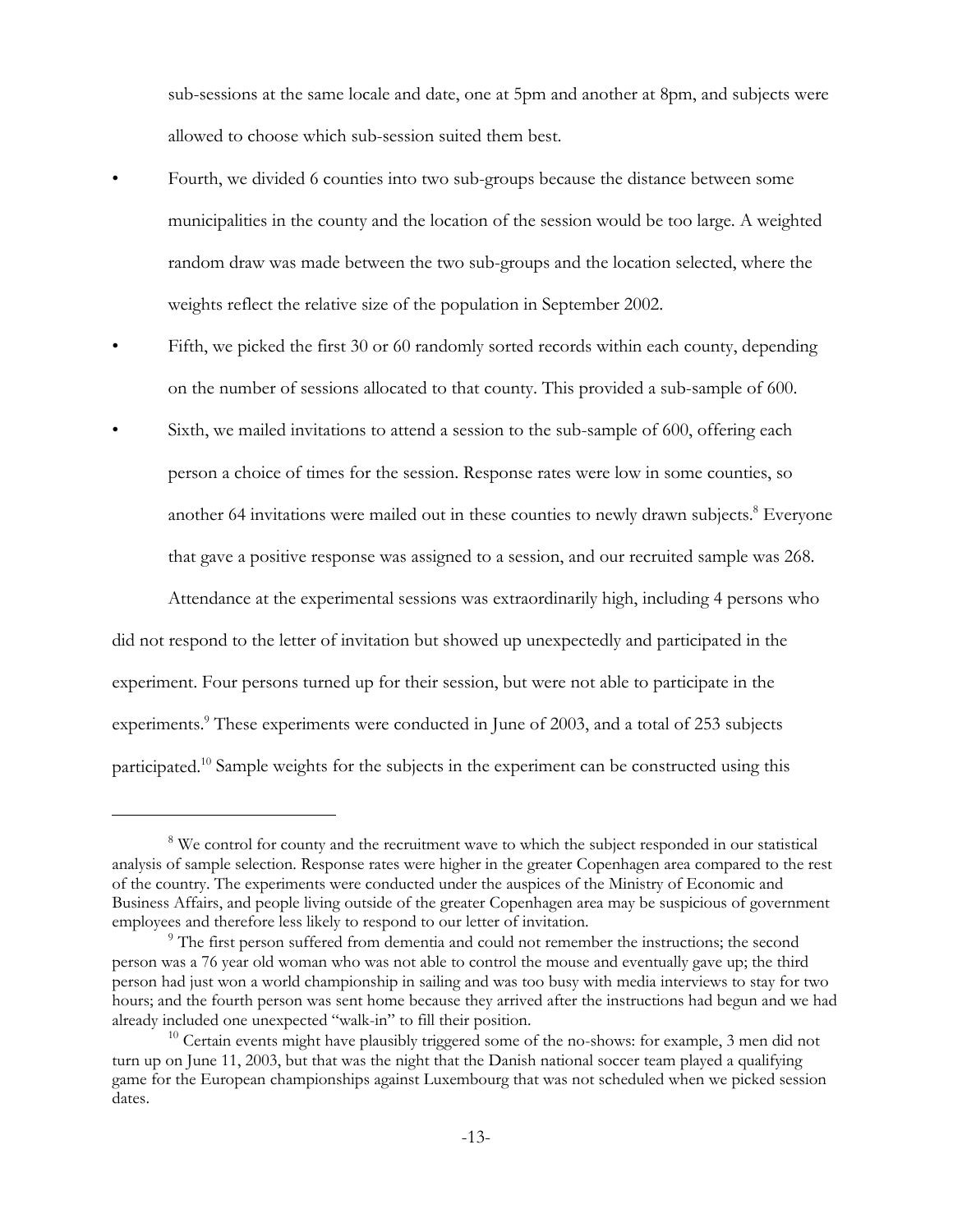experimental design, and can be used to calculate weighted distributions and averages that better reflect the adult population of Denmark.

### B. Elicitation Procedures

There are many general elicitation procedures that have been used in the literature to ascertain risk attitudes from individuals in the experimental laboratory using non-interactive settings, and each is reviewed in detail by Harrison and Rutström [2008]. Most of these simply present participants with lotteries specified using various monetary prizes and probabilities without attaching a particular context: these are labeled "artefactual" presentations. An approach made popular by Holt and Laury [2002] is the Multiple Price List (MPL), which entails giving the subject an ordered array of binary lottery choices to make all at once. The MPL requires the subject to pick one of the lotteries on offer, and then plays that lottery out for the subject to be rewarded. The earliest use of the MPL design in the context of elicitation of risk attitudes is, we believe, Miller, Meyer and Lanzetta [1969]. Their design confronted each subject with 5 alternatives that constitute an MPL, although the alternatives were presented individually over 100 trials. The method was later used by Schubert, Brown, Gysler and Brachinger [1999], Barr and Packard [2002] and, of course, Holt and Laury [2002]. The MPL has the advantage of allowing the subject to easily compare options involving various risks. As is the case with all procedures of this nature there is some question about the robustness of responses with respect to procedural variations. We decided to use complementary lab experiments to explore several of these procedural issues, rather than incur the expense of evaluating them in the field.

In our field version of the MPL each subject is presented with a choice between two lotteries, which we can call A or B. Table 1 illustrates the basic payoff matrix presented to subjects in our experiments. The complete procedures are described in Harrison, Lau, Rutström and Sullivan

-14-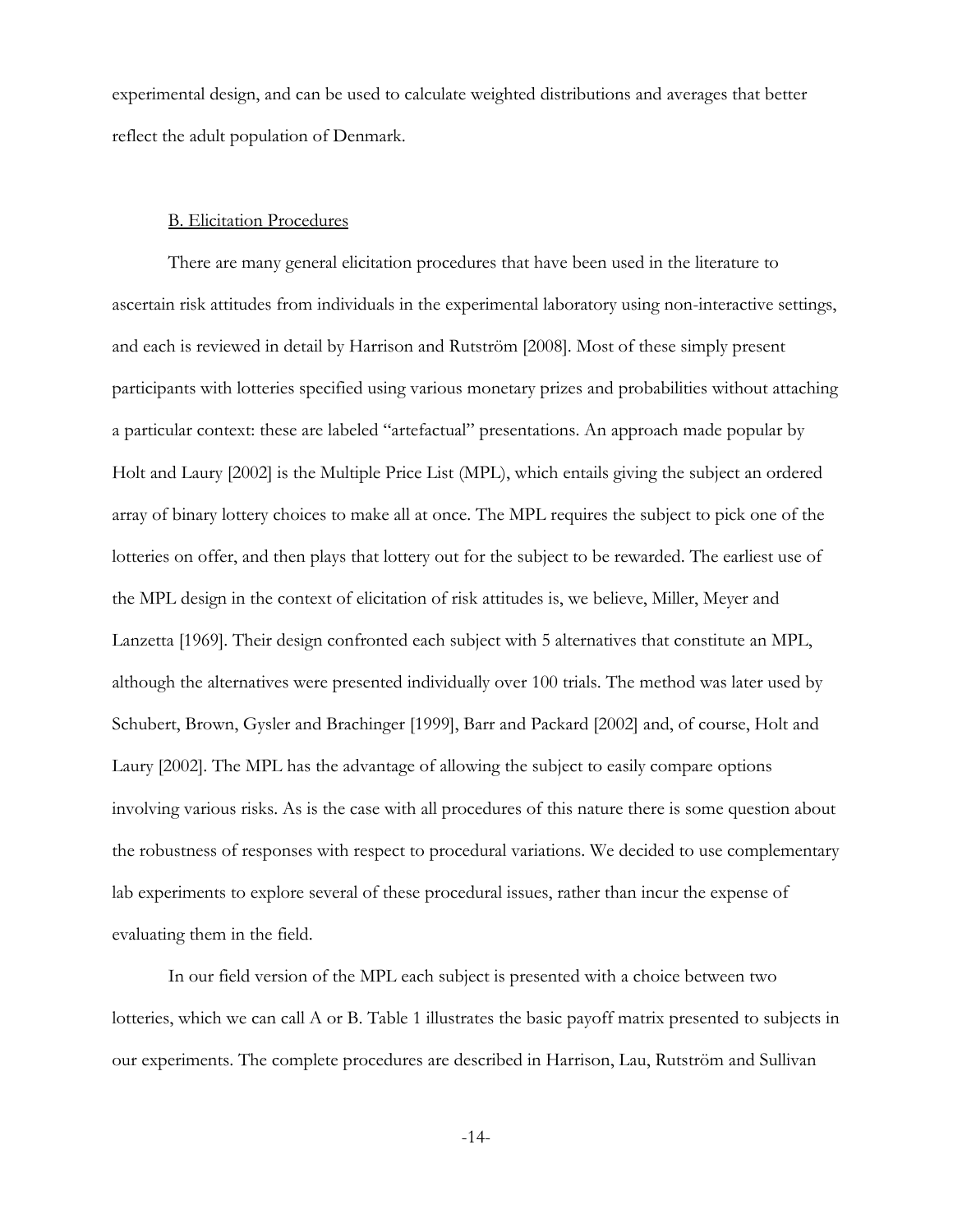[2005]. The first row shows that lottery A offered a 10% chance of receiving 2,000 DKK and a 90% chance of receiving 1,600 DKK. The expected value of this lottery,  $EV^A$ , is shown in the third-last column as 1,640 DKK, although the EV columns were not presented to subjects. Similarly, lottery B in the first row has chances of payoffs of 3,850 and 100 DKK, for an expected value of 475 DKK. Thus the two lotteries have a relatively large difference in expected values, in this case 1,165 DKK. As one proceeds down the matrix, the expected value of both lotteries increases, but the expected value of lottery B becomes greater relative to the expected value of lottery A.

In a traditional MPL the subject chooses A or B in each row, and one row is later selected at random for payout for that subject. The logic behind this test for risk aversion is that only riskloving subjects would take lottery B in the first row, and only very risk-averse subjects would take lottery A in the second last row.<sup>11</sup> Arguably, the last row is simply a test that the subject understood the instructions, and has no relevance for risk aversion at all. A risk neutral subject should switch from choosing A to B when the EV of each is about the same, so a risk-neutral subject would choose A for the first four rows and B thereafter. In our field implementation we instead had the subject choose on which row to switch from A to B, thus forcing monotonicity, but we also added an option to indicate indifference: we refer to this variant of the MPL as a Sequential MPL (sMPL). For those subjects who did not express indifference we recognized the opportunity to get more refined measures by following up with a subsequent stage where the probabilities attached to the prizes lay within the range of those on the previous switching interval: we refer to this variant as the Iterative MPL (iMPL).<sup>12</sup>

<sup>&</sup>lt;sup>11</sup> We are implicitly assuming that the utility function of the subject is only defined over the prizes of the experimental task. We discuss this assumption below.

<sup>&</sup>lt;sup>12</sup> That is, if someone decides at some stage to switch from option A to option B between probability 0.4 and 0.5, the next stage of an iMPL would then prompt the subject to make more choices within this interval for probabilities form 0.40 to 0.50 increasing by 0.01 on each row. The computer implementation of the iMPL restricts the number of stages to ensure that the intervals exceed some *a priori* cognitive threshold (e.g., probability increments of 0.01).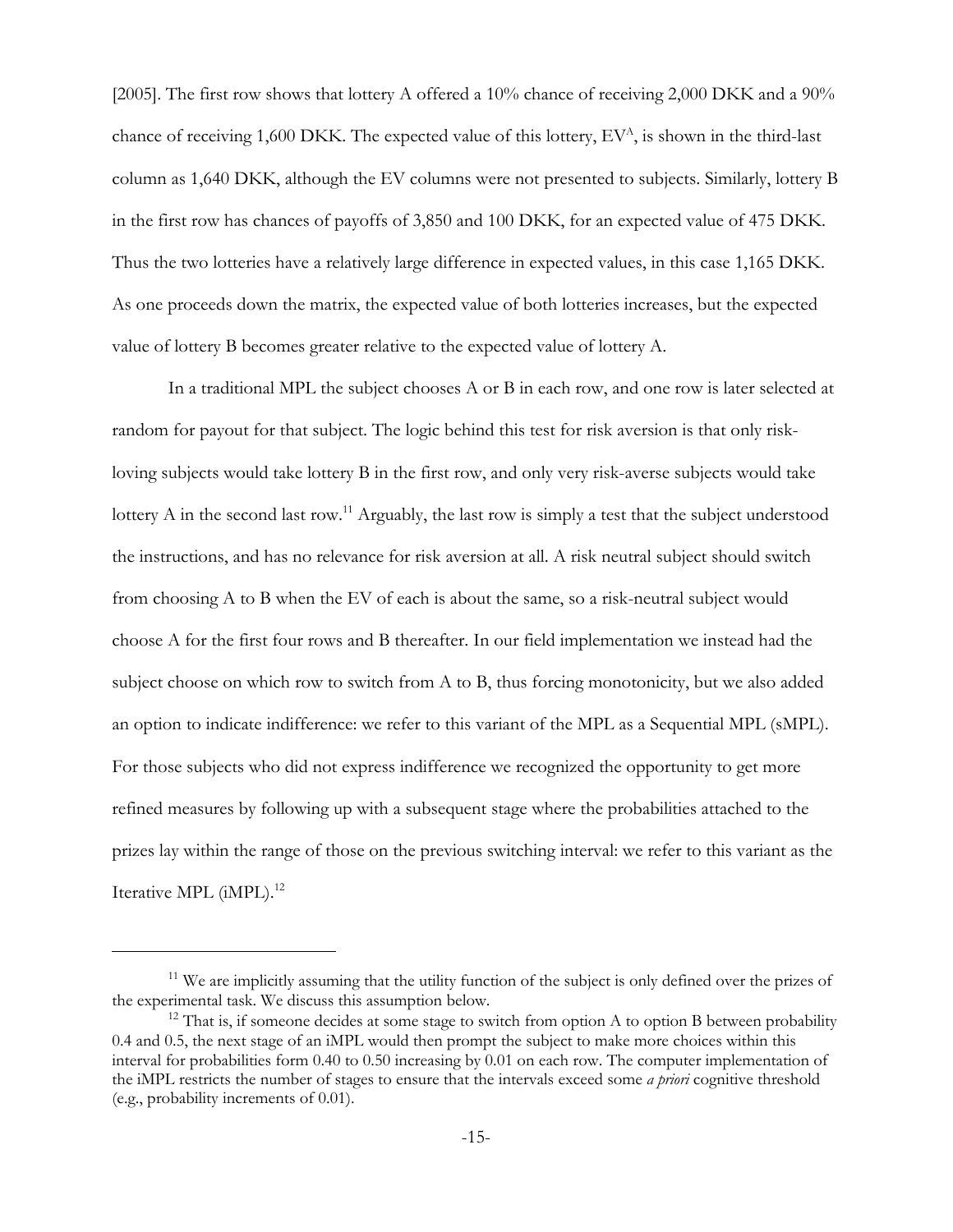The iMPL uses the same incentive logic as the MPL and sMPL. The logic of selecting a row for payment is maintained but necessitated a revision of the random method used. Let the first stage of the iMPL be called Level 1, the second stage Level 2, and so on. After making all responses, the subject has one row from the first table of responses in Level 1 selected at random by the experimenter. In the MPL that is all there is since there is only a Level 1 table. In the iMPL, that is all there is if the row selected at random by the experimenter is *not* the one at which the subject switched in Level 1. If it *is* the row at which the subject switched, another random draw is made to pick a row in the Level 2 table. For some tasks this procedure is repeated to Level 3.

In order to investigate what effect there may be on responses from using the iMPL we ran lab experiments comparing this procedure to the standard MPL and the sMPL (see Andersen, Harrison, Lau and Rutström [2006]). As noted above, the sMPL changes the MPL to ask the subject to pick the switch point from one lottery to the other, but without the refinement of probabilities allowed in iMPL. Thus it enforces monotonicity, but still allows subjects to express indifference at the "switch" point, akin to a "fat switch point." The subject was then paid in the same manner as with MPL, but with the non-switch choices filled in automatically.

We used four separate risk aversion tasks with each subject, each with different prizes designed so that all 16 prizes span the range of income over which we seek to estimate risk aversion. The four sets of prizes were as follows, with the two prizes for lottery A listed first and the two prizes for lottery B listed next: (A1: 2000 DKK, 1600 DKK; B1: 3850 DKK, 100 DKK), (A2: 2250 DKK, 1500 DKK; B2: 4000 DKK, 500 DKK), (A3: 2000 DKK, 1750 DKK; B3: 4000 DKK, 150 DKK), and (A4: 2500 DKK, 1000 DKK; B4: 4500 DKK, 50 DKK). At the time of the experiments, the exchange rate was approximately 6.55 DKK per U.S. dollar, so these prizes ranged from approximately \$7.65 to \$687.

We ask the subject to respond to all four risk aversion tasks and then randomly decide which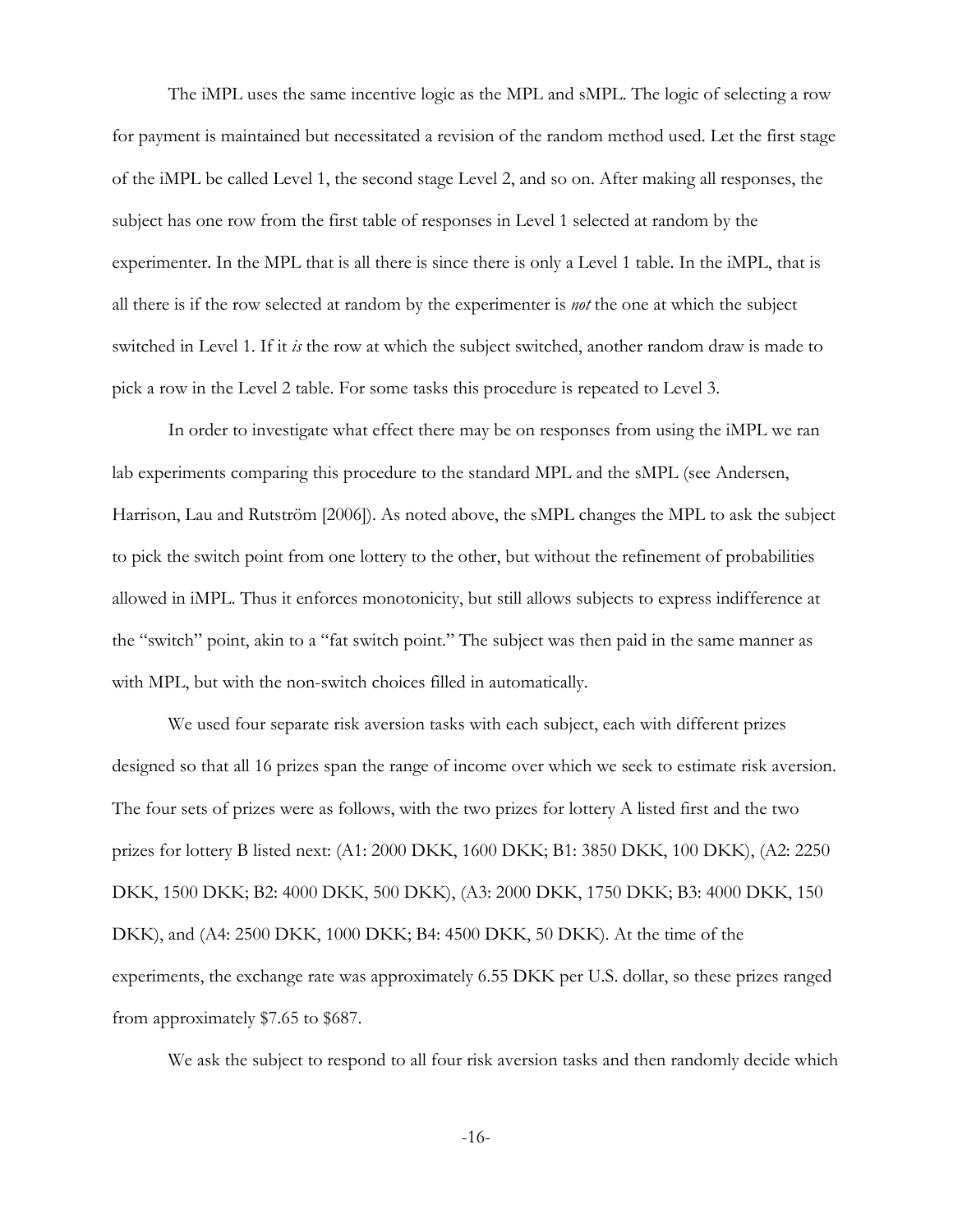task and row to play out. In addition, the large incentives and budget constraints precluded paying all subjects, so each subject is given a 10 percent chance to actually receive the payment associated with his decision.

We take each of the binary choices of the subject as the data, and estimate the parameters of a latent utility function that explains those choices using an appropriate error structure to account for the panel nature of the data. Once the utility function is defined, for a candidate value of the parameters of that function, we can construct the expected utility of the two gambles, and then use a linking function to infer the likelihood of the observed choice. We discuss statistical specifications in more detail below.

The MPL instrument has an apparent weakness because it might suggest a frame that encourages subjects to select the middle row, contrary to their unframed risk preferences. The antidote for this potential problem is to devise various "skewed" frames in which the middle row implies different risk attitudes, and see if there are differences across frames. Simple procedures to detect such framing effects, and correct for them statistically if present, have been developed, and are discussed below (e.g., Harrison, Lau, Rutström and Sullivan [2005], Andersen, Harrison, Lau and Rutström [2006] and Harrison, List and Towe [2007]).

In summary, the set of MPL instruments provides a relatively transparent procedure to elicit risk attitudes. Subjects rarely get confused about the incentives to respond truthfully, particularly when the randomizing devices are physical die that they know that they will toss themselves.<sup>13</sup> As we demonstrate later, it is also possible to infer a risk attitude interval for the specific subject, at least under some reasonable assumptions, as well as to use the choice data to estimate structural parameters of choice models.

 $13$  In our experience subjects are suspicious of randomization generated by computers. Given the propensity of many experimenters in other disciplines to engage in deception, we avoid computer randomization whenever feasible.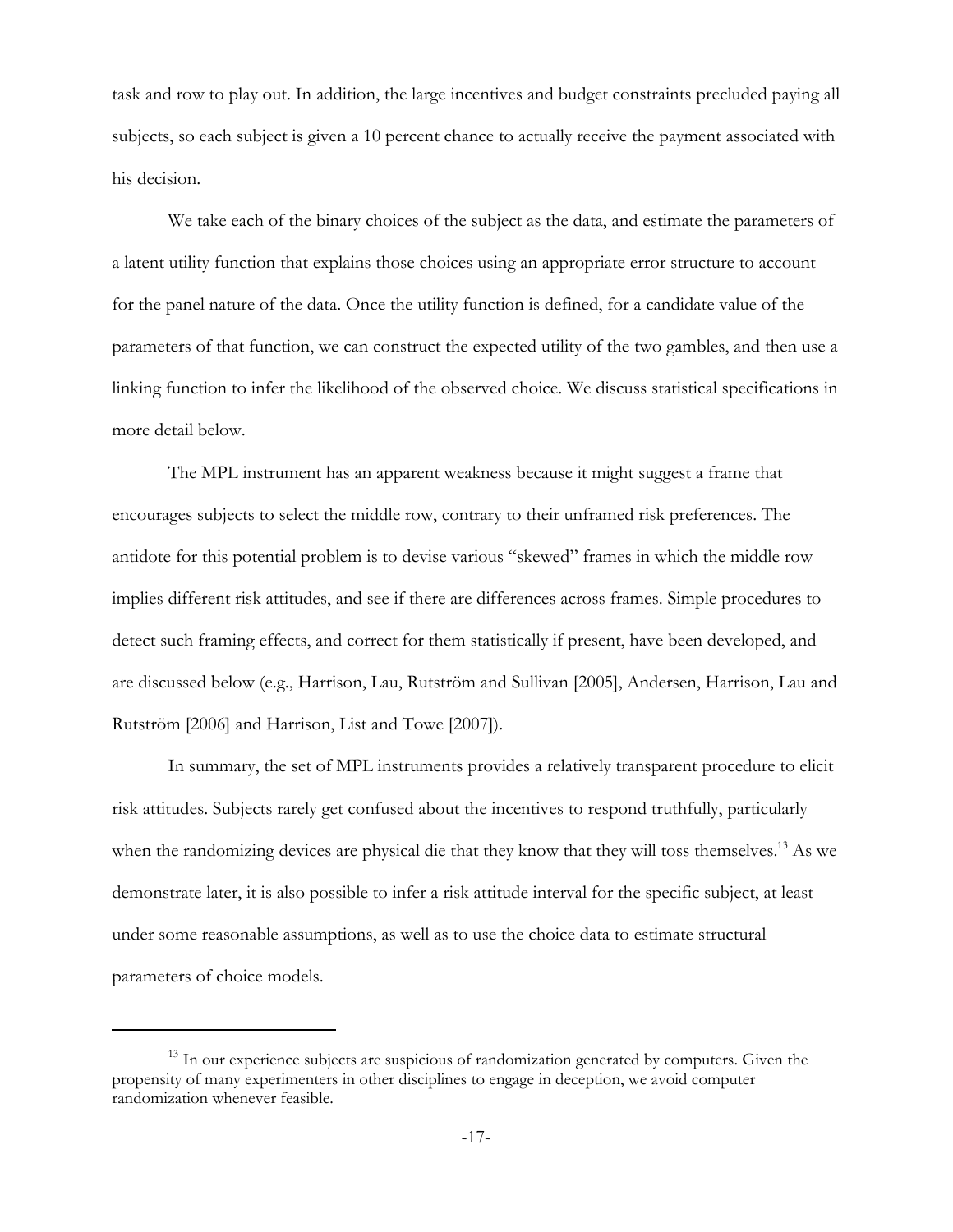### C. Estimation Procedures

Two broad methods of estimating risk attitudes have been used. One involves the calculation of bounds implied by observed choices, typically using utility functions which only have a single parameter to be inferred. A major limitation of this approach is that it restricts the analyst to utility functions that can characterize risk attitudes using one parameter. This is because one must infer the bounds that make the subject indifferent between the switch points, and such inferences become virtually incoherent statistically when there are two or more parameters. Of course, for popular functions such as CRRA or Constant Absolute Risk Aversion (CARA) this is not an issue, but if one wants to move beyond those functions then there are problems. It is possible to devise one-parameter functional forms with more flexibility than CRRA or CARA in some dimension, as illustrated nicely by the one-parameter Expo-Power function developed by Abdellaoui, Barrios and Wakker [2007; §4]. But in general we need to move to structural modeling with maximum likelihood to accommodate richer models.

The other broad approach involves the direct estimation by maximum likelihood of some structural model of a latent choice process in which the core parameters defining risk attitudes can be estimated, in the manner pioneered by Camerer and Ho [1994; §6.1] and Hey and Orme [1994]. This structural approach is particularly attractive for non-EUT specifications, where several core parameters combine to characterize risk attitudes. For example, one cannot characterize risk attitudes under Prospect Theory without making some statement about loss aversion and probability weighting, along with the curvature of the utility function. Thus joint estimation of all parameters is a necessity for reliable statements about risk attitudes in such cases.14

Assume for the moment that utility of income is defined by

$$
U(x) = x^{(1-r)}/(1-r)
$$
 (1)

<sup>&</sup>lt;sup>14</sup> In an important respect joint estimation can be viewed as Full Information Maximum Likelihood (FIML) since it uses the entire set of structural equations from theory to define the overall likelihood.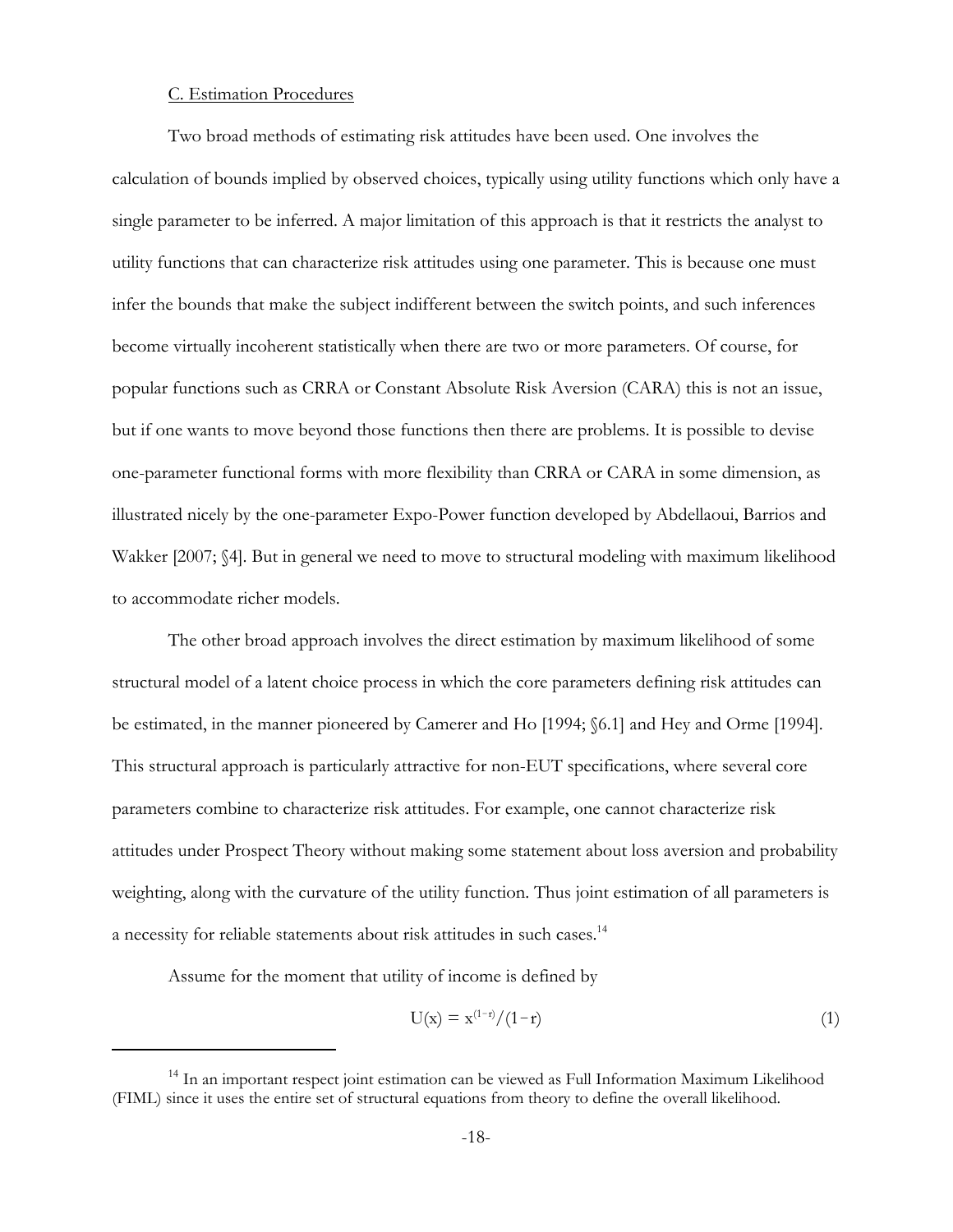where x is the lottery prize and  $r \ne 1$  is a parameter to be estimated. For r=1 assume U(x)=ln(x) if needed. We come back later to the controversial issue of what "x" might be, but for now we assume that it is just the prize shown in the lottery. Thus r is the coefficient of CRRA: r=0 corresponds to risk neutrality,  $r < 0$  to risk loving, and  $r > 0$  to risk aversion. Let there be two possible outcomes in a lottery. Under EUT the probabilities for each outcome  $M_j$ ,  $p(M_j)$ , are those that are induced by the experimenter, so expected utility is simply the probability weighted utility of each outcome in each lottery i plus some level of background consumption  $\omega$ :

$$
EU_i = \sum_{j=1,2} [p(M_j) \times U(\omega + M_j)]. \tag{2}
$$

The EU for each lottery pair is calculated for a candidate estimate of r, and the index

$$
\nabla \mathbf{E} \mathbf{U} = \mathbf{E} \mathbf{U}_{\mathbf{R}} - \mathbf{E} \mathbf{U}_{\mathbf{L}} \tag{3}
$$

calculated, where  $EU_L$  is the "left" lottery and  $EU_R$  is the "right" lottery as presented to subjects. This latent index, based on latent preferences, is then linked to observed choices using a standard cumulative normal distribution function  $\Phi$ (VEU). This "probit" function takes any argument between  $\pm\infty$  and transforms it into a number between 0 and 1 using the function shown in Figure 2. Thus we have the probit link function,

$$
prob(choose lottery R) = \Phi(\nabla EU)
$$
\n(4)

The logistic function is very similar, as illustrated in Figure 2, and leads instead to the "logit" specification.

Even though Figure 2 is common in econometrics texts, it is worth noting explicitly and understanding. It forms the critical statistical link between observed binary choices, the latent structure generating the index  $y^* = \nabla E U$ , and the probability of that index  $y^*$  being observed. In our applications  $y^*$  refers to some function, such as (3), of the EU of two lotteries; or, if one is estimating a Prospect Theory model, the prospective utility of two lotteries. The index defined by (3) is linked to the observed choices by specifying that the R lottery is chosen when  $\Phi(\nabla EU)$ <sup>2</sup>/<sub>2</sub>, which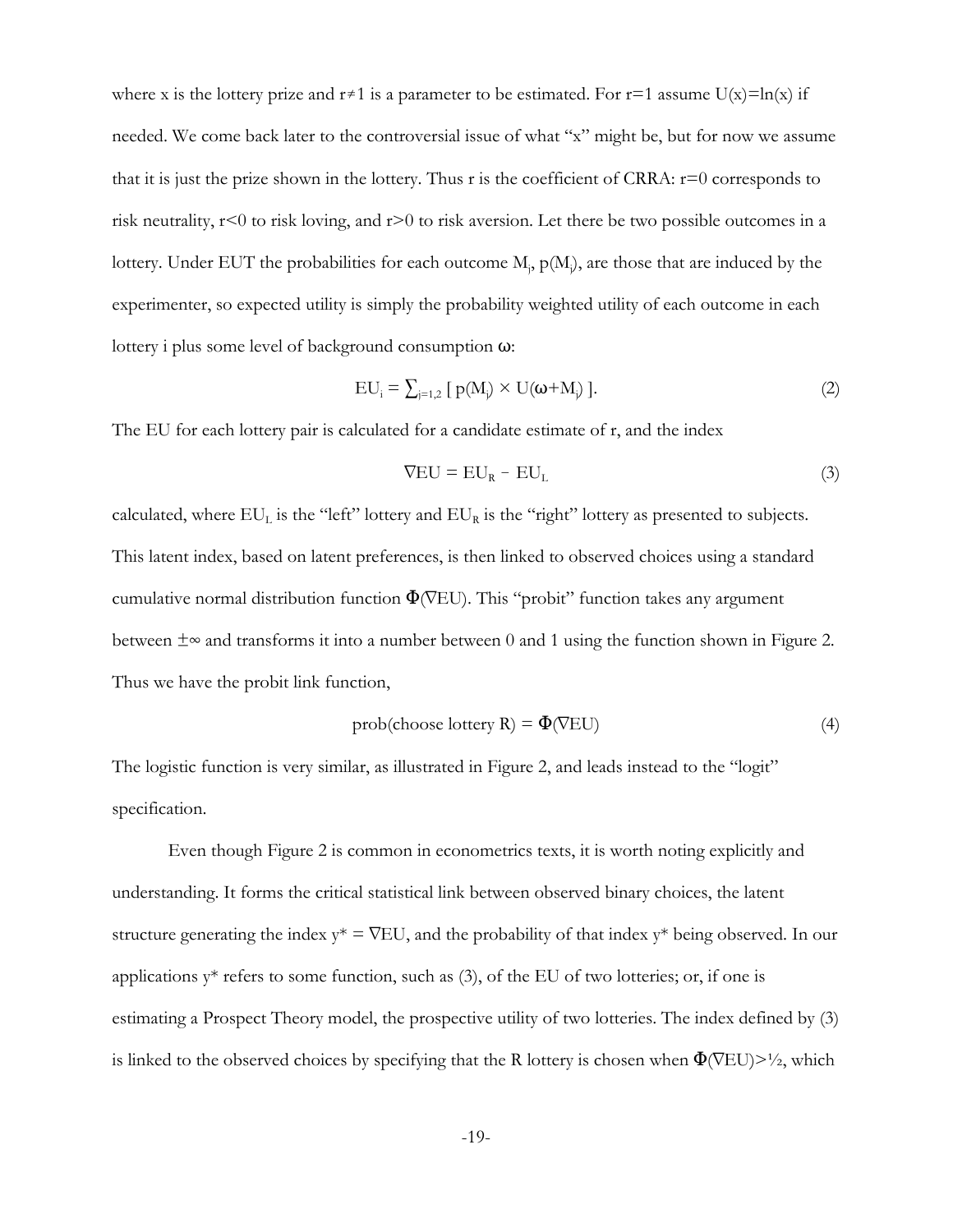is implied by (4).

Thus the likelihood of the observed responses, conditional on the EUT and CRRA

specifications being true, depends on the estimates of r given the above statistical specification and the observed choices. The "statistical specification" here includes assuming some functional form for the cumulative density function (CDF), such as one of the two shown in Figure 2. If we ignore responses that reflect indifference for the moment the conditional log-likelihood would be

$$
\ln L(r; y, \omega, \mathbf{X}) = \sum_{i} \left[ (\ln \Phi(\nabla E U) \times \mathbf{I}(y_i = 1)) + (\ln (1 - \Phi(\nabla E U)) \times \mathbf{I}(y_i = -1)) \right] \tag{5}
$$

where  $I(\cdot)$  is the indicator function,  $y_i = 1(-1)$  denotes the choice of the Option B (A) lottery in risk aversion task i, and **X** is a vector of individual characteristics reflecting age, sex, race, and so on. The parameter r is defined as a linear function of the characteristics in vector **X**.

In most experiments the subjects are told at the outset that any expression of indifference would mean that if that choice was selected to be played out a fair coin would be tossed to make the decision for them. Hence one can modify the likelihood to take these responses into account by recognizing that such choices implied a 50:50 mixture of the likelihood of choosing either lottery:

$$
\ln L(r; y, \omega, \mathbf{X}) = \sum_{i} \left[ (\ln \Phi(\nabla E U) \times \mathbf{I}(y_i = 1)) + (\ln (1 - \Phi(\nabla E U)) \times \mathbf{I}(y_i = -1)) + (\frac{1}{2} \ln \Phi(\nabla E U) + \frac{1}{2} \ln (1 - \Phi(\nabla E U))) \times \mathbf{I}(y_i = 0)) \right]
$$
(5')

where  $y_i = 0$  denotes the choice of indifference. In our experience very few subjects choose the indifference option, but this formal statistical extension accommodates those responses.<sup>15</sup>

The latent index (3) could have been written in a ratio form:

$$
\nabla EU = EU_R / (EU_R + EU_L) \tag{3'}
$$

<sup>&</sup>lt;sup>15</sup> Our treatment of indifferent responses uses the specification developed by Papke and Wooldridge [1996; equation 5, p.621] for fractional dependant variables. Alternatively, one could follow Hey and Orme [1994; p.1302] and introduce a new parameter  $\tau$  to capture the idea that certain subjects state indifference when the latent index showing how much they prefer one lottery over another falls below some threshold  $\tau$  in absolute value. This is a natural assumption to make, particularly for the experiments they ran in which the subjects were told that expressions of indifference would be resolved by the experimenter, but not told how the experimenter would do that (p.1295, footnote 4). It adds one more parameter to estimate, but for good cause.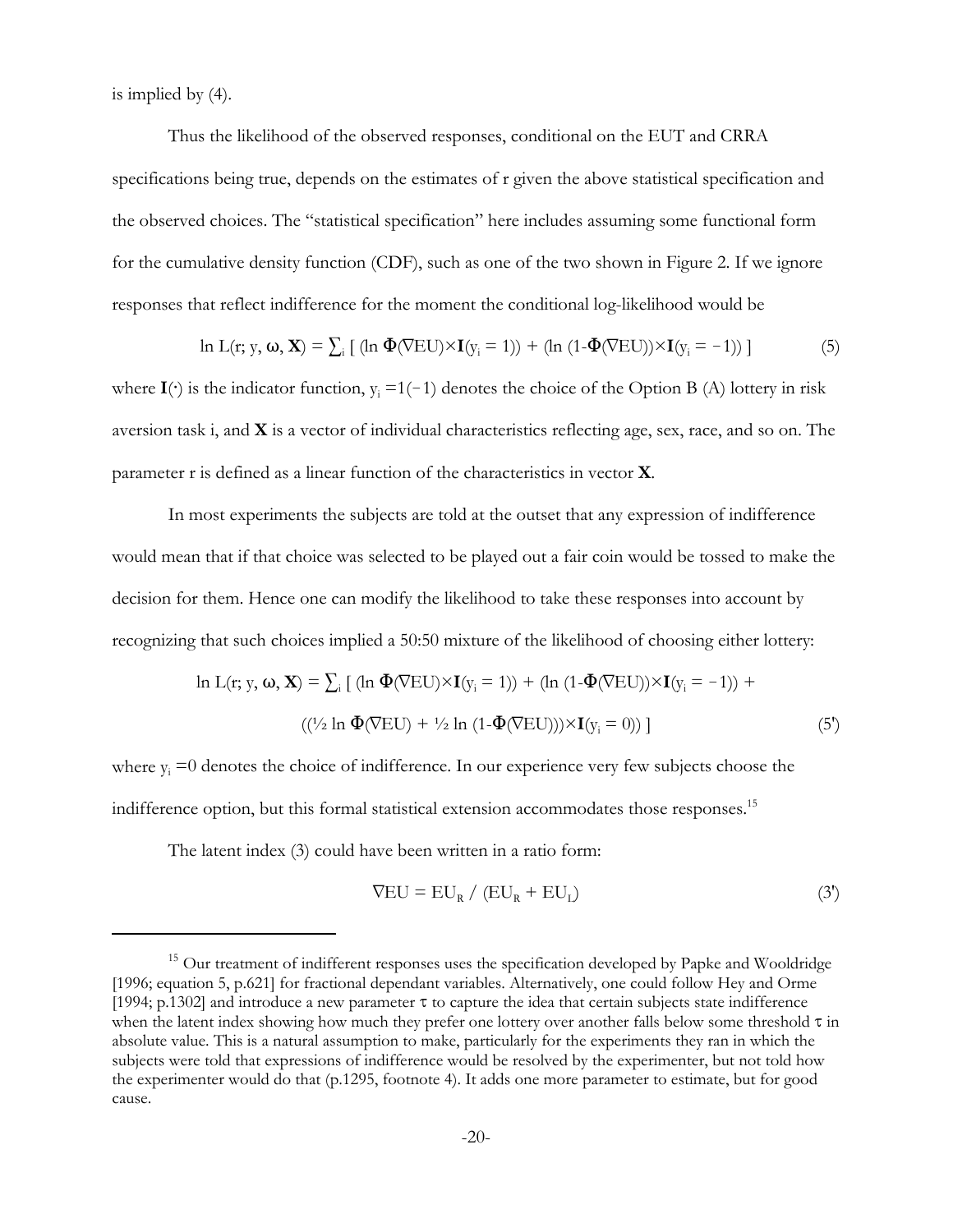and then the latent index would already be in the form of a probability between 0 and 1, so we would not need to take the probit or logit transformation. This specification has also been used, with some modifications we discuss later, in Holt and Laury [2002].

Harrison and Rutström [2008; Appendix F] review procedures and syntax from the popular statistical package *Stata* that can be used to estimate structural models of this kind, as well as more complex non-EUT models. The goal is to illustrate how experimental economists can write explicit maximum likelihood (ML) routines that are specific to different structural choice models. It is a simple matter to correct for stratified survey responses, multiple responses from the same subject ("clustering"), $^{16}$  or heteroskedasticity, as needed.

Using the CRRA utility function and equations (1) through (4), we estimate r to be 0.78 for the Danish population, with a standard error of 0.052 and a 95% confidence interval between 0.68 and 0.88. This reflects modest risk aversion over these stakes, and is significantly different from riskneutrality  $(r=0)$ .

Extensions of the basic model are easy to implement, and this is the major attraction of the structural estimation approach. For example, one can easily extend the functional forms of utility to allow for varying degrees of relative risk aversion (RRA). Consider, as one important example, the Expo-Power (EP) utility function proposed by Saha [1993]. Following Holt and Laury [2002], the EP function is defined as

$$
U(x) = \left[1 - \exp(-\alpha x^{1-\tau})\right] / \alpha, \tag{1'}
$$

<sup>&</sup>lt;sup>16</sup> Clustering commonly arises in national field surveys from the fact that physically proximate households are often sampled to save time and money, but it can also arise from more homely sampling procedures. For example, Williams [2000; p.645] notes that it could arise from dental studies that "collect data on each tooth surface for each of several teeth from a set of patients" or "repeated measurements or recurrent events observed on the same person." The procedures for allowing for clustering allow heteroskedasticity between and within clusters, as well as autocorrelation within clusters. They are closely related to the "generalized estimating equations" approach to panel estimation in epidemiology (see Liang and Zeger [1986]), and generalize the "robust standard errors" approach popular in econometrics (see Rogers [1993]). Wooldridge [2003] reviews some issues in the use of clustering for panel effects, noting that significant inferential problems may arise with small numbers of panels.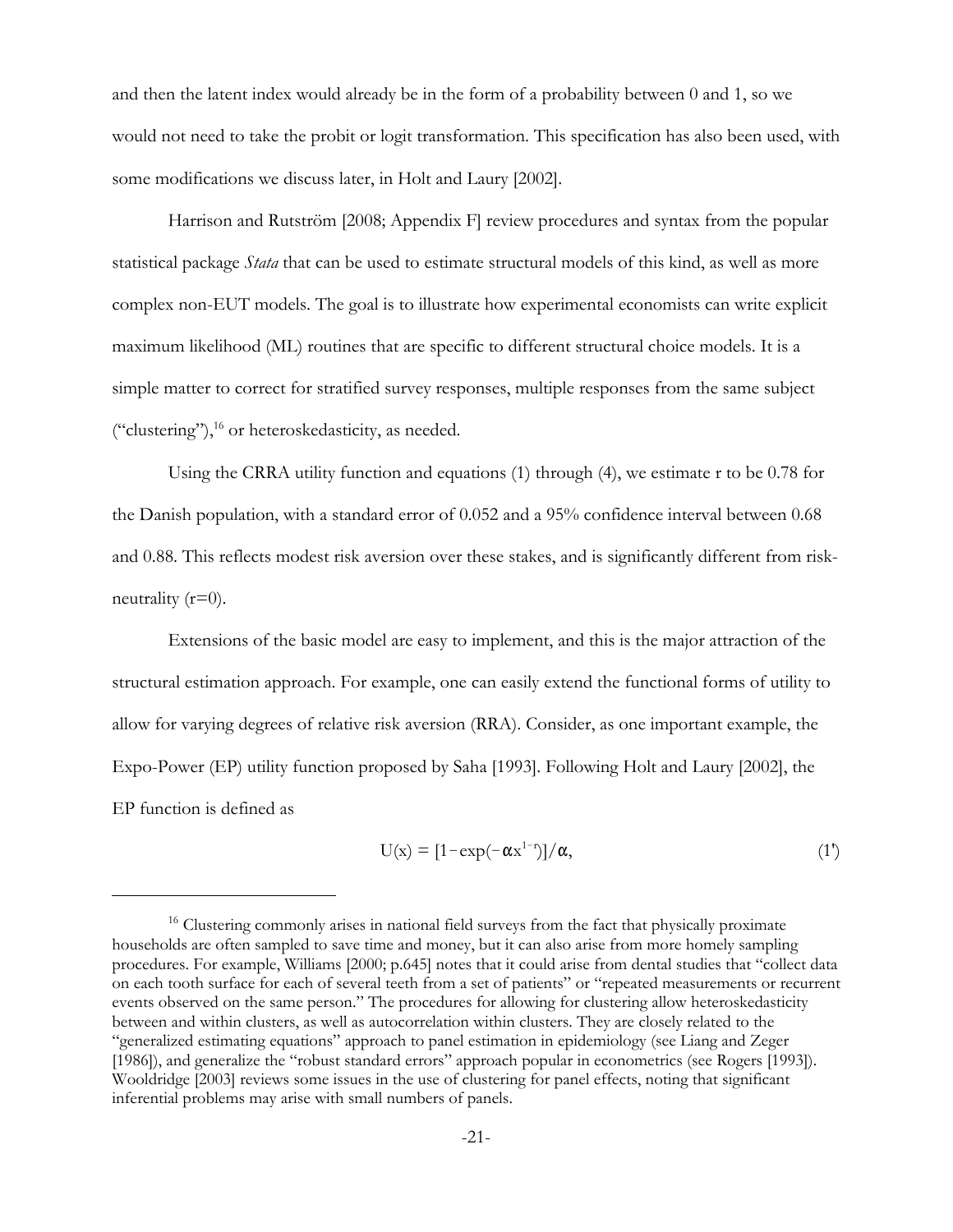where  $\alpha$  and r are parameters to be estimated. RRA is then  $r + \alpha(1-r)y^{1-r}$ , so RRA varies with income if  $\alpha \neq 0$ . This function nests CRRA (as  $\alpha \rightarrow 0$ ) and CARA (as r $\rightarrow 0$ ). We illustrate the use of this EP specification in Harrison, Lau and Rutström [2007].

It is also simple matter to generalize this ML analysis to allow the core parameter r to be a linear function of observable characteristics of the individual or task. We would then extend the model to be  $r = r_0 + R \times X$ , where  $r_0$  is a fixed parameter and R is a vector of effects associated with each characteristic in the variable vector X. In effect the unconditional model assumes  $r = r_0$  and just estimates  $r_0$ . This extension significantly enhances the attraction of structural ML estimation, particularly for responses pooled over different subjects, since one can condition estimates on observable characteristics of the task or subject.

An important extension of the core model is to allow for subjects to make some errors. The notion of error is one that has already been encountered in the form of the statistical assumption that the probability of choosing a lottery is not 1 when the EU of that lottery exceeds the EU of the other lottery. This assumption is clear in the use of a link function between the latent index  $\nabla$ EU and the probability of picking one or other lottery; in the case of the normal CDF, this link function is  $\Phi$ (VEU) and is displayed in Figure 2. If there were no errors from the perspective of EUT, this function would be a step function, which is shown in Figure 3: zero for all values of  $y^* < 0$ , anywhere between 0 and 1 for  $y^*=0$ , and 1 for all values of  $y^*>0$ .

The problem with the CDF of the Hardnose Theorist is immediate: it predicts with probability one or zero. The likelihood approach asks the model to state the probability of observing the actual choice, conditional on some trial values of the parameters of the theory. Maximum likelihood then locates those parameters that generate the highest probability of observing the data. For binary choice tasks, and independent observations, we know that the likelihood of the sample is just the product of the likelihood of each choice conditional on the model and the parameters

-22-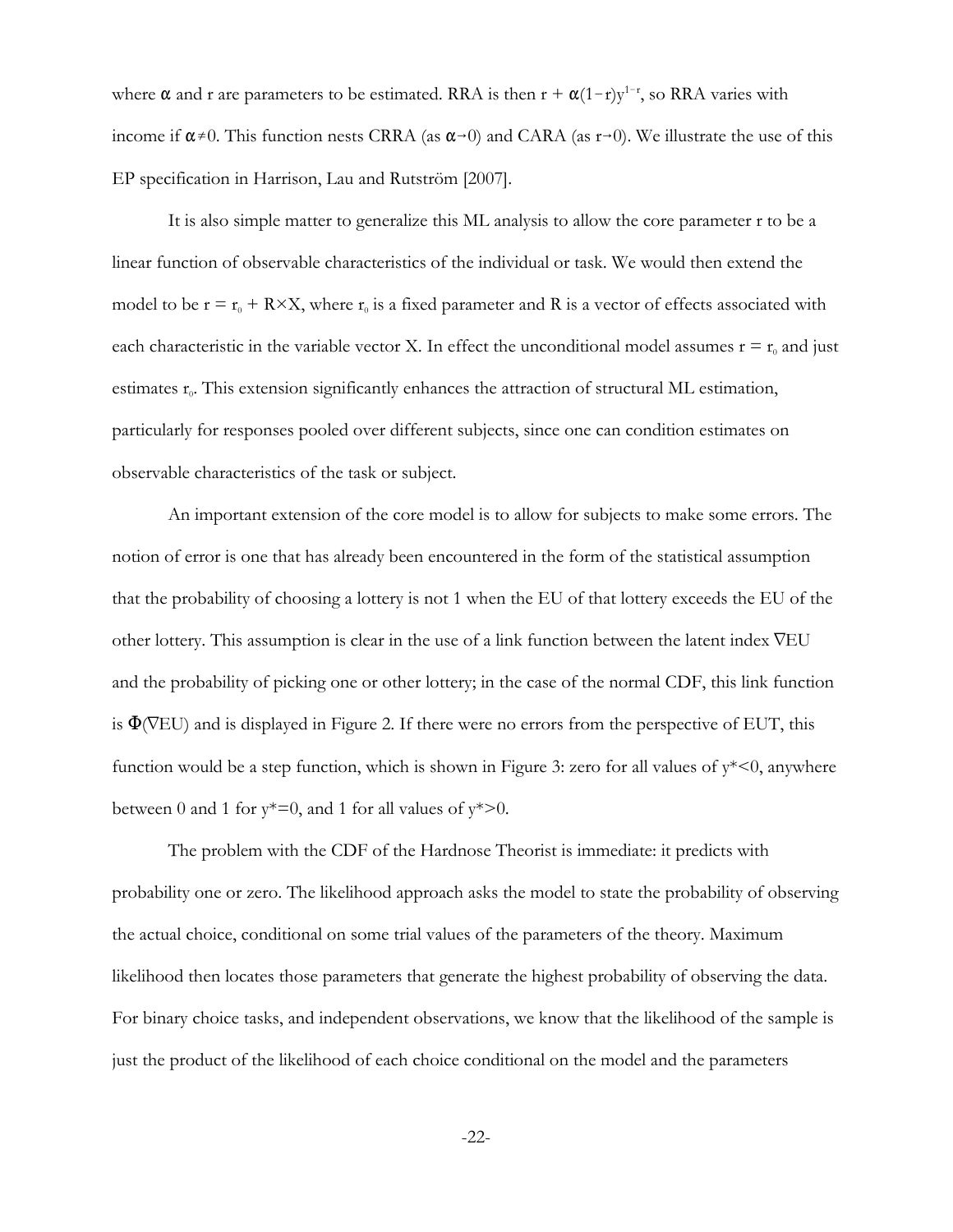assumed, and that the likelihood of each choice is just the probability of that choice. So if we have any choice that has zero probability, and it might be literally 1-in-a-million choices, the likelihood for that observation is not defined. Even if we set the probability of the choice to some arbitrarily small, positive value, the log-likelihood zooms off to minus infinity. We can reject the theory without even firing up any statistical package.

Of course, this implication is true for any theory that predicts deterministically, including Expected Utility Theory. This is why one needs some formal statement about how the deterministic prediction of the theory translates into a probability of observing one choice or the other, and then perhaps also some formal statement about the role that structural errors might play.<sup>17</sup> In short, one *cannot divorce the job of the theorist from the job of the econometrician*, and some assumption about the process linking latent preferences and observed choices is needed. That assumption might be about the mathematical form of the link, as in (1), but it cannot be avoided. Even the very definition of risk aversion needs to be specified using stochastic terms unless we are to impose absurd economic properties on estimates (Wilcox [2008][2010]).

By varying the shape of the link function in Figure 2, one can informally imagine subjects that are more sensitive to a given difference in the index  $\nabla EU$  and subjects that are not so sensitive. Of course, such informal intuition is not strictly valid, since we can choose any scaling of utility for a given subject, but it is suggestive of the motivation for allowing for structural errors, and why we might want them to vary across subjects or task domains.

Consider the structural error specification used by Holt and Laury [2002], originally due to Luce. The EU for each lottery pair is calculated for candidate estimates of r, as explained above, and

 $17$  Exactly the same insight in a strategic context leads one from Nash Equilibria to Quantal Response Equilibria, if one re-interprets Figures 2 and 3, respectively, in terms of best-response functions defined over expected (utility) payoffs from two strategies. The only difference in the maximum likelihood specification is that the equilibrium condition jointly constrains the likelihood of observing certain choices by two or more players.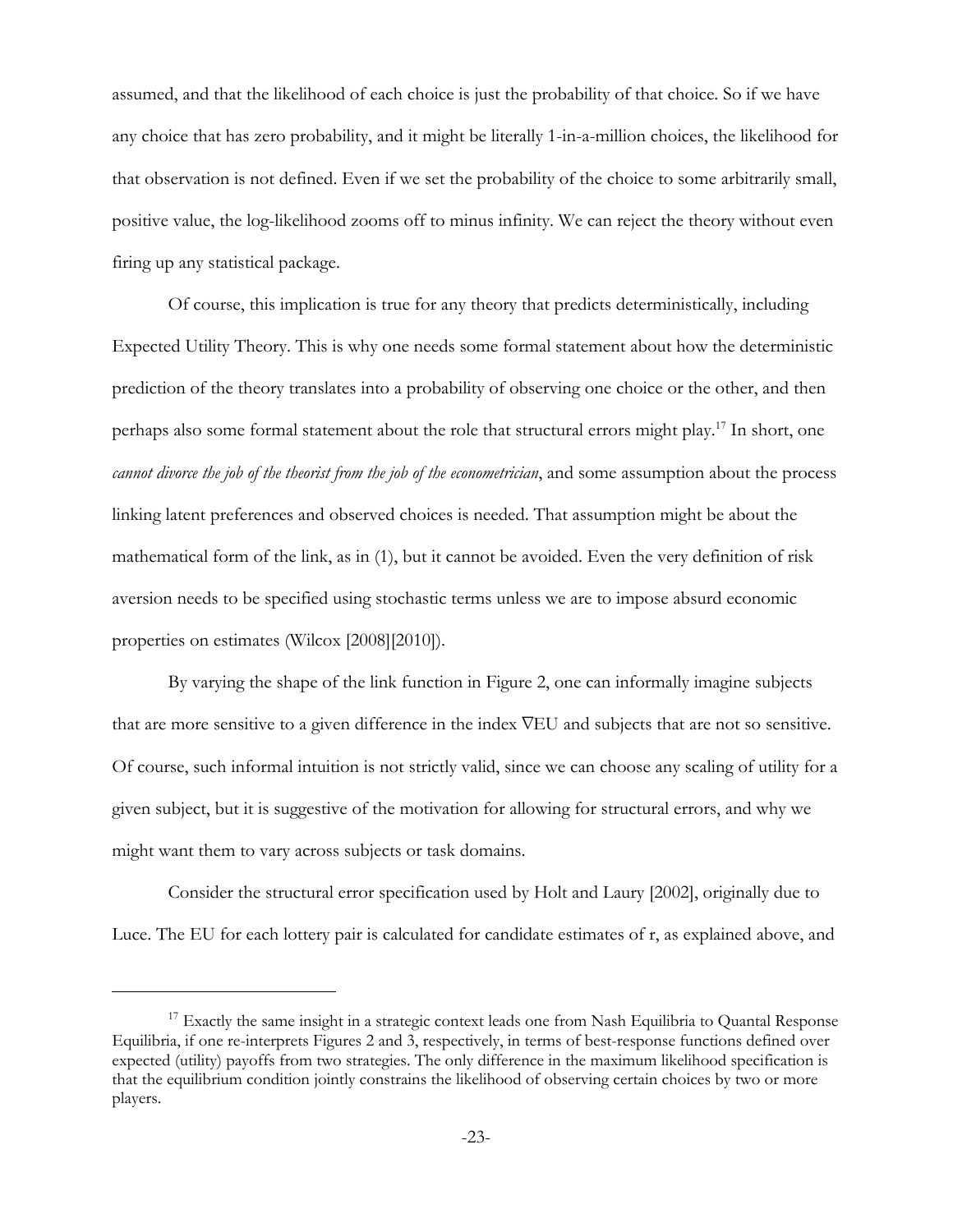the ratio

$$
\nabla \mathbf{E} \mathbf{U} = \mathbf{E} \mathbf{U}_{\mathbf{R}}^{1/\mu} / \left( \mathbf{E} \mathbf{U}_{\mathbf{L}}^{1/\mu} + \mathbf{E} \mathbf{U}_{\mathbf{R}}^{1/\mu} \right) \tag{3''}
$$

calculated, where  $\mu$  is a structural "noise parameter" used to allow some errors from the perspective of the deterministic EUT model. The index  $\nabla$ EU is in the form of a cumulative probability distribution function defined over differences in the EU of the two lotteries and the noise parameter  $\mu$ . Thus, as  $\mu$ -0 this specification collapses to the deterministic choice EUT model, where the choice is strictly determined by the EU of the two lotteries; but as  $\mu$  gets larger and larger the choice essentially becomes random. When  $\mu$ =1 this specification collapses to (3'), where the probability of picking one lottery is given by the ratio of the EU of one lottery to the sum of the EU of both lotteries. Thus  $\mu$  can be viewed as a parameter that flattens out the link functions in Figure 2 as it gets larger. This is just one of several different types of error story that could be used, and Wilcox [2008] provides a masterful review of the implications of the alternatives.<sup>18</sup>

There is one other important error specification, due originally to Fechner and popularized by Hey and Orme [1994]. This error specification posits the latent index

$$
\nabla \mathbf{E} \mathbf{U} = (\mathbf{E} \mathbf{U}_{\mathbf{R}} - \mathbf{E} \mathbf{U}_{\mathbf{I}}) / \boldsymbol{\mu} \tag{3''}
$$

instead of  $(3)$ ,  $(3')$  or  $(3'')$ .

Wilcox [2008] notes that as an analytical matter the evidence of IRRA in Holt and Laury [2002] would be weaker, or perhaps even absent, if one had used a Fechner error specification instead of a Luce error specification. This important claim, that the evidence for IRRA may be an artefact of the (more or less arbitrary) stochastic identifying restriction assumed, can be tested with the original data from Holt and Laury [2002] and is correct: see Harrison and Rutström [2008; Figure 9].

<sup>&</sup>lt;sup>18</sup> Some specifications place the error at the final choice between one lottery or after the subject has decided which one has the higher expected utility; some place the error earlier, on the comparison of preferences leading to the choice; and some place the error even earlier, on the determination of the expected utility of each lottery.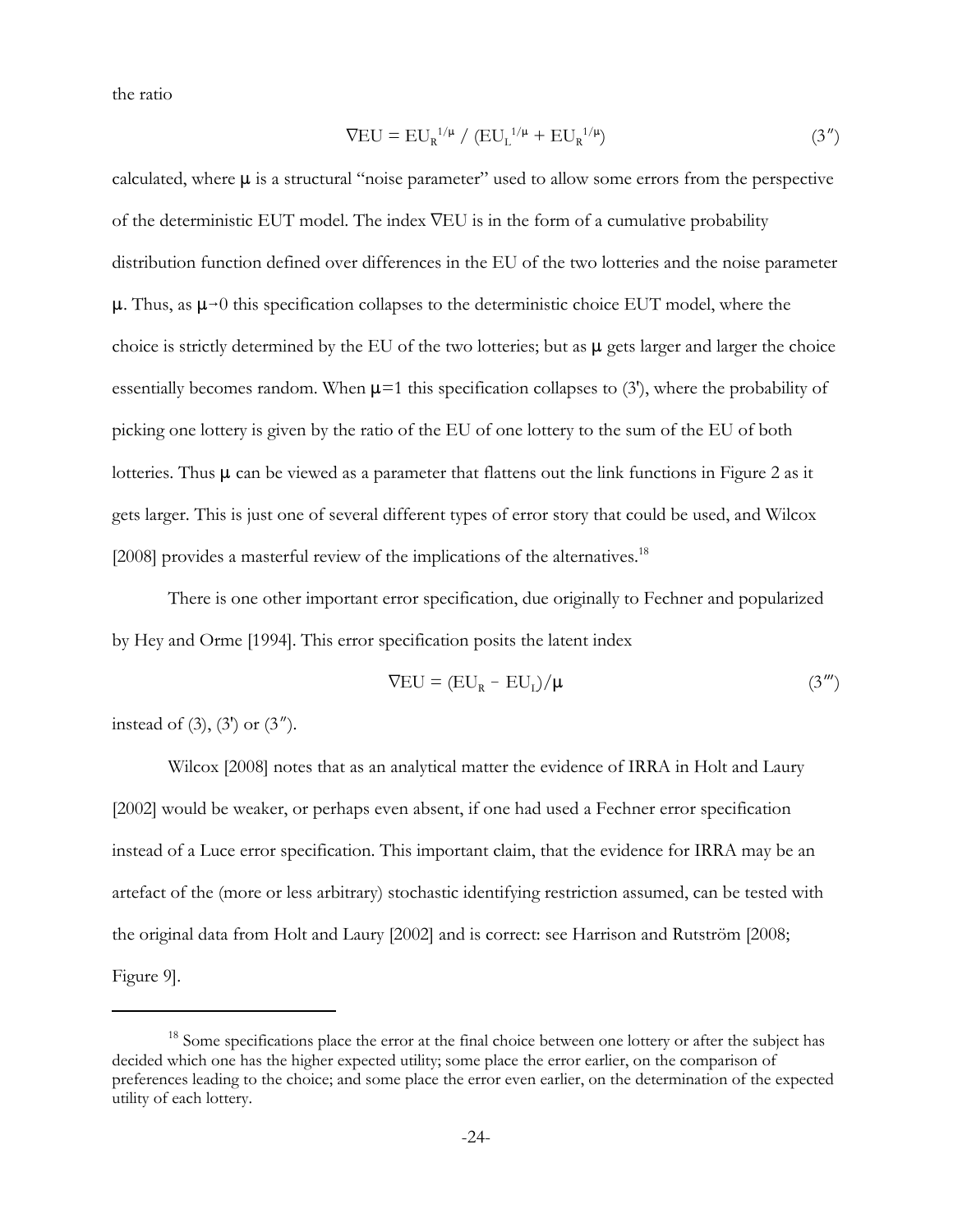An important contribution to the characterization of behavioral errors is the "contextual error" specification proposed by Wilcox [2010]. It is designed to allow robust inferences about the primitive "more stochastically risk averse than," and avoids the type of "residual-tail-wagging-thedog" results that one gets when using the Fechner or Luce specification and the Holt and Laury [2002] data. It posits the latent index

$$
\nabla \mathbf{E} \mathbf{U} = ((\mathbf{E} \mathbf{U}_{\mathbf{R}} - \mathbf{E} \mathbf{U}_{\mathbf{I}}) \mathbf{v}) / \mathbf{\mu} \tag{3*}
$$

instead of (3"), or

$$
\nabla \mathbf{E} \mathbf{U} = (\mathbf{E} \mathbf{U}_{\mathbf{R}} / \mathbf{v})^{1/\mu} / ((\mathbf{E} \mathbf{U}_{\mathbf{L}} / \mathbf{v})^{1/\mu} + (\mathbf{E} \mathbf{U}_{\mathbf{R}} / \mathbf{v})^{1/\mu})
$$
(3\*)

instead of  $(3'')$ , where v is a new, normalizing term for each lottery pair L and R. The normalizing term  $v$  is defined as the maximum utility over all prizes in this lottery pair minus the minimum utility over all prizes in this lottery pair. The value of  $v$  varies, in principle, from lottery choice to lottery choice: hence it is said to be "contextual." For the Fechner specification, dividing by < ensures that the *normalized* EU difference  $[(EU_R - EU_L)/V]$  remains in the unit interval.

### D. Asset Integration

There is a tension between experimental economists and theorists over the proper interpretation of estimates of risk attitudes that emerge from experimental choice behavior. Experimental economists claim to provide evidence of risk aversion over small stakes, which we take here to be amounts such as \$10, \$100 or even several hundred dollars. Some theorists argue that these estimates are "implausible," in a sense to be made explicit. Although the original arguments of theorists were couched as attacks on the plausibility of EUT (e.g., Hansson [1988] and Rabin [2002]), it is now apparent that the issues are just as important, or unimportant, for non-EUT models (e.g., Safra and Segal [2008] and Cox and Sadiraj [2008]).

The notion of plausibility can be understood best by thinking of the argument in several

-25-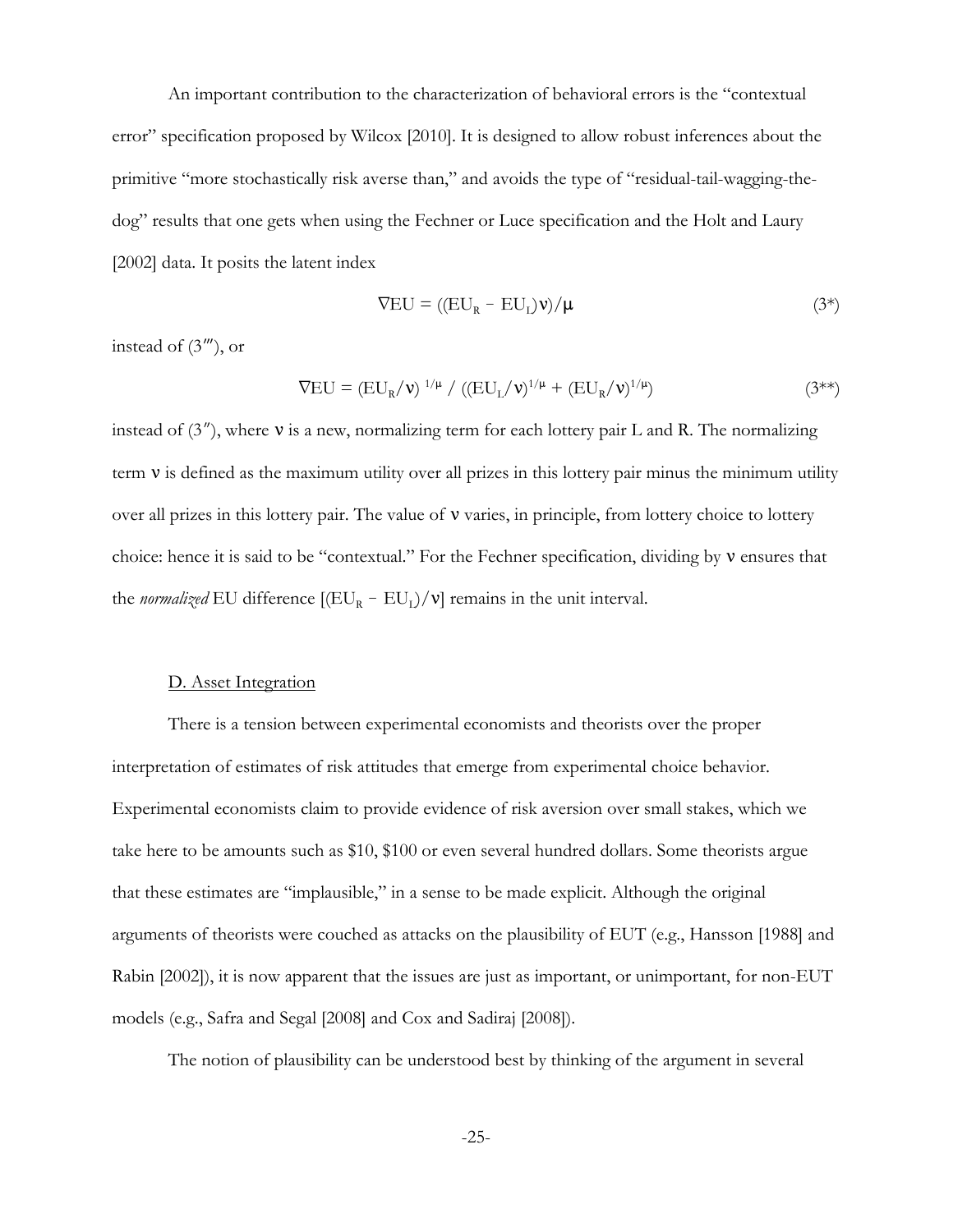steps, even if they are often collapsed into one. First, someone proposes *point* estimates of some utility function. These estimates typically come from inferences based on observed choice behavior in an experiment, derived from maximum likelihood estimates of a structural model of latent choice behavior (e.g., Harrison and Rutström [2008; §3]). Standard errors on those estimates are usually not relied on in these exercises. Second, with some auxiliary assumptions, an analyst constructs a lottery choice task in which these point estimates generate predictions on some domain of lottery prizes, typically involving at least one prize that is much larger than the domain of prizes over which the estimates were derived (e.g., Rabin [2002], Cox and Sadiraj [2008; §3.2]). In some cases these predictions are also defined on the domain of lottery prizes of the experimental tasks (e.g., Cox and Sadiraj [2008; §4.5]). Third, the analyst views this constructed lottery choice task as a "thought experiment," in the sense that it is just like an actual experiment except that it is not actually implemented (Harrison and List [2004; §9]). One reason not to conduct the experiment is that it might involve astronomic stakes, but the main reason is that it is assumed *a priori* obvious what the choice would be, in some sense eliminating the need for additional experiments. Finally, it is pointed out that the predicted outcome from the initial estimates is contrary to the *a priori* obvious choice in the thought experiment. Thumbs down, and the initial estimates are discarded as implausible.

Since the initial estimates are typically defined over observed experimental choices with small stakes, we refer here to the implied claims about risk aversion as "risk aversion in the small." The predicted behavior in the thought experiment is typically defined over choices with very large stakes, so we refer to the implied choices as reflecting "risk aversion in the large." So plausibility can be viewed as a tension and inconsistency between observations (real and imagined *a priori*) generated on two domains. The issue is not that the subject has to have the same relative or absolute measure of risk aversion for different prizes: these problems arise even when "flexible" functional forms are employed for utility functions.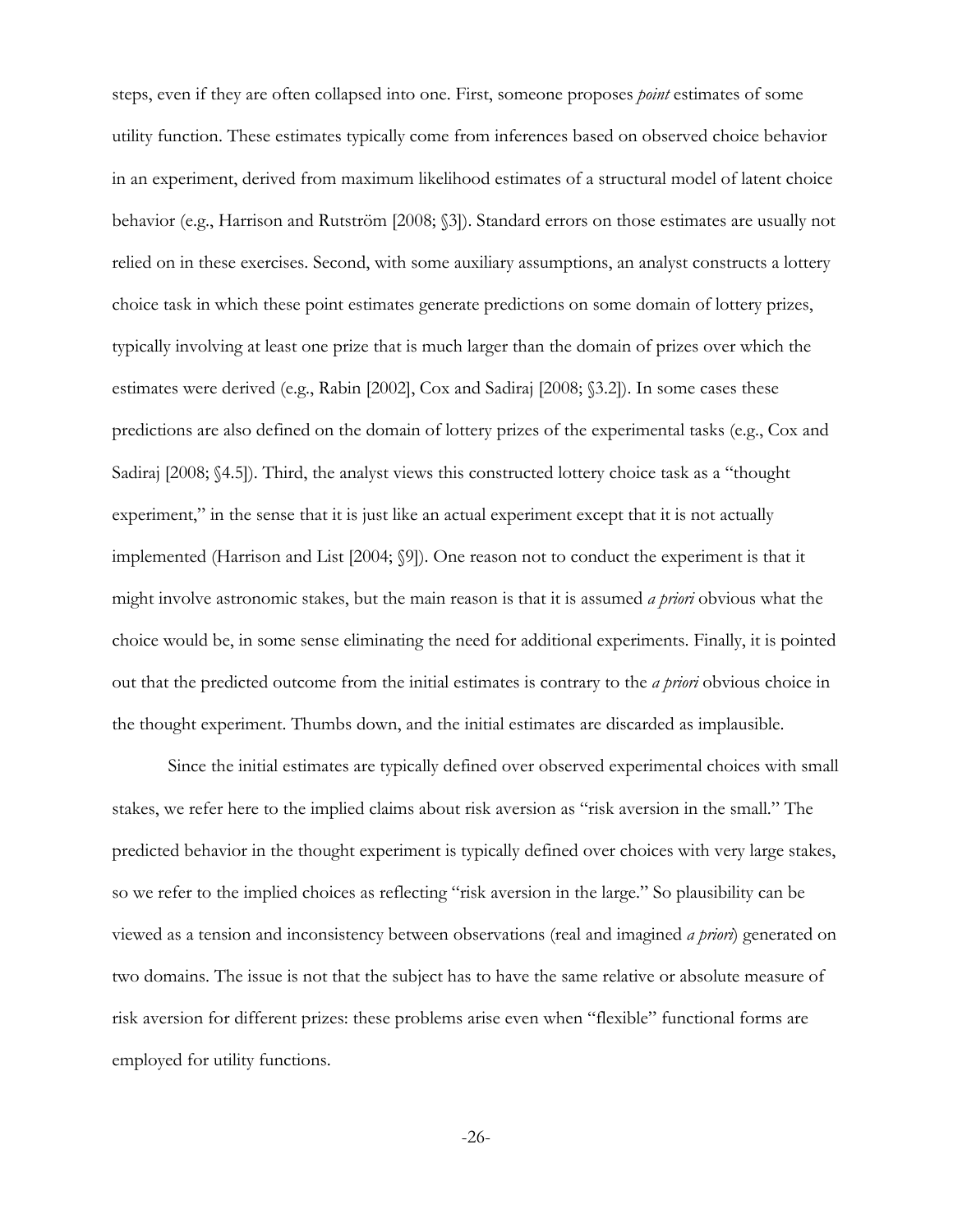One general response is to just focus on risk attitudes in the small, and make no claims about behavior beyond the domain over which the estimates were obtained. This position states that if one had estimated over larger domains, then the estimated models would reflect actual choices over that domain, but one simply cannot apply the risk aversion estimates outside the domain of estimation. Since large parts of economic theory are written in terms of the utility of income, rather than the utility of wealth, this approach has some validity. Of course, there is nothing in principle to stop one defining income as a large number, either with a large budget, subjects in a very poor country (e.g., Harrison, Humphrey and Verschoor [2010]), or by using natural experiments such as game shows (e.g., Andersen, Harrison, Lau and Rutström [2008c]).

A second approach, which we employed in Andersen, Harrison, Lau and Rutström [2008a], was to assume some level of baseline consumption that was suggested by expenditure data for the subjects.

A third approach is to test for the degree of asset integration in observed behavior. If one adopts a general specification, following Cox and Sadiraj [2006], and allows income and wealth to be arguments of some utility function, then one does not have to assume that the argument of the utility function is income or wealth. One might posit an aggregation function that combines the two in some way, and this composite then being evaluated with some standard utility function. For example, assume the linear aggregation function  $\omega W + y$ , where W is wealth, y is experimental income, and  $\omega$  is some weighting parameter to be assumed or estimated. Or one could treat  $\omega W$  and y as inputs into some Constant Elasticity of Substitution function, and estimate or assume  $\omega$  and the elasticity of substitution. This approach allows the popular special cases of zero asset integration and perfect asset integration, but lets the "data decide" when these parameters are estimated in the presence of actual choices. Where does one get estimates of W? As it happens, very good proxies for W can be inferred from data in Denmark that is collected by *Statistics Denmark*, the official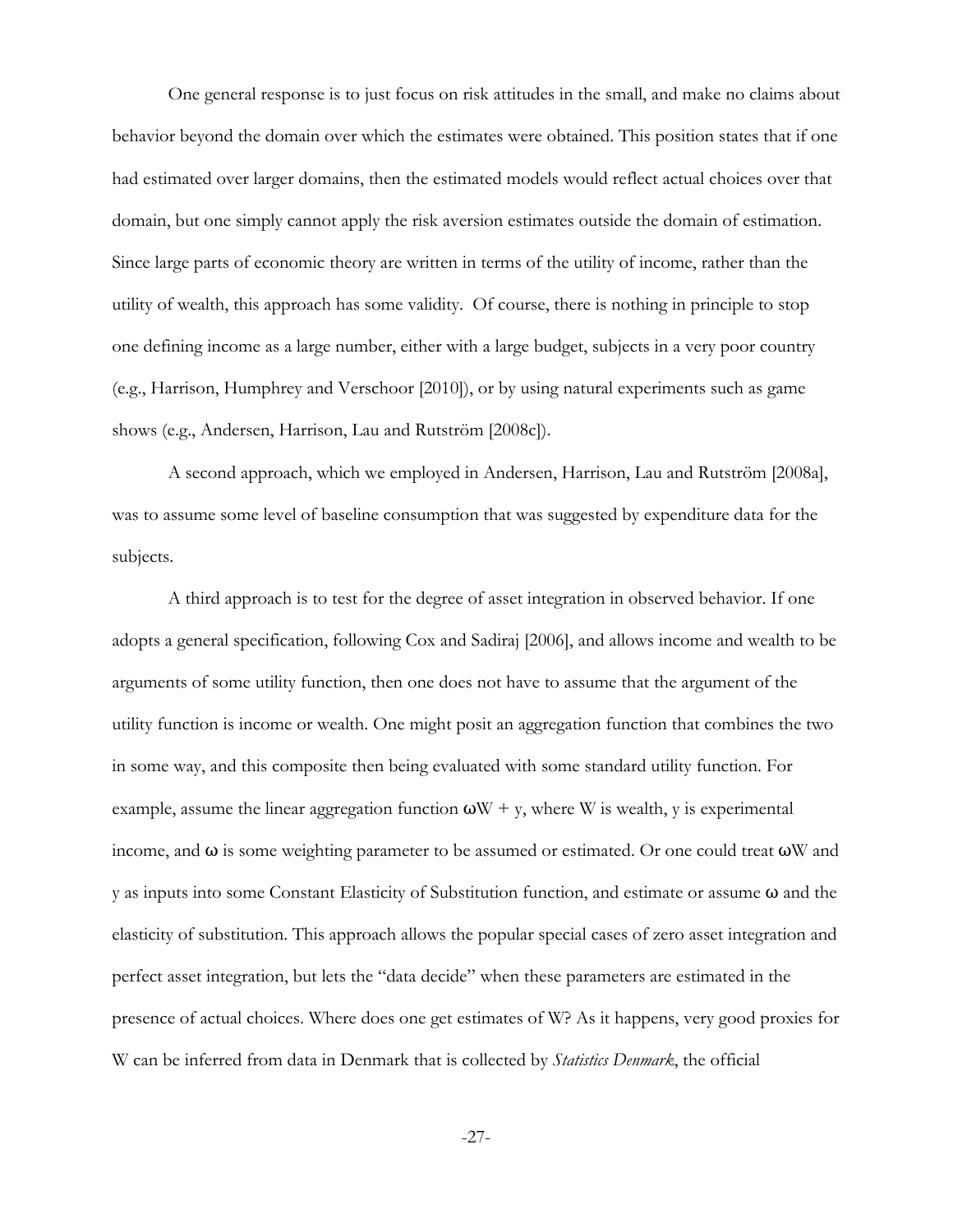government statistics agency. One can then calculate those proxies for subjects that have been in experiments such as ours (such things being feasible in Denmark, with appropriate confidentiality agreements), and estimate the weighting parameter. Preliminary estimates suggest that  $\omega$  is very small indeed, and that the elasticity of substitution between  $\omega W$  and y is close to 1.<sup>19</sup>

## **3. Discount Rates**

In many settings in experimental economics we want to elicit some preference from a set of choices that also depend on risk attitudes. Often these involve strategic games, where the uncertain ways in which behavior of others deviate from standard predictions engenders a lottery for each player. Such uncertain deviations could be due to, for example, unobservable social preferences such as fairness or reciprocity. One example is the offer observed in Ultimatum bargaining when the other player cannot be assumed to always accept a minuscule amount of money, and acceptable thresholds may be uncertain. Other examples include Public goods contribution games where one does not know the extent of free riding of other players, Trust games in which one does not know the likelihood that the other player will return some of the pie transferred to him, or Centipede games where one does not know when the other player will stop the game. Another source of uncertainty is the possibility that subjects make decisions with error, as predicted in Quantal Response Equilibria. Harrison [1987] and Harrison and Rutström [2008; §3.6] consider the use of controls for risk attitudes in bidding in first-price auctions.

In some cases, however, we simply want to elicit a preference from choices that do not depend on the choices made by others in a strategic sense, but which still depend on risk attitudes in

<sup>&</sup>lt;sup>19</sup> Reiley [2011] asks, "Are we measuring utility over income in the experiment? Utility over annual income? Utility over different wealth levels? Though not explicitly assumed in this work, researchers often assume implicitly that different types of risk preferences are the same. [...] I want us to be more aware of these assumptions we're making." Our discussion demonstrates that the literature is in fact quite explicit about these issues, and has already progressed to testing different assumptions.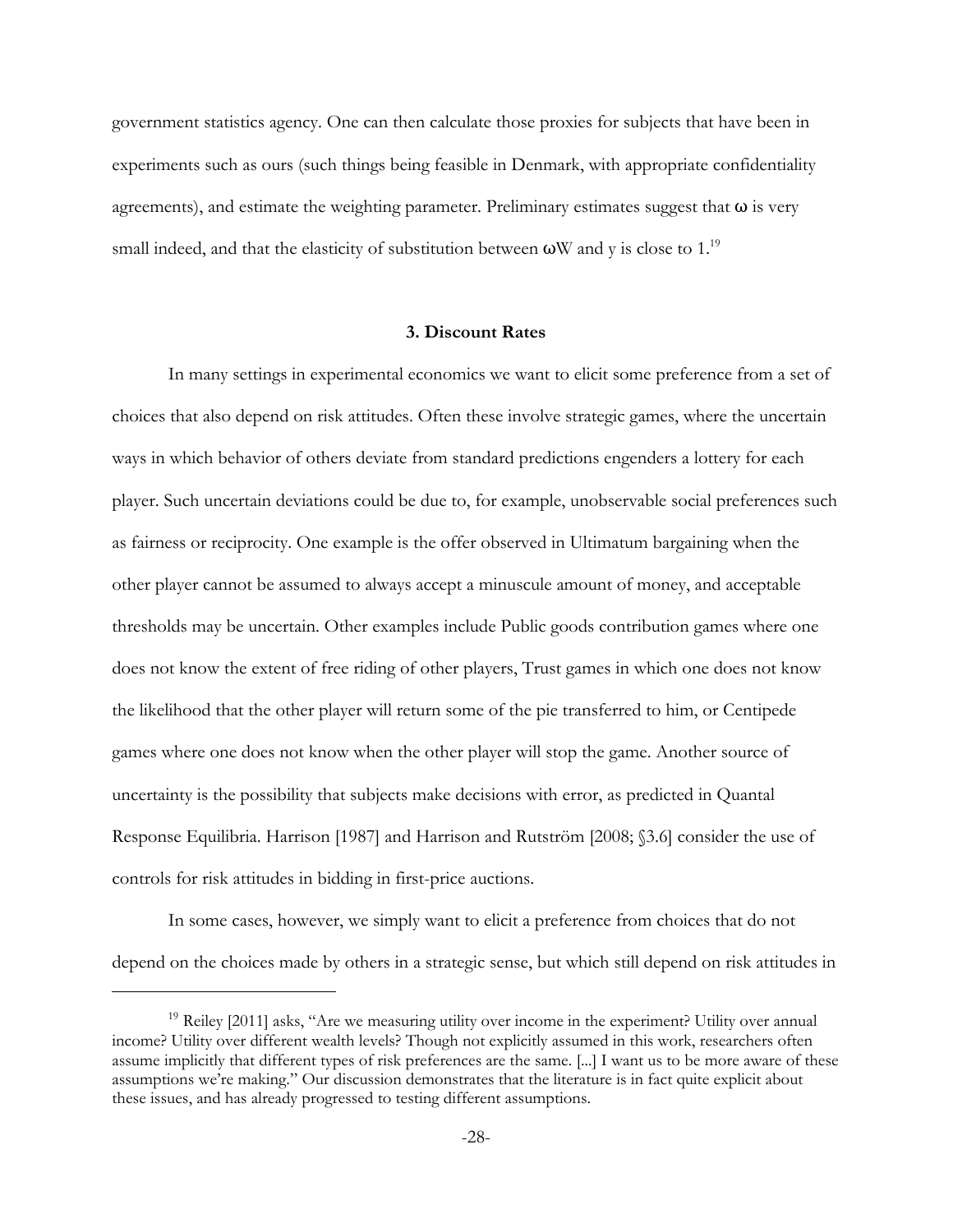a certain sense. An example due to Andersen, Harrison, Lau and Rutström [2008a] is the elicitation of individual discount rates. In this case it is the concavity of the utility function that is important, and under EUT that is synonymous with risk attitudes. Thus the risk aversion task is just a (convenient) vehicle to infer utility over deterministic outcomes. The implication is that we should combine a risk elicitation task with a time preference elicitation task, and use them jointly to infer discount rates over utility.

#### A. Defining Discount Rates in Terms of Utility

Assume EUT holds for choices over risky alternatives and that discounting is exponential. A subject is indifferent between two income options  $M_t$  and  $M_{t+\tau}$  if and only if

$$
U(\omega + M_t) + (1/(1+\delta)^{\tau}) U(\omega) = U(\omega) + (1/(1+\delta)^{\tau}) U(\omega + M_{t+\tau})
$$
\n(6)

where  $U(\omega + M_t)$  is the utility of monetary outcome  $M_t$  for delivery at time t plus some measure of background consumption  $\omega$ ,  $\delta$  is the discount rate,  $\tau$  is the horizon for delivery of the later monetary outcome at time  $t+\tau$ , and the utility function U is separable and stationary over time. The left hand side of equation (6) is the sum of the discounted utilities of receiving the monetary outcome M<sub>t</sub> at time t (in addition to background consumption) and receiving nothing extra at time  $t+\tau$ , and the right hand side is the sum of the discounted utilities of receiving nothing over background consumption at time t and the outcome  $M_{t+\tau}$  (plus background consumption) at time t+ $\tau$ . Thus (6) is an indifference condition and  $\delta$  is the discount rate that equalizes the present value of the *utility* of the two monetary outcomes M<sub>t</sub> and M<sub>t+t</sub>, after integration with an appropriate level of background consumption  $\omega$ .

Most analyses of discounting models implicitly assume that the individual has a linear utility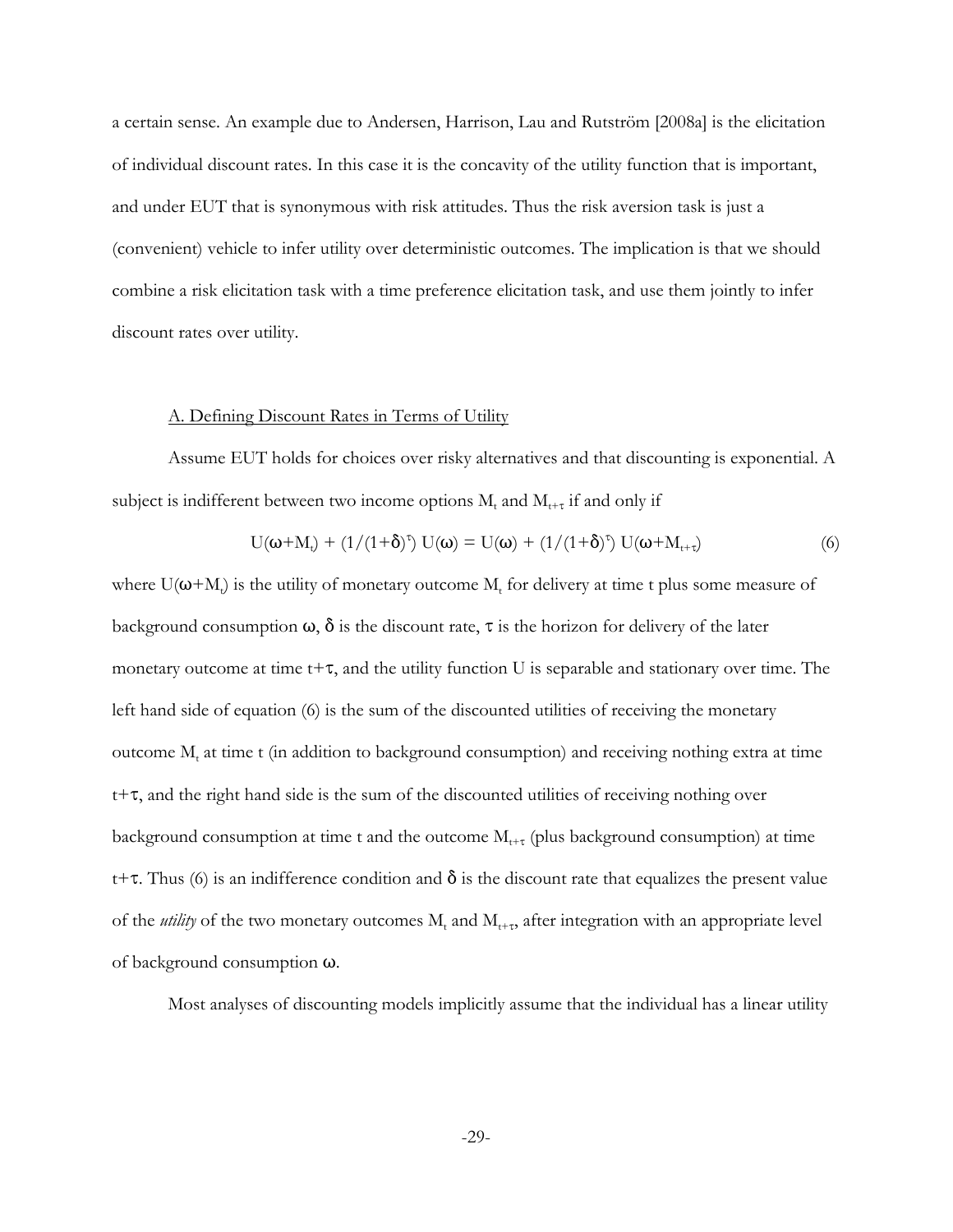function, $^{20}$  so that (6) is instead written in the more familiar form

$$
M_t = (1/(1+\delta)^{\tau}) M_{t+\tau}
$$
 (7)

where  $\delta$  is the discount rate that makes the present value of the two monetary outcomes  $\rm M_{t}$  and  $\rm M_{t+\tau}$ equal.

To state the obvious, (6) and (7) are not the same. As one relaxes the assumption that the decision maker has a linear utility function, it is apparent from Jensen's Inequality that the implied discount rate decreases if U(M) is concave in M. Thus one cannot infer the level of the individual discount rate without knowing or assuming something about their utility function. This identification problem implies that discount rates cannot be estimated based on discount rate experiments with choices defined solely over time-dated money flows, and that separate tasks to identify the extent of diminishing marginal utility must also be implemented.

Thus there is a clear implication from theory to experimental design: you need to know the non-linearity of the utility function before you can *conceptually* define the discount rate. There is also a clear implication for econometric method: you need to jointly estimate the parameters of the utility function and the discount rate, to ensure that sampling errors in one propagate correctly to sampling errors of the other. In other words, if we know the parameters of the utility function less precisely, due to small samples or poor parametric specifications, we have to use methods that reflect the effect of that imprecision on our estimates of discount rates.<sup>21</sup>

 $^{20}$  See Keller and Strazzera [2002; p. 148] and Frederick, Loewenstein and O'Donoghue [2002; p.381ff.] for an explicit statement of this assumption, which is often implicit in applied work. We occaionally refer to risk aversion and concavity of the utility function interchangeably, but it is concavity that is central (the two can differ for non-EUT specifications).

 $21$  It is true that one must rely on structural assumptions about the form of utility functions, probability weighting functions, and discounting functions, in order to draw inferences. These assumptions can be tested, and have been, against more flexible versions and even non-parametric versions (e.g., Harrison and Rutström [2008; p. 78-79]). A similar debate rages with respect to structural assumptions about error specifications, as illustrated by the charming title of the book by Angrist and Pischke [2009], *Mostly Harmless Econometrics*. But it is an illusion, popular in some quarters, that one can safely dispense with all structural assumptions and draw inferences: see Keane [2010] and Leamer [2010] for spirited assaults on that theology.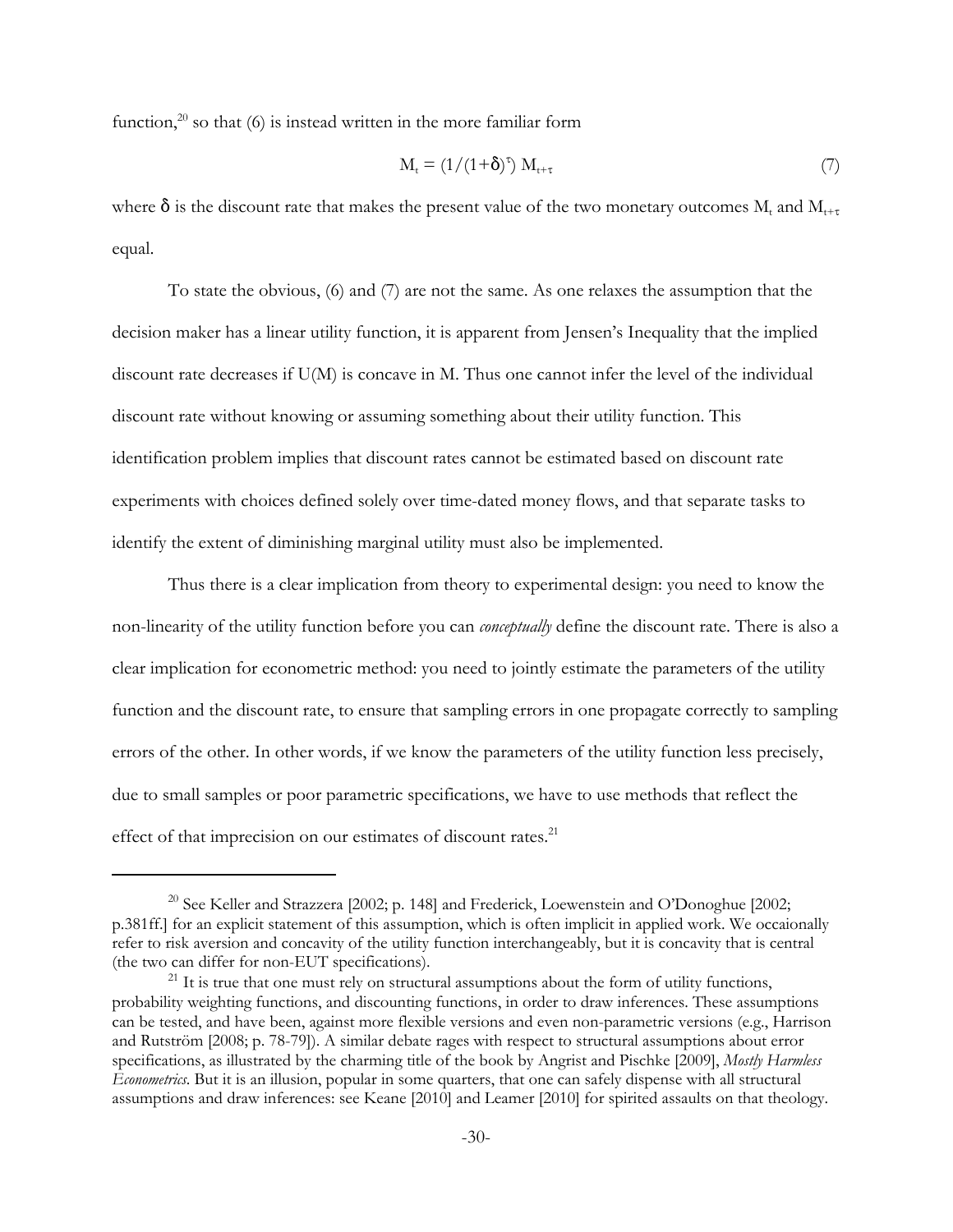Andersen, Harrison, Lau and Rutström [2008a] do this, and infer discount rates for the adult Danish population that are well below those estimated in the previous literature that assumed linear utility functions, such as Harrison, Lau and Williams [2002], who estimated annualized rates of 28.1% for the same target population. Allowing for concave utility, they obtain a point estimate of the discount rate of 10.1%, which is significantly lower than the estimate of 25.2% for the same sample assuming linear utility. This does more than simply verify that discount rates and diminishing marginal utility are mathematical substitutes in the sense that either of them have the effect of lowering the influence from future payoffs on present utility. It tells us that, for utility function coefficients that are reasonable from the standpoint of explaining choices in the lottery choice task,<sup>22</sup> the estimated discount rate takes on a value that is much more in line with what one would expect from market interest rates. To evaluate the statistical significance of adjusting for a concave utility function one can test the hypothesis that the estimated discount rate assuming risk aversion is the same as the discount rate estimated assuming linear utility functions. This null hypothesis is easily rejected. Thus, *allowing for diminishing marginal utility makes a significant difference to the elicited discount rates.*

## B. The Need for Joint Estimation

We can write out the likelihood function for the choices that our subjects made and jointly

<sup>&</sup>lt;sup>22</sup> It is important to recognize that it is not risk attitudes *per se* that are important for identifying the discount rate, but estimates of the extent of diminishing marginal utility which allow one to condition inferences about discount rates defined over utility from observed choices over time-dated money flows. It just happens that inferring the curvature of the utility function is straightforward from choices over risky lottery tasks. For example, Reiley [2011] notes that it is "... an important observation that consistent estimates of time preferences depend on measurements of individuals' risk preferences." This suggests that the connection between risk preferences and time preferences is the result of some black behavioral box. Instead it is the direct reflection of getting the theory right (that discount rates are *defined* in terms of utility flows) and then designing the experiment to estimate the conceptually right thing, whether one does this in the laboratory or the field. For example, what if risk preferences were best characterized using a dual theory representation in which utility functions were linear but decision makers exhibited pessimism in probability weighting? In that case, risk preferences *per se* would have no effect on inferences about discount rates, theoretically or empirically.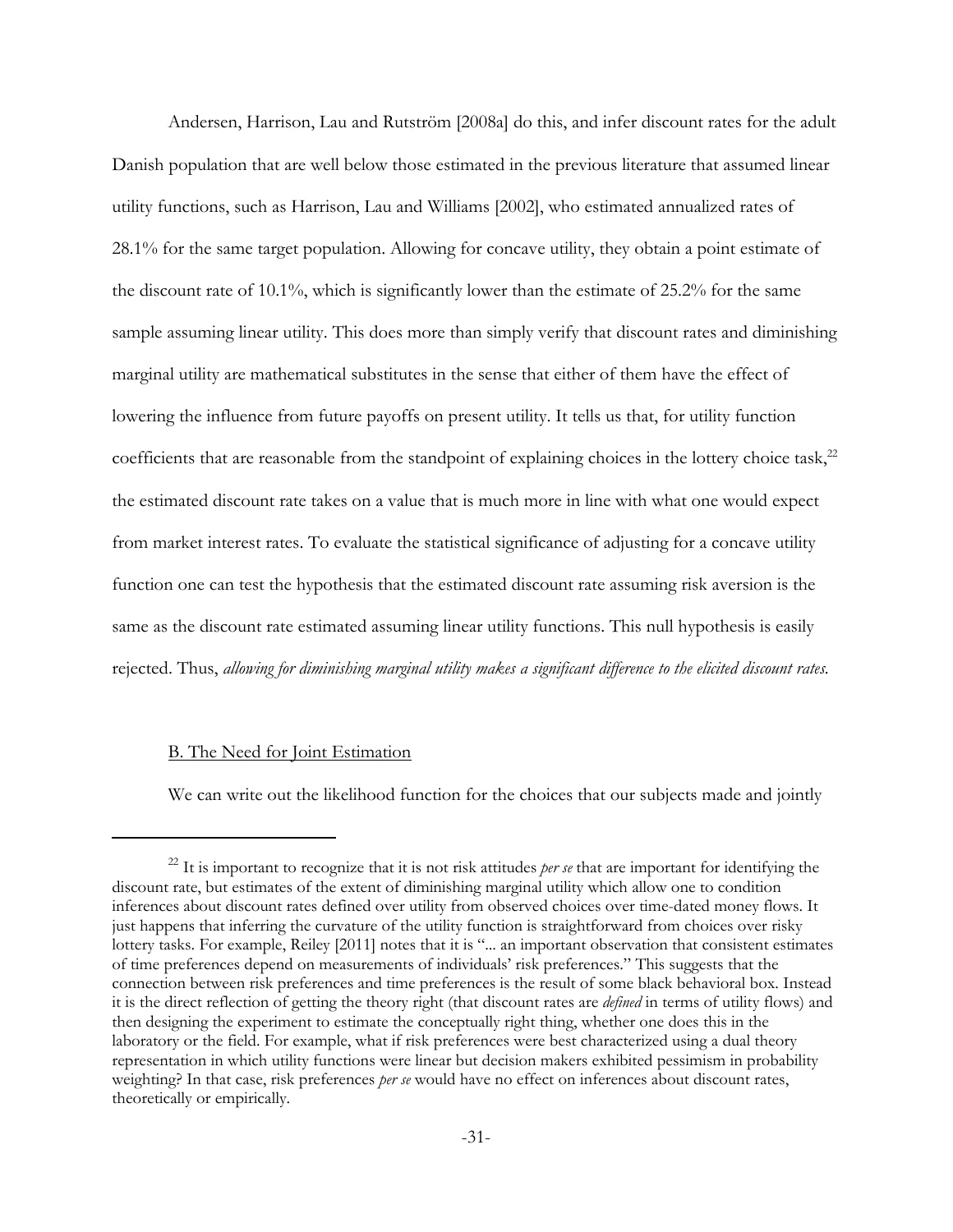estimate the risk parameter r in equation (1) and the discount rate  $\delta$ . We use the same stochastic error specification as Holt and Laury [2002], and the contribution to the overall likelihood from the risk aversion responses is given by (5').

A similar specification is employed for the discount rate choices. Equation (3) is replaced by the discounted utility of each of the two options, conditional on some assumed discount rate, and equation (4) is defined in terms of those discounted utilities instead of the expected utilities. The discounted utility of Option A is given by

$$
PV_{A} = (\omega + M_{A})^{(1-r)}/(1-r) + (1/(1+\delta)^{r}) \omega^{(1-r)}/(1-r)
$$
\n(8)

and the discounted utility of Option B is

$$
PV_{B} = \omega^{(1-r)}/(1-r) + (1/(1+\delta)^{r}) (\omega + M_{B})^{(1-r)}/(1-r)
$$
\n(9)

where  $M_A$  and  $M_B$  are the monetary amounts in the choice tasks presented to subjects, illustrated in Table 2, and the utility function is assumed to be stationary over time.

An index of the difference between these present values, conditional on r and  $\delta$ , can then be defined as

$$
\nabla \mathbf{PV} = \mathbf{PV}_{\mathbf{B}}^{1/\eta} / (\mathbf{PV}_{\mathbf{A}}^{1/\eta} + \mathbf{PV}_{\mathbf{B}}^{1/\eta})
$$
(10)

where  $\eta$  is a noise parameter for the discount rate choices, just as  $\mu$  was a noise parameter for the risk aversion choices. It is not obvious that  $\mu = \eta$ , since these are cognitively different tasks. Our own priors are that the risk aversion tasks are harder, since they involve four outcomes compared to two outcomes in the discount rate tasks, so we would expect  $\mu > \eta$ . Error structures are things one should always be agnostic about since they capture one's modeling ignorance, and we allow the error terms to differ between the risk and discount rate tasks.

Thus the likelihood of the discount rate responses, conditional on the EUT, CRRA and exponential discounting specifications being true, depend on the estimates of r,  $\delta$ ,  $\mu$  and  $\eta$ , given the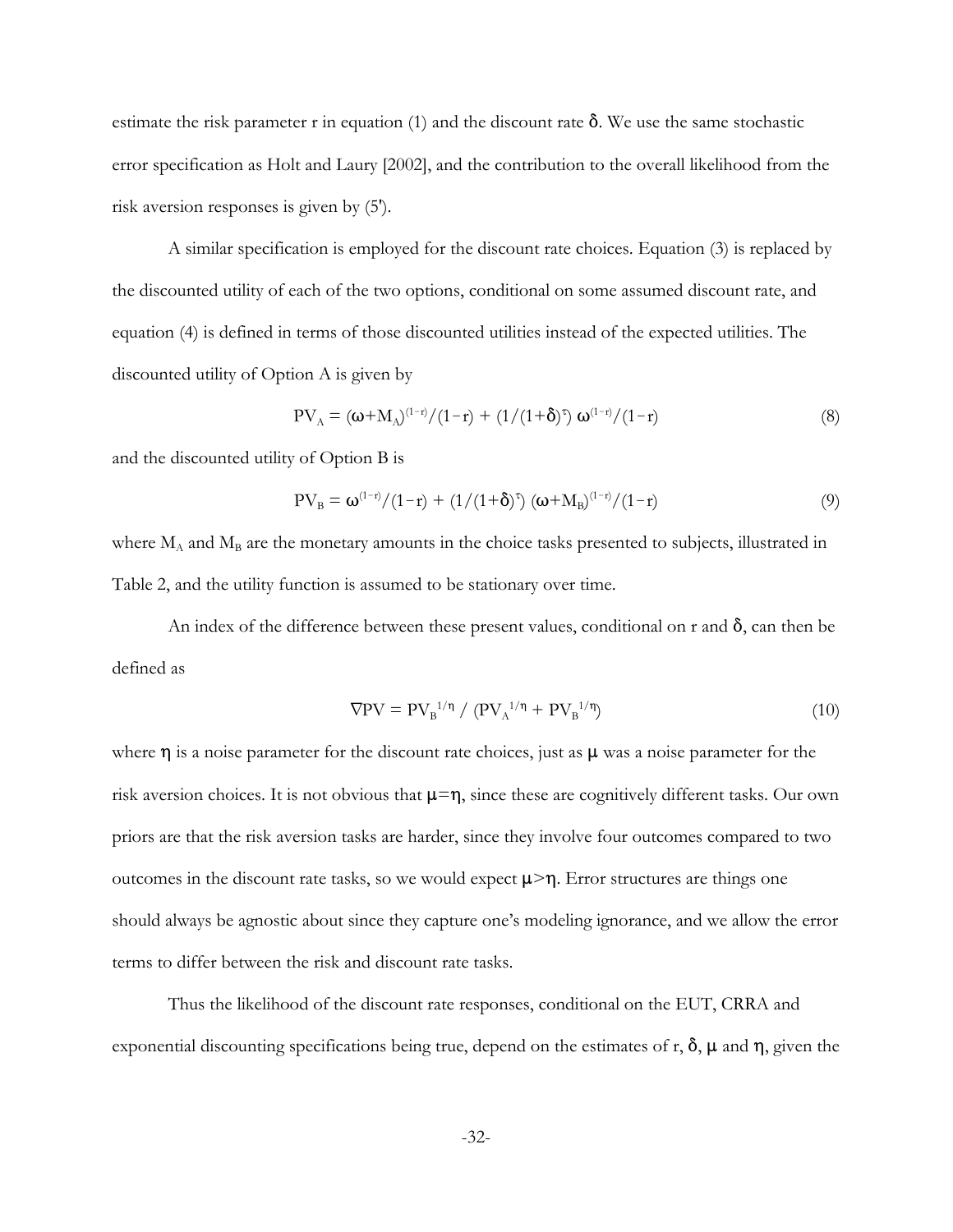assumed value of  $\omega$  and the observed choices.<sup>23</sup> If we ignore the responses that reflect indifference, the conditional log-likelihood is

$$
\ln L(r, \delta, \mu, \eta; y, \omega, \mathbf{X}) = \sum_{i} \left[ (\ln \Phi(\nabla P V) \times \mathbf{I}(y_i=1)) + (\ln (1 - \Phi(\nabla P V)) \times \mathbf{I}(y_i=-1)) \right] \tag{11}
$$

where  $y_i = 1(-1)$  again denotes the choice of Option B (A) in discount rate task i, and **X** is a vector of individual characteristics.

The joint likelihood of the risk aversion and discount rate responses can then be written as

$$
\ln L \left( \mathbf{r}, \delta, \mu, \eta; \mathbf{y}, \omega, \mathbf{X} \right) = \ln L^{\text{RA}} + \ln L^{\text{DR}} \tag{12}
$$

where  $L^{RA}$  is defined by (5') and  $L^{DR}$  is defined by (11). This expression can then be maximized using standard numerical methods.

### **4. Lessons Learned**

We draw together some methodological and practical lessons we have learned from our research into risk and time preferences in Denmark. These are often reflections on our experience over many years in considering how theory, experimental design and econometrics inform and constrain each other.

### A. The Role of Artefactual Field Experiments

Harrison and List [2004] go to great lengths to point out that field experiments often entail many changes compared to traditional laboratory experiments. Sample composition, type of commodity, environment, information, stakes, literacy, and so on. When one observes differences in behavior in the field compared to the lab, which of these is driving that difference? Or, how do we know that there are not offsetting effects from different components of the field environment? For

<sup>&</sup>lt;sup>23</sup> For simplicity we are implicitly assuming that the  $\lambda$  parameter from Andersen, Harrison, Lau and Rutström [2008a] is equal to 1. This means that delayed experimental income is spent in one day.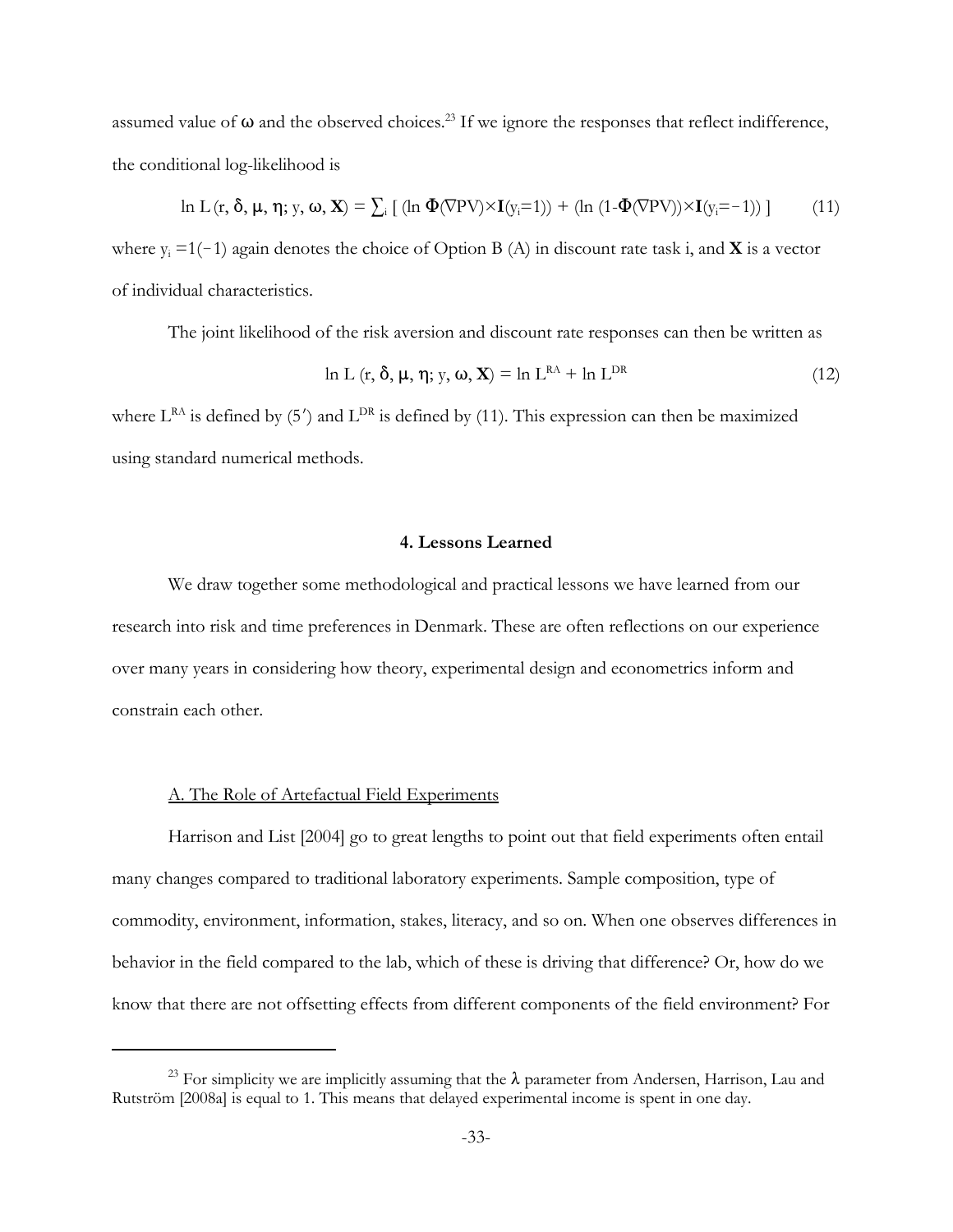some inferential purposes we don't care about this sort of decomposition, but all too often we care deeply. The reason is that the "story" or "spin" that is put on the difference in behavior has to do with some structural component of the theory explaining behavior. For example, the claim in some quarters that people exhibit more rational behavior in the field, and that irrationality is primarily confined to the lab.<sup>24</sup> Or that people exhibit apparent altruism in the lab but rarely in the field. Or that "market interactions" fix all evils of irrationality. These are overstatements, but are not too far from the sub-plot of recent literature.

The critical role of "artefactual field experiments," as Harrison and List [2004] call them, is to take the simplest conceptual step over the bridge from the lab to the field: vary the composition of the sample from the convenience sample of university students. Although conceptually simple, the implementation is not always simple, particularly if one wants to generate representative samples of a large population as distinct from studying well-defined sub-samples that mass conveniently at trade shows or other locations. Whether these are best characterized as being lab experiments or field experiments is not, to us, the real issue: the key thing is to see this type of experiment along a continuum taking one from the lab to the field, to better understand behavior.

To illustrate this path, consider the evaluation of risk attitudes in the field. Our field experiments in Denmark, reviewed in section 2, illustrate well the issues involved in taking the first step away from the lab. But to go further entails more than just "leaving the classroom" and recruiting outside of a university setting. In terms of sample composition, it means finding subjects who deal with that type of uncertainty in varying degrees, and trying to measure the extent of their field experience with uncertainty. Moreover, it means developing stimuli that more closely match those that the subjects have previously experienced, so that they can use whatever heuristics they

 $^{24}$  And hence that we can safely dismiss the messy claims of behaviorists as artefacts of the lab. We might agree with this conclusion even if we do not agree with this argument for it (Harrison [2010]).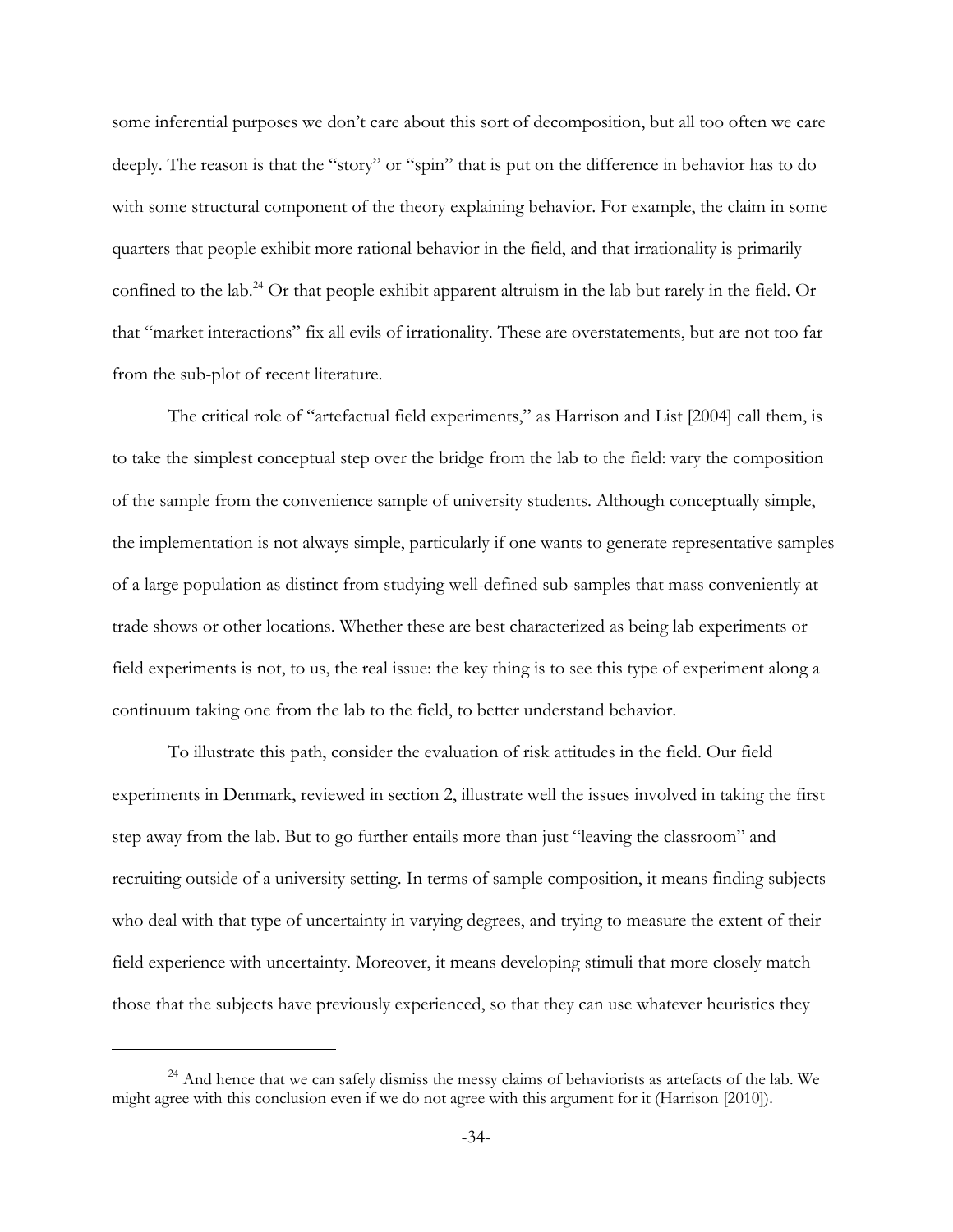have developed for that commodity when making their choices. Finally, it means developing ways of communicating probabilities that correspond with language that is familiar to the subject. Thus, field experimentation in this case ultimately involves several simultaneous changes from the lab setting with respect to subject recruitment and the development of stimuli that match the field setting. Examples of studies that do these things, to varying degrees, are Harrison, List and Towe [2007] and Fiore, Harrison, Hughes and Rutström [2009]. In each case the changes were, by design, partial, so that one could better understand the effect on behavior. This is the essence of control that leads us to use experimental methods, after all.<sup>25</sup>

To see the concern with going into the field from the lab, consider the importance of "background risk" for the attitudes towards a specific "foreground risk" that are elicited. In many field settings it is simply not possible to artificially identify attitudes towards one risk source without worrying about how the subjects view that risk as being correlated with other risks. For example, mortality risks from alternative occupations tend to be highly correlated with morbidity risks: what doesn't kill you, sadly, often injures you. It is implausible to ask subjects their attitude toward one risk without some coherent explanation in the instructions as to why a higher or lower level of that risk would not be associated with a higher or lower risk of the other. In general this will not be something that is amenable to field investigation in a controlled manner, although a few exceptions exist, as illustrated by Harrison, List and Towe [2007].

In a similar vein, there is a huge literature on how one can use laboratory experiments to

<sup>25</sup> Reiley [2011] comments that control is not *always* a good thing, and that the essence of a field experiment entails *some* lack of control in relation to laboratory experiments. We agree, as qualified, but this issue is more nuanced than saying that loss of control and internal validity is the price one has to pay for external validity. One concern is that this view can be used as an excuse by field experimenters to get on with telling a story that seems plausible behaviorally, but that glosses confounds that could have been relatively easily controlled: Harrison [2005] offers examples. Another concern is that the artefactual devices used to try to ensure control in the laboratory, or the field, might themselves result in less control in terms of the inferences one intends to draw: Harrison and List [2004; §5] provide several examples, such as the widespread use of abstraction from field referents in the instructions used in laboratory experiments.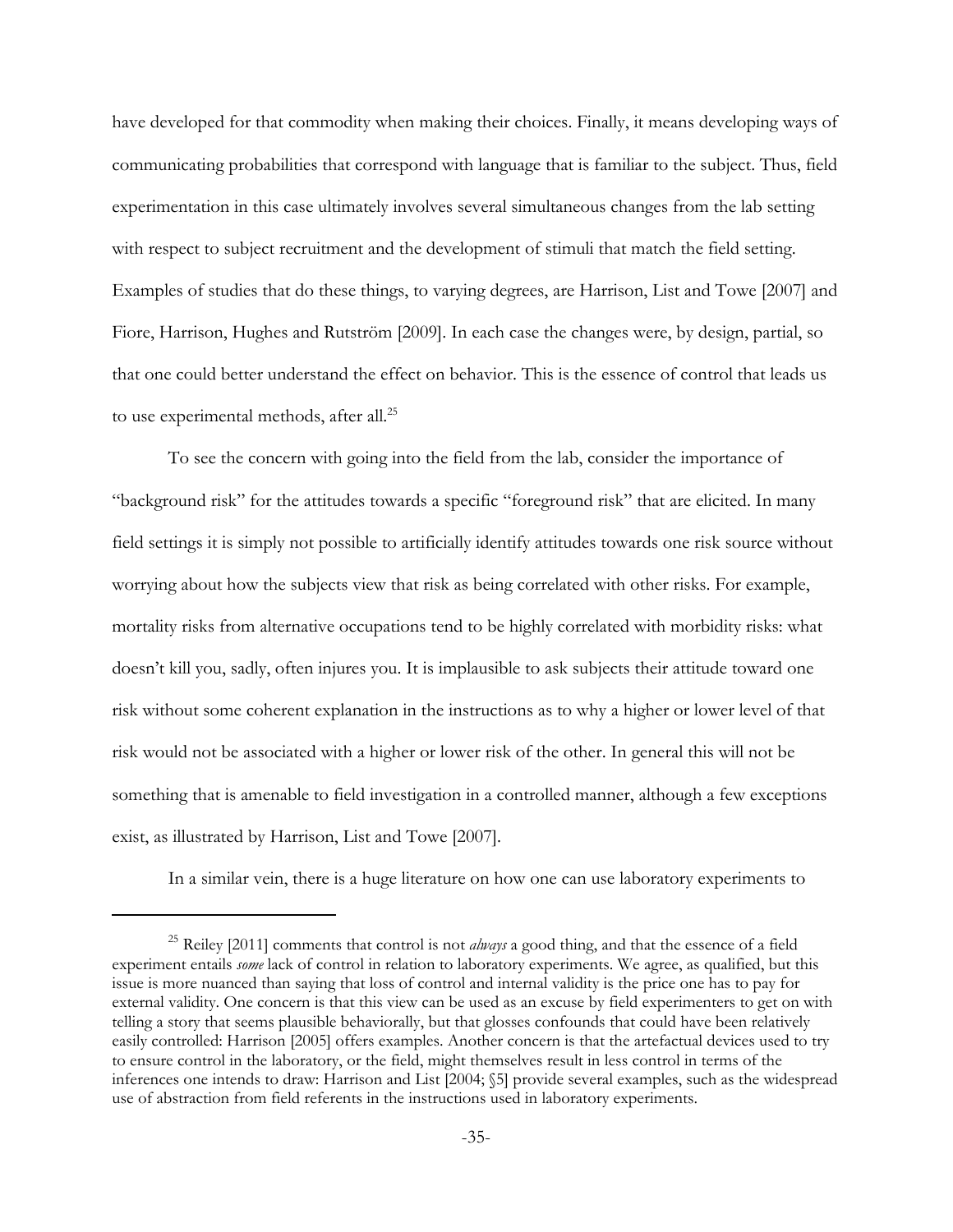calibrate hypothetical field surveys for "hypothetical bias" in valuations: see Harrison [2006] for a review. In this case the value of the complementarity of field and lab is not due to concerns about the artefactual nature of the lab, but it is rather the artefactual nature of the field commodity that is causing problems. For example, when someone asks you your willingness to pay \$100 to reduce the risk of global warming, how should you interpret what you are actually buying? There is simply no way to run a naturally-occurring field experiment in this case, or in any way that is free of major confounds. So evidence of hypothetical bias in many, disparate private goods experiments can be used to condition the responses obtained in the field. For example, if women always respond identically in hypothetical and real lab experiments, and men state valuations that are always double what they would if it were real, then one surely has *some* basis for adjusting field hypothetical responses if one knows the sex of the respondent. The notion of calibration, introduced in this area by Blackburn, Harrison and Rutrström [1994], formalizes the statistical process of adjusting the field survey responses for the priors that one obtains in the lab environment.

#### B. The Contrived Debate Between Lab and Field Experiments

A corollary of the case for artefactual field experiments is the case for the complementarity of laboratory and field experiments. This theme was front and center in Harrison and List [2004], but appears to have been lost in some subsequent commentaries selling field experimental methodology. One illustration of this complementarity comes from our work and is motivated by the view that theory, experimental design and econometrics are dependant, resulting in numerous auxiliary hypotheses that can most efficiently be investigated in the lab. It is often unwieldy and inefficient to test procedures and treatments completely in the field, even if one would like to do so. The efficient mix is to identify the important treatments for application in the field, and address the less important ones in the laboratory. Of course this involves some judgement about what is

-36-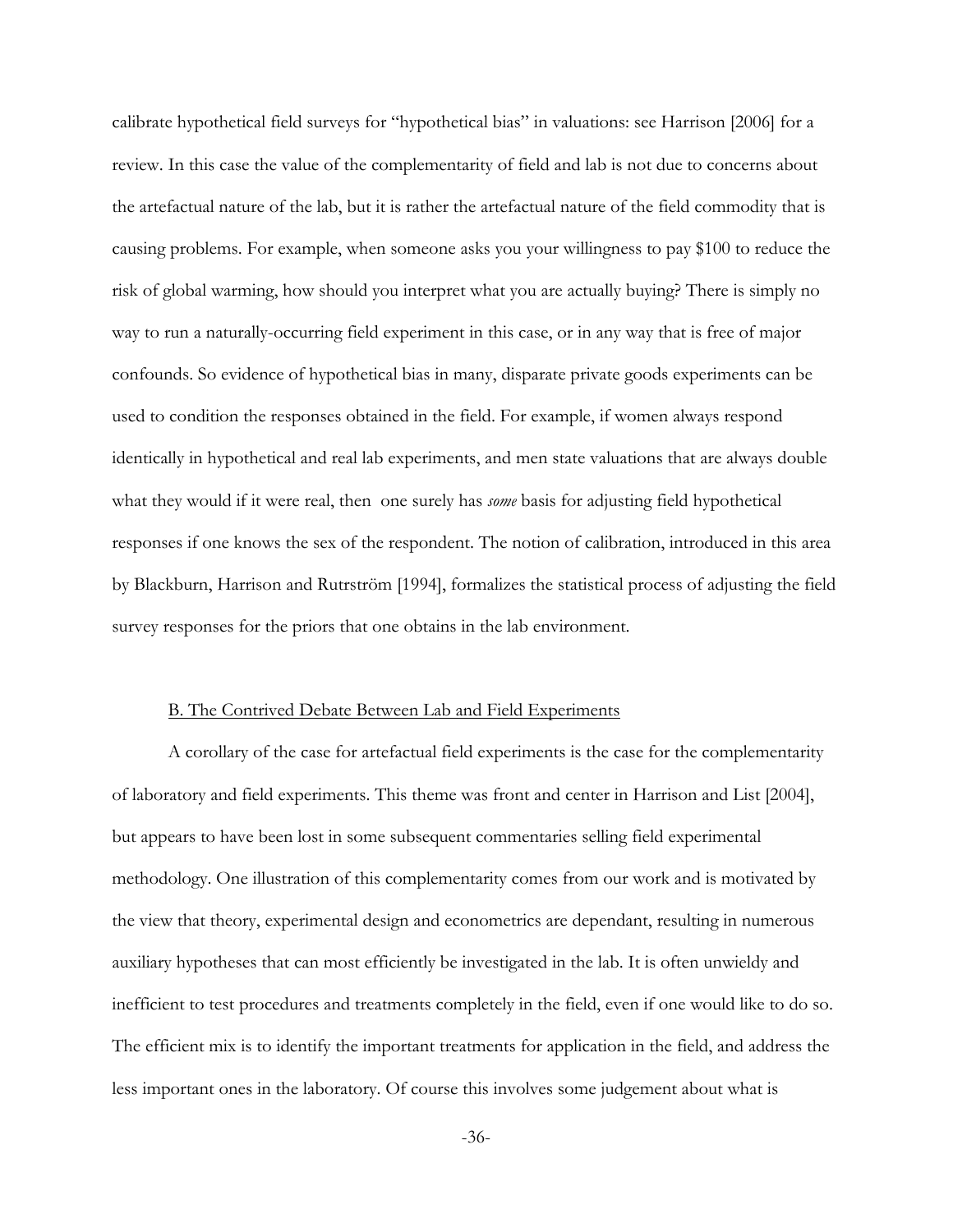important, but we are often guided there by theory, previous evidence, the need for econometric identification, and, yes, one's nose for what sells in the journals. We have been careful in our own work to consider the balance between lab and field carefully at the outset. We expect that many others will do the same, so that the tendency to present field experiments as universally superior to lab experiments will organically shrink.

There are several examples of this complementarity from our work. In one case we used the laboratory to evaluate the performance of the iMPL elicitation procedure we assumed in the field. In the lab we could consider controlled comparisons to alternative methods, and see what biases might have been generated by using the iMPL (see Andersen, Harrison, Lau and Rutström [2006]). It would simply have been inefficient to carry all of those variants into the field.

In another example, we were concerned about the possibility of sample selection into experiments on the basis of risk attitudes: the so-called "randomization bias" much discussed in the broader experimental literature.<sup>26</sup> If subjects know that participation in experiments might entail randomization to treatment, and they have heterogeneous risk attitudes, then one would *a priori* expect to see less risk averse subjects in experiments. But in experimental economics we offset that with a fixed, non-stochastic show-up fee, so what is the net effect? To be honest, we only thought of this after running our previous generation of field experiments, but could quickly evaluate the obvious experimental design in the lab with the same instruments (see Harrison, Lau and Rutström [2009]). Finding evidence of sample selection, we now build the obvious design checks into the next

<sup>&</sup>lt;sup>26</sup> Since the use of randomized control trials has become popular in field experiments conducted in developing countries (Banerjee and Duflo [2009]), it is worth noting that they originated in a remarkable paper by Peirce and Jastrow [1885], although of course Fisher popularized their use. This early study was in response to the use of data generated by Fechner, using himself as subject and experimenter, on the ability to discriminate between psycho-physical sensations from stimuli. These data, and Fechner's theorizing about it, evolved into what we referred to earlier as "the Fechner error." It is ironic that what we now see as an important insight in the structural modeling of latent behavior generated the statistical method that now viewed by some as a vehicle for non-structural, a-theoretic data-gathering.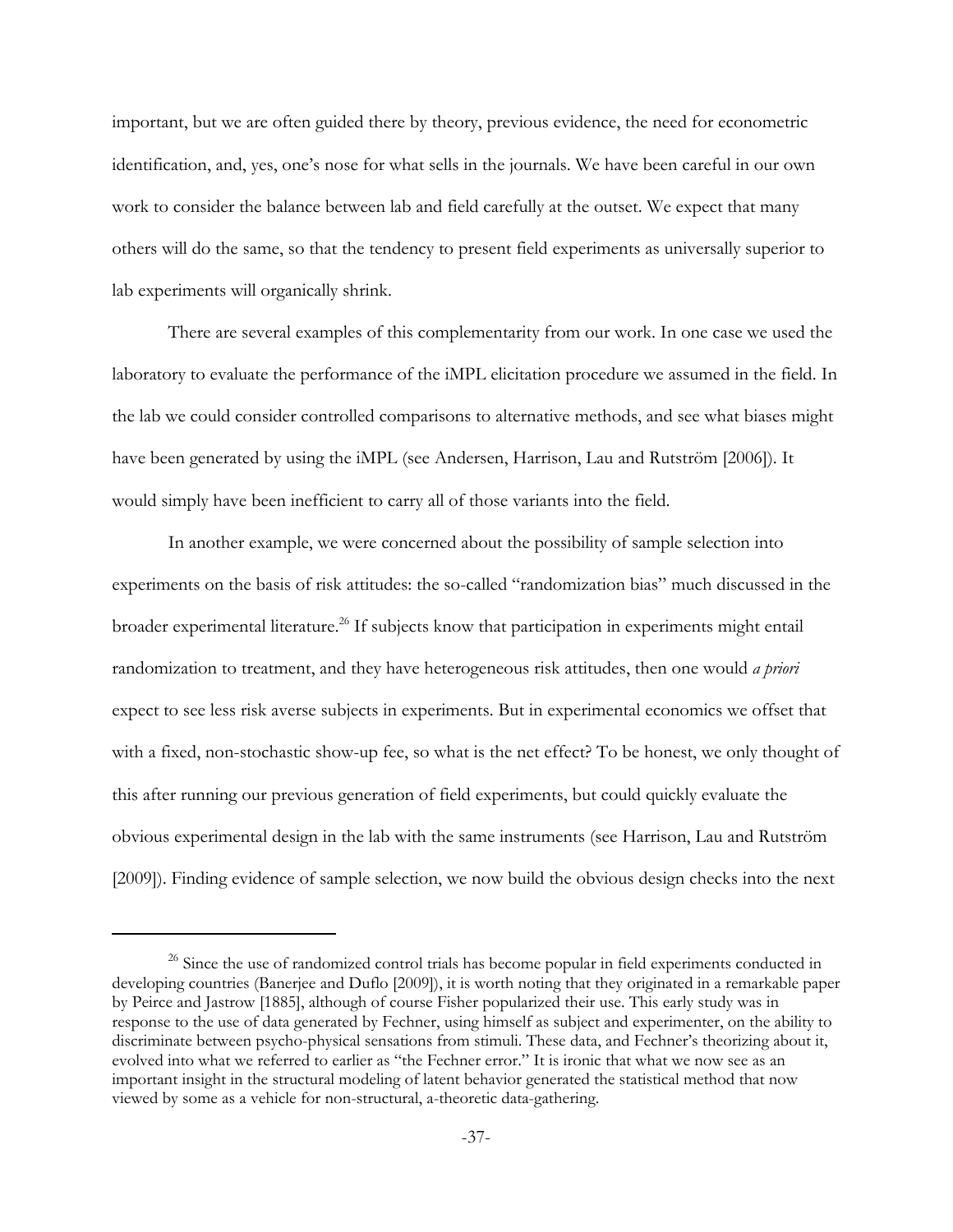generation of our field experiments.

### C. Danes Are Like Plain Yogurt, Not Like Wines Or Cheeses

We are well aware that results for Denmark, as important as they are for Danish policy, and perhaps also methodologically, might not readily transfer to other populations. In our case much of our non-Danish work has involved developing countries, and the differences there can be dramatic. We would expect to see greater heterogeneity, greater instability, and perhaps even greater variety in the types of decision-making models employed. In this respect, however, we stress that the tools we have developed may be generally applied.

To take one important example, consider what one might mean by the "stability" of risk preferences over time. Does this mean that the unconditional estimate of RRA for each subject is the same over time, that the distribution for a given population stays the same even if individuals pop up at different parts of the distribution from time to time, or that the RRA or distribution are stable functions of observable states of nature that might change over time? In the latter case, where we think of states of nature as homely and intelligible things such as health, marital status, and family composition, it could be that preferences are a stable function of those states, but appear to be unstable when evaluated unconditionally. Using a longitudinal field experimental design, we examined exactly this question in Denmark (Anderson, Harrison, Lau and Rutström [2008b]). We found that preferences were generally stable, with some caveats, in virtually all three senses. But is this just a reflection of the "plain yogurt" of Danish culture, or something more general? Our personal priors may tell us one thing, but only data from new experiments can verify if this is true. But the point is that the longitudinal methodology, and questionnaires on states of nature, is a general approach applicable beyond the specific population of Denmark.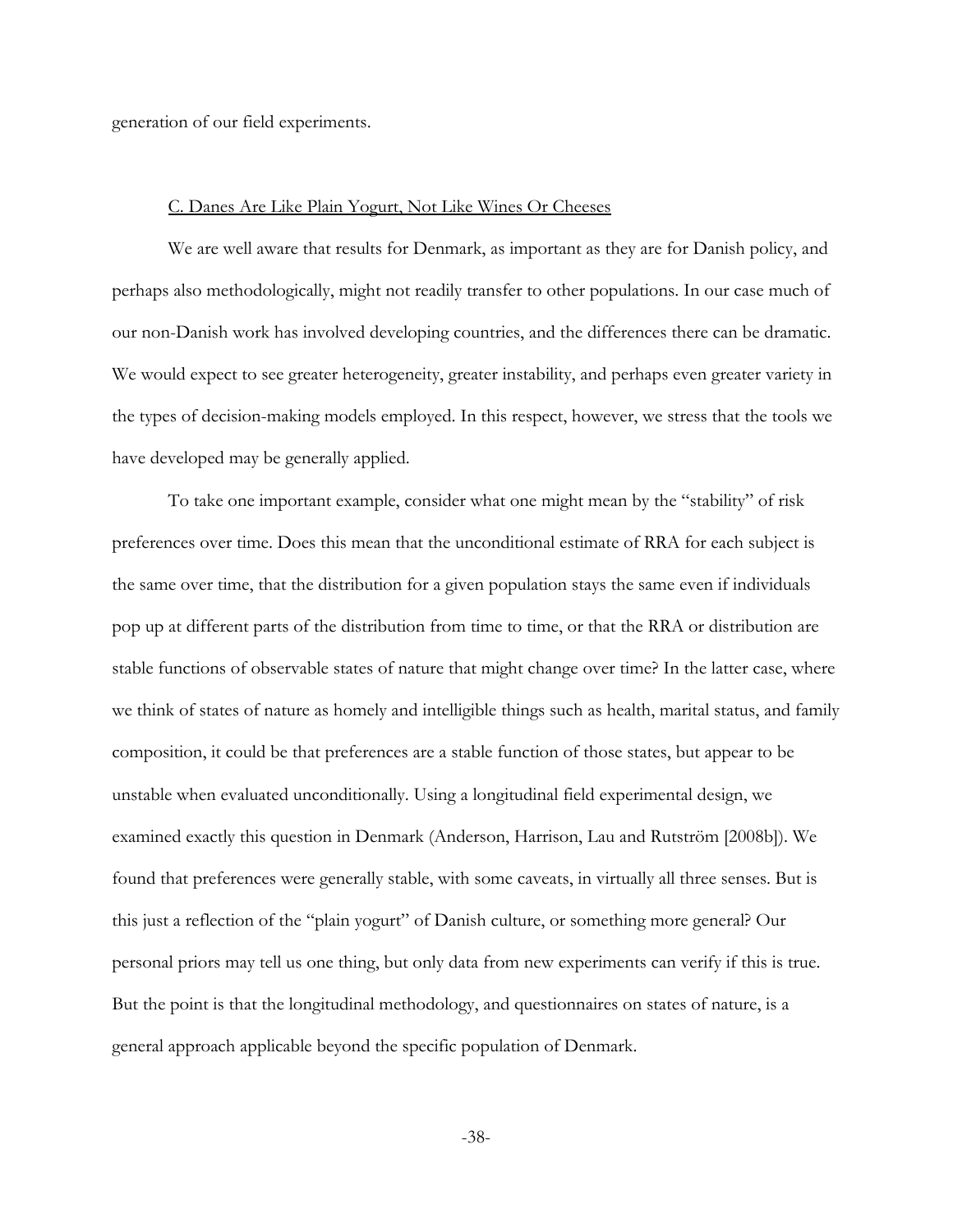D. Non-EUT Models of Risky Choice and Non-Exponential Models of Discounting: *Festine Lente*

We have serious doubts about the generality and robustness of some of the empirical claims of the literature with respect to risk and time preferences. Much of the empirical evidence has been obtained by staring at "patterns" of choices rather than estimating structural parameters and testing for statistical significance. It is quite possible for there to be statistically significant differences in patterns of choices, according to some unconditional semi-parametric test, but for that to be consistent with a wide range of underlying structural models. This is particularly true when one augments those models with alternative "behavioral error" stories. To take one simple example, the violations of first-order stochastic dominance that motivated the shift from original prospect theory to cumulative prospect theory can, to some extent, be accounted for by certain error specifications. One might not want to do that, and we are not advocating it as a general econometric policy, but the point is that inferences about patterns is not the same as inferences about the latent structural parameters.

Another issue with much of the received evidence for violations of EUT or exponential discounting is that it has been drawn from convenience samples in laboratory experiments. Relatively little evidence has been collected from field experiments with a broader sample from the population, using comparable instruments and/or instruments that arise more naturally in the decision-making environments of the subjects. We are not denying that "students are people too," just noting that they have distinct set of demographic characteristics that can matter significantly for policy inferences (e.g., Andersen, Harrison, Lau and Rutström [2010]), and that all exhibit one characteristic that might reflect sample selection on unobservables of relevance for the experimental task at hand (viz., their presence at a college or university).

Finally, our work leads us to question some of the inferential assumptions of previous tests.

-39-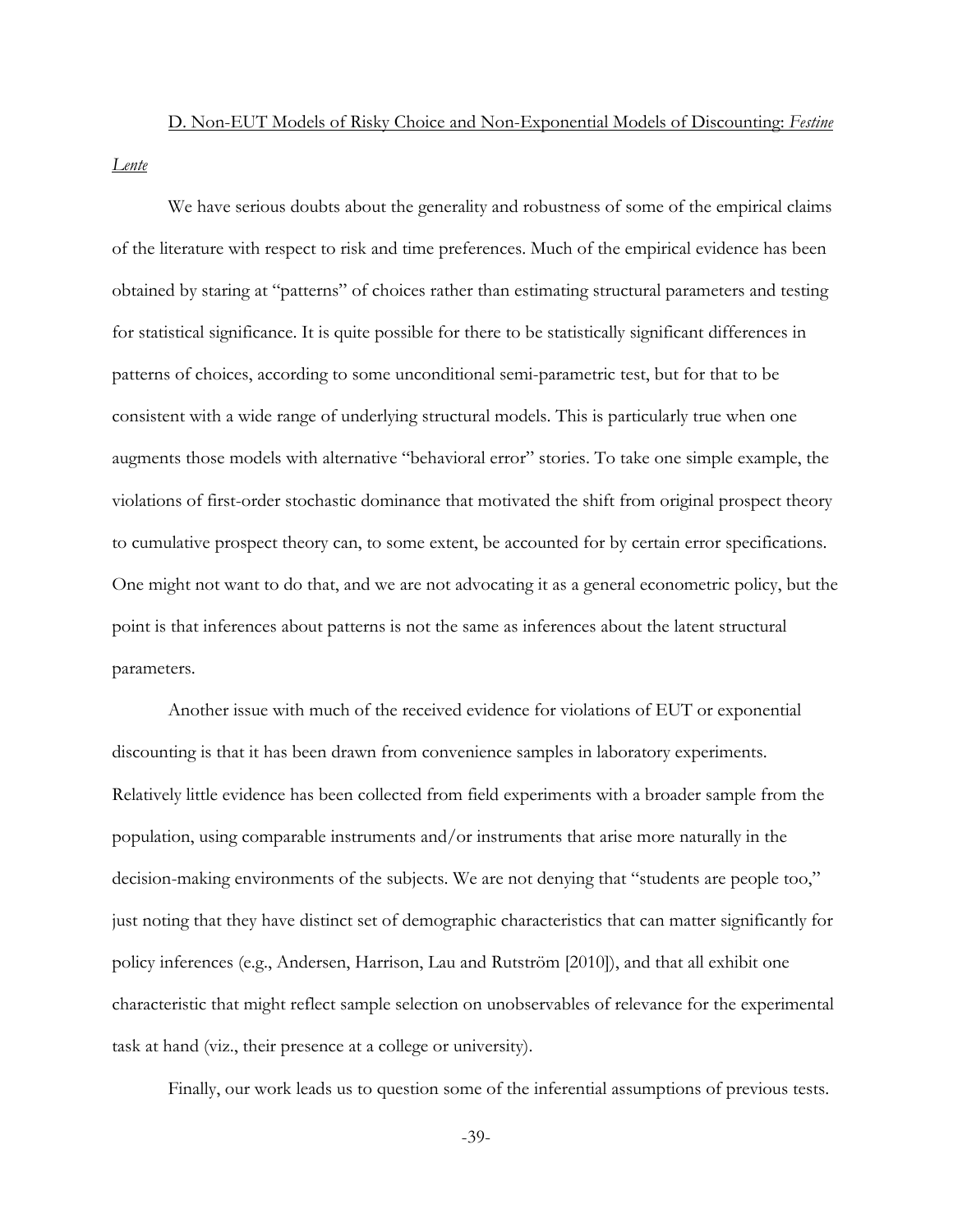Mixture specifications, in which one allows two or more data-generating processes to explain observed behavior, show clear evidence that behavior is not wholly explained by any one of the popular models. Andersen, Harrison, Lau and Rutström [2008a; §3.D] consider a mixture specification of exponential and hyperbolic discounting, and find that 72% of the choices are better characterized as exponential.<sup>27</sup> This estimate of the mixing probability is statistically significantly different from 0 or 50%. Similarly, Harrison and Rutström [2009] find roughly equal support for EUT and Prospect Theory in a lab setting; Harrison, Humphrey and Verschoor [2009] find roughly equal support for EUT and Rank-Dependent Utility models in artefactual field experiments in India, Ethiopia and Uganda; and Coller, Harrison and Rutström [2010] find roughly equal support for exponential and quasi-hyperbolic discounting in the laboratory.

The key insight from mixture specifications is to simply change the question that is posed to the data. Previous econometric analyses have posed a proper question: if one and only one datagenerating process is to account for these data, what are the estimated parameter values and do they support a non-standard specification? The simplest, finite mixture specification changes this to: if two data-generating processes are allowed to account for the data, what fraction is attributable to each, and what are the estimated parameter values? So stated, one can imagine someone still wanting to ask the former question, if they just wanted one "best" model. But that question is also seen to constrain evidence of heterogeneity of decision-making processes, and we prefer to avoid that when we can.<sup>28</sup> There are fascinating issues with the specific implementation and interpretation of mixture

 $27$  Those experiments employed a Front End Delay on payments of 30 days, and were not designed to test Quasi-Hyperbolic specifications. The latest series of field experiments in Denmark, completed late 2009, are designed to test that specification *inter alia*.

 $^{28}$  Growing interest in the application of mixture specifications is a direct and constructive response to the issue posed by Reiley [2011]: "Even though we go to great lengths to estimate accurate standard errors *given the model*, we don't ever inflate our standard errors to the extent that we are uncertain *about the model itself* [...]." The literature has, in fact, been doing this for some time now, although it does not at all follow that the standard errors on specific parameters get larger as we allow for mixtures. In fact, there are notable examples where the estimates are significantly "better" by some measures, such as the loss aversion and probability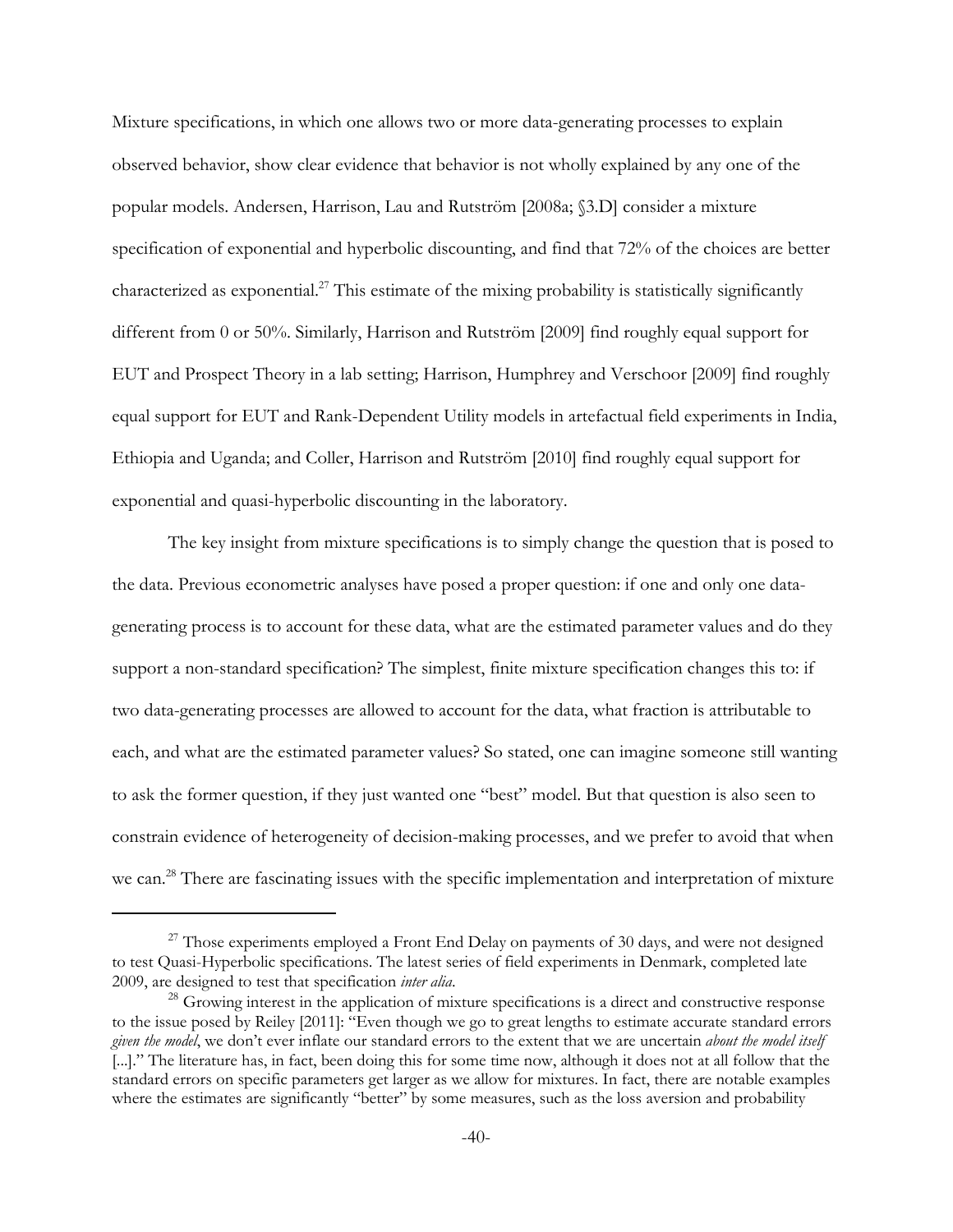models, but those are not germane to the main insight they provide.<sup>29</sup>

Finally, there are often simple issues of functional specification which can only be explored with structural models. For example, what happens when subjects bring an unobserved "homegrown reference point" to the experimental task and the analyst tries to infer measures of loss aversion? In other words, what if the subject rationally expects to get more than just the show-up fee? The answer is that one gets extremely sensitive estimates of loss aversion depending on what one assumes, not too surprisingly (e.g., Harrison and Rutström [2008; §3.2.3]). This is likely to be a more serious issue in the field, due to a greater diversity in homegrown reference points. As another example, some tests of EUT rest on the assumption that subjects use a very restrictive functional form. The tests of myopic loss aversion offered in Gneezy and Potters [1997] rest on assuming CRRA, and their "violations of EUT" can be accounted for simply with an expo-power specification that allows varying RRA with prize level (e.g., Harrison and Rutström [2008; §3.7]). So the initial evidence does show a violation of CRRA, but that is not something one ought to get too excited about.

We do not want to overstate the case for standard specifications. We do find some evidence for *some* subjects to behave differently than typically assumed in EUT and exponential discounting specifications, in *some* tasks. It is just that the evidence is hardly as monolithic as many claim.

weighting parameters of prospect theory (e.g., Harrison and Rutström [2008; p.95-100]).

 $2^{29}$  For example, does one constrain individuals or task types to be associated with just one datagenerating process, or allow each choice to come from either? Does one consider more than two types of processes, using some specification rule to decide if there are 2, or 3, or more? Does one specify general models for each data-generating process and see if one of them collapses to a special case, or just specify the competing alternatives explicitly from the outset? How does one check for global maximum likelihood estimates in an environment that might generate multi-modal likelihood functions "naturally"? Harrison and Rutström [2009] discuss these issues, and point to the older literature.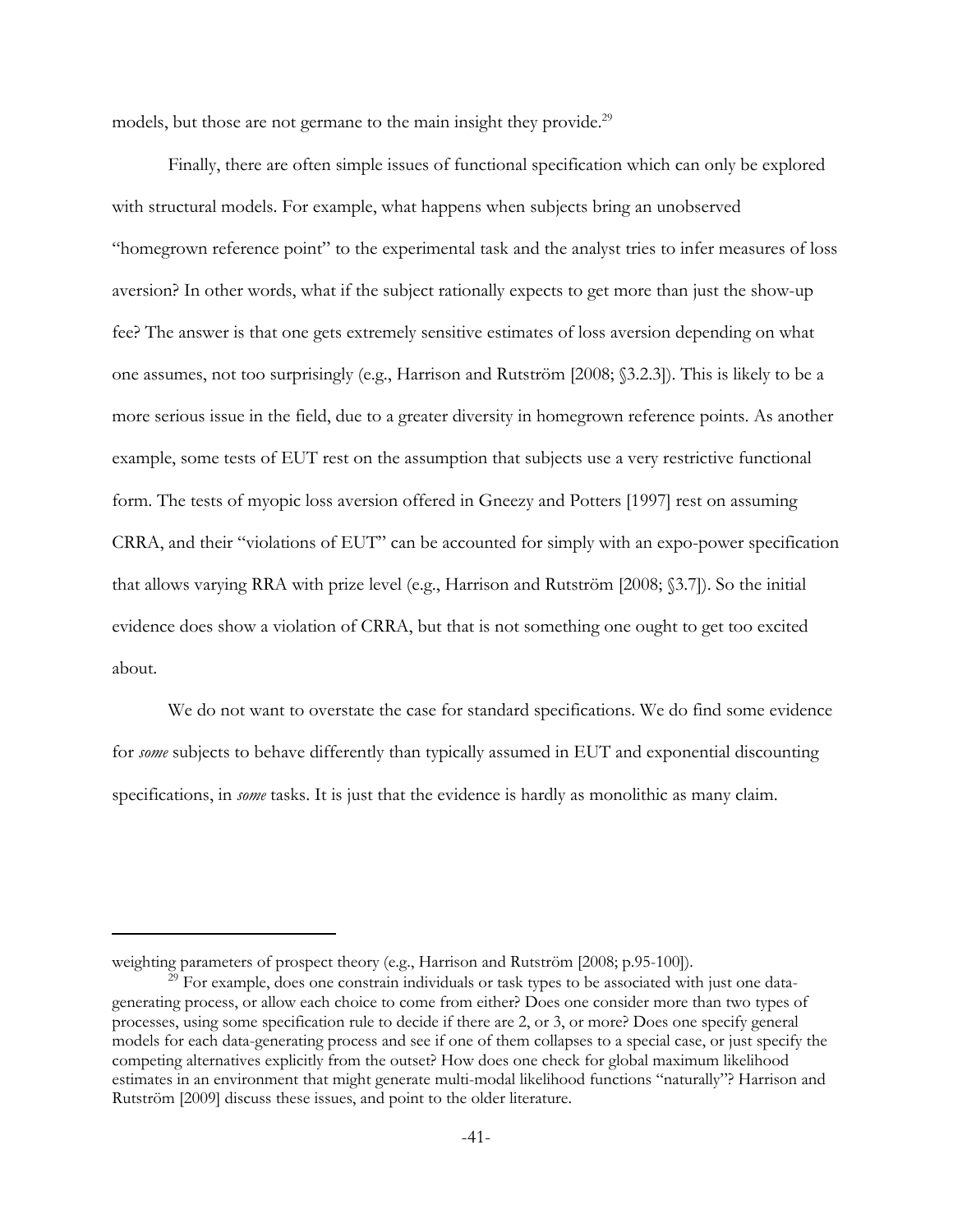## E. Estimation, Not Direct Elicitation

When we began our research we were focused on designing instruments that could directly provide more precise estimates of risk attitudes and temporal preferences. Our work on the iMPL, discussed earlier, was directly solely at that objective: refining down the interval within which we had captured the true, latent risk attitude or discount rate. We certainly believe that those procedures accomplish that goal, but our focus quickly moved away from designing a better mousetrap to learning more about the mouse itself. That is, we discovered that the questions we wanted to ask demanded that we employ structural estimation, if for no other reason than to be able to condition inferences from the discount rate task with estimates of the utility function (from the risk aversion task). This need for joint estimation, and full information maximum likelihood recognition that errors in estimation of the utility function *should* propagate into errors in estimation of discount rates, as a matter of theory as well as econometric logic, is much more general than these examples. Inferences about bidding in auctions, about subjective beliefs elicited from a proper scoring rule, about social preferences, and behavior in games with payoffs defined over utility, all require that one say something about utility functions unless one is working on special cases. Indeed, there is mounting evidence that the inferences change dramatically when one allows for non-linear utility functions.<sup>30</sup> The day of designing tasks to elicit exactly what one wants in one task are long over.

We also see no tension whatsoever between the interest in using experiments to generate estimates of latent structural parameters and the interest in using experiments to test comparative static propositions from theory. The assertion that economic theory "works" when we do the latter, but not the former, is just that, an assertion.<sup>31</sup> If we are to understand why certain comparative static

 $30$  There is no intended slight of models of decision-making under risk that focus on things other than the linearity of the utility function: this point is quite general.

 $31$  Reiley [2011] endorses this assertion, and then makes the separate, but valid, point that one test of the estimates of structural models would be whether they can predict out of context and domain.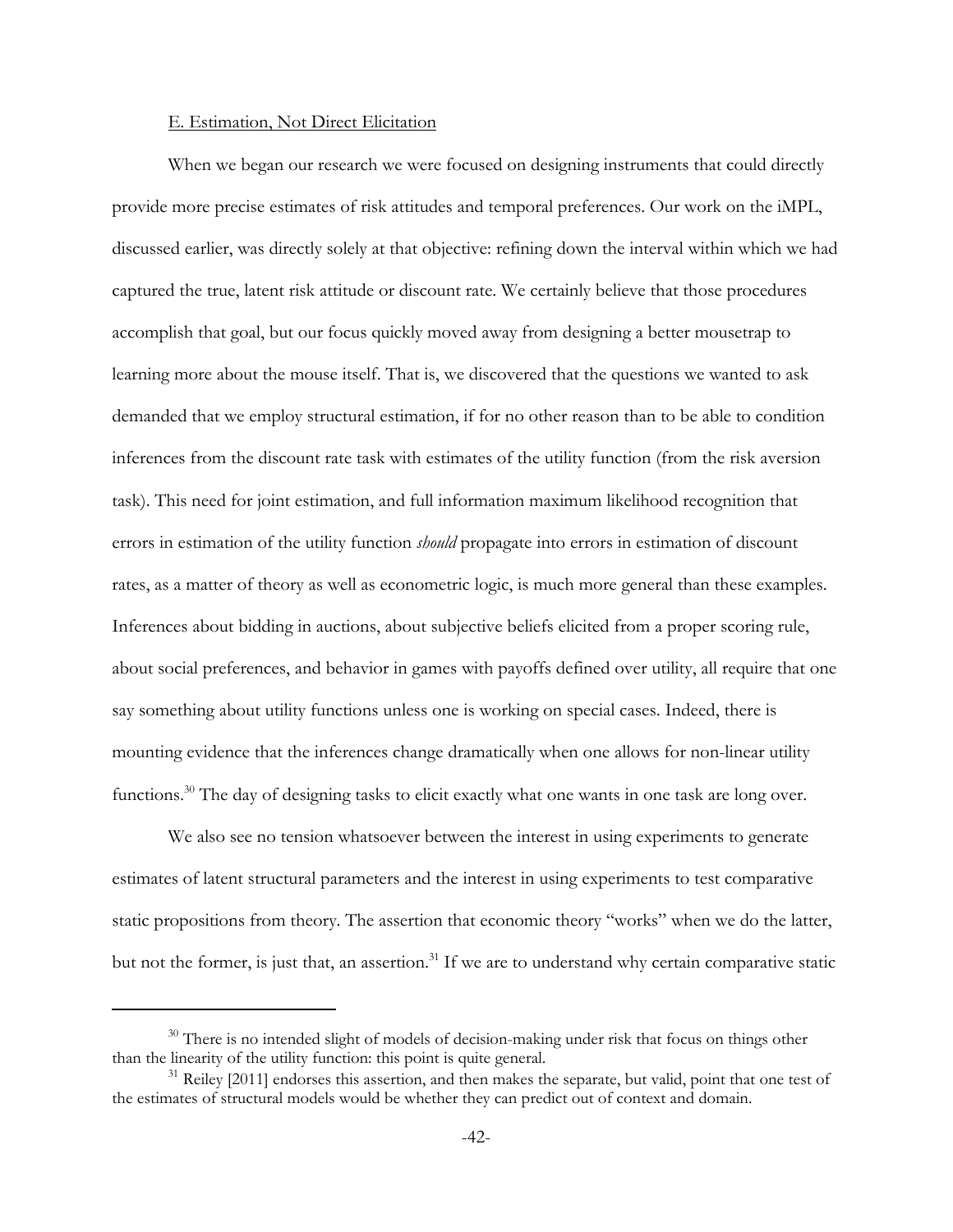outcomes occur, or do not, we need to know what moving parts of the underlying theory are misspecified, and if there need to be more "moving parts" added to the theory. Quite apart from the value of knowing this from a descriptive point of view, normative inferences demand knowledge of this kind if they are to be more than black box behavioral assertions.

#### F. Virtual Experiments As A Smooth Bridge Between the Lab and the Field

It is now well-known and accepted that behavior is sensitive to the cognitive constraints of participants. It has been recognized for some time that field referents and cues are essential elements in the decision process, and can serve to overcome such constraints (Ortmann and Gigerenzer [1997]), even if there are many who point to "frames" as the source of misbehavior from the perspective of traditional economic theory (Kahneman and Tversky [2000]). The concept of "ecological rationality" captures the essential idea of those who see heuristics as potentially valuable decision tools (Gigerenzer and Todd [1999], Smith [2003]). According to this view, cognition has evolved within specific decision environments. If that evolution is driven by ecological fitness then the resulting cognitive structures, such as decision heuristics, are efficient and accurate *within these environments*. But they may often fail when applied to new environments.

At least two other research programs develop similar views. Glimcher [2003] describes a research program, following Marr [1982], that argues for understanding human decision making as a function of a complete biological system rather than as a collection of mechanisms. As a biological system he views decision making functions as having evolved to be fit for specific environments. Clark [1997] sees cognition as extended outside not just the brain but the entire human body, defining it in terms of all the tools used in the cognitive process, both internal and external to the body. Field cues can be considered external aspects of such a process. Behavioral economists are paying attention to these research programs and what they imply for the understanding of the

-43-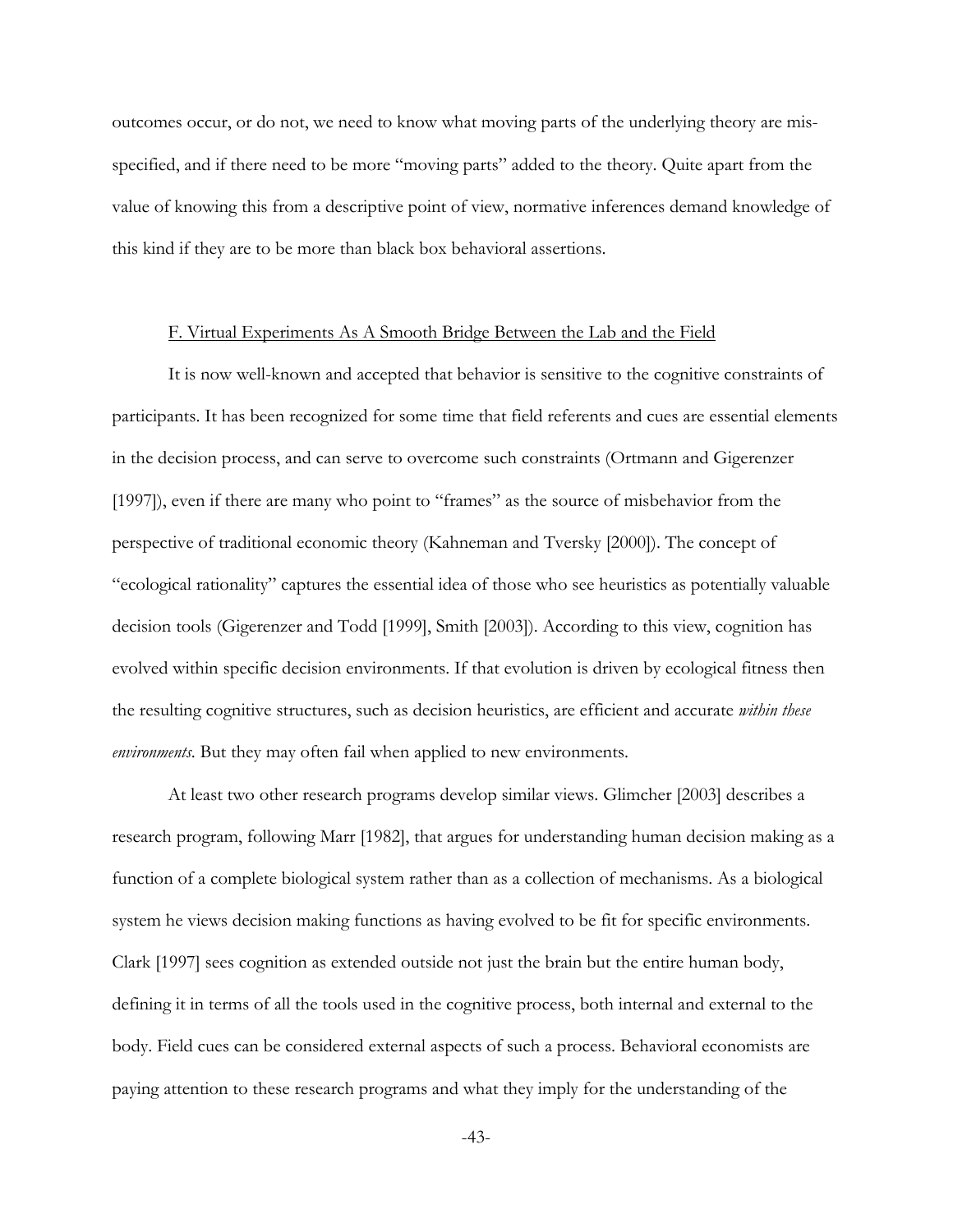interactions between the decision maker and his environment. For our purposes here, it means we have to pay careful attention to the role of experiential learning in the presence of specific field cues and how this influences decisions.

The acceptance of the role of field cues in cognition provides arguments in favor of field rather than lab experiments (Harrison and List [2004]). Where else than in field experiments can you study decision makers in their natural environment using field cues that they have come to depend on? We actually challenge this view, if it is taken to argue that the laboratory environment is *necessarily* unreliable (Levitt and List [2007]). While it is true that lab experiments traditionally use artefactual and stylized tasks that are free of field cues, in order to generate the type of control that is seen as essential to hypothesis testing, field experiments have other weaknesses that *a priori* are equally important to recognize (Harrison [2005]). Most importantly, the ability to implement necessary controls on experimental conditions in the field is much more limited than in the lab, as is the ability to implement many counterfactual scenarios. In addition, recruitment is often done in such a way that it is difficult to avoid and control for sample selection effects; indeed, in many instances the natural process of selection provides the very treatment of interest (e.g., Harrison and List [2008]). However, that means that one must take the sample with all of the unobservables that it might have selected on, and just assume that they did not interact with the behavior being measured. Finally, the cost of generating observational data can be quite significant in the field, at least in comparison to the lab.

For all these reasons we again see lab and field experiments as complementary, a persistent theme of Harrison and List [2004]. A proper understanding of decision making requires the use of both. While lab experiments are better at generating internal validity, imposing the controlled conditions necessary for hypothesis testing, field experiments are better at generating external validity, including the natural field cues.

-44-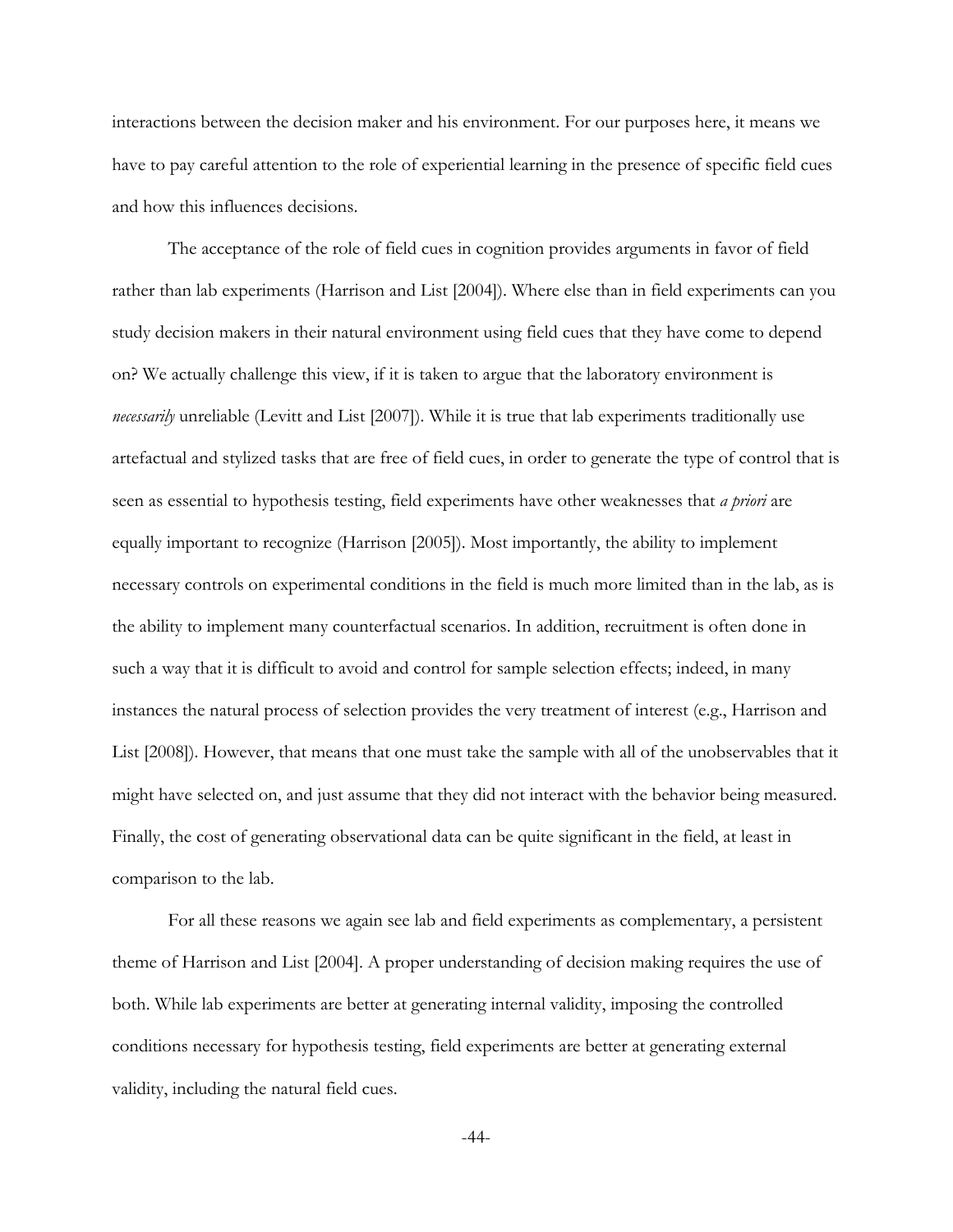Fiore, Harrison, Hughes and Rutström [2009] propose a new experimental environment, the Virtual Experiment (VX), that has the potential of generating both the internal validity of lab experiments and the external validity of field experiments. A VX is an experiment set in a controlled lab-like environment, using either typical lab or field participants, that generates synthetic field cues using Virtual Reality (VR) technology. The experiment can be taken to typical field samples, such as experts in some decision domain, or to typical lab samples, such as student participants. The VX environment can generate internal validity since it is able to closely mimic explicit and implicit assumptions of theoretical models, and thus provide tight tests of theory; it is also able to replicate conditions in past experiments for robustness tests of auxiliary assumptions or empirically generated hypotheses. The VX environment can generate external validity because observations can be made in an environment with cues mimicking those occurring in the field. In addition, any dynamic scenarios can be presented in a realistic and physically consistent manner, making the interaction seem natural for the participant. Thus the VX builds a bridge between the lab and the field, allowing the researcher to smoothly go from one to the other and see what features of each change behavior. VX is a methodological frontier enabling new levels of understanding via integration of laboratory and field research in ways not previously possible. Echoing calls by others for such an integration, we argue that "research must be conducted in various settings, ranging from the artificial laboratory, through the naturalistic laboratory, to the natural environment itself" (Hoffman and Deffenbacher [1993; p. 343]).

The potential applications for VX are numerous. Apart from simulating actual policy scenarios, such as the wild fire prevention policies investigated by Fiore et al. [2009], it can also be used to mimic environments assumed in a number of field data analyses. For example, popular ways of estimating valuations for environmental goods include the Travel Cost Method (TCM), the Hedonic Pricing Method (HPM), and the Stated Choice Method (SCM). To mimic TCM the

-45-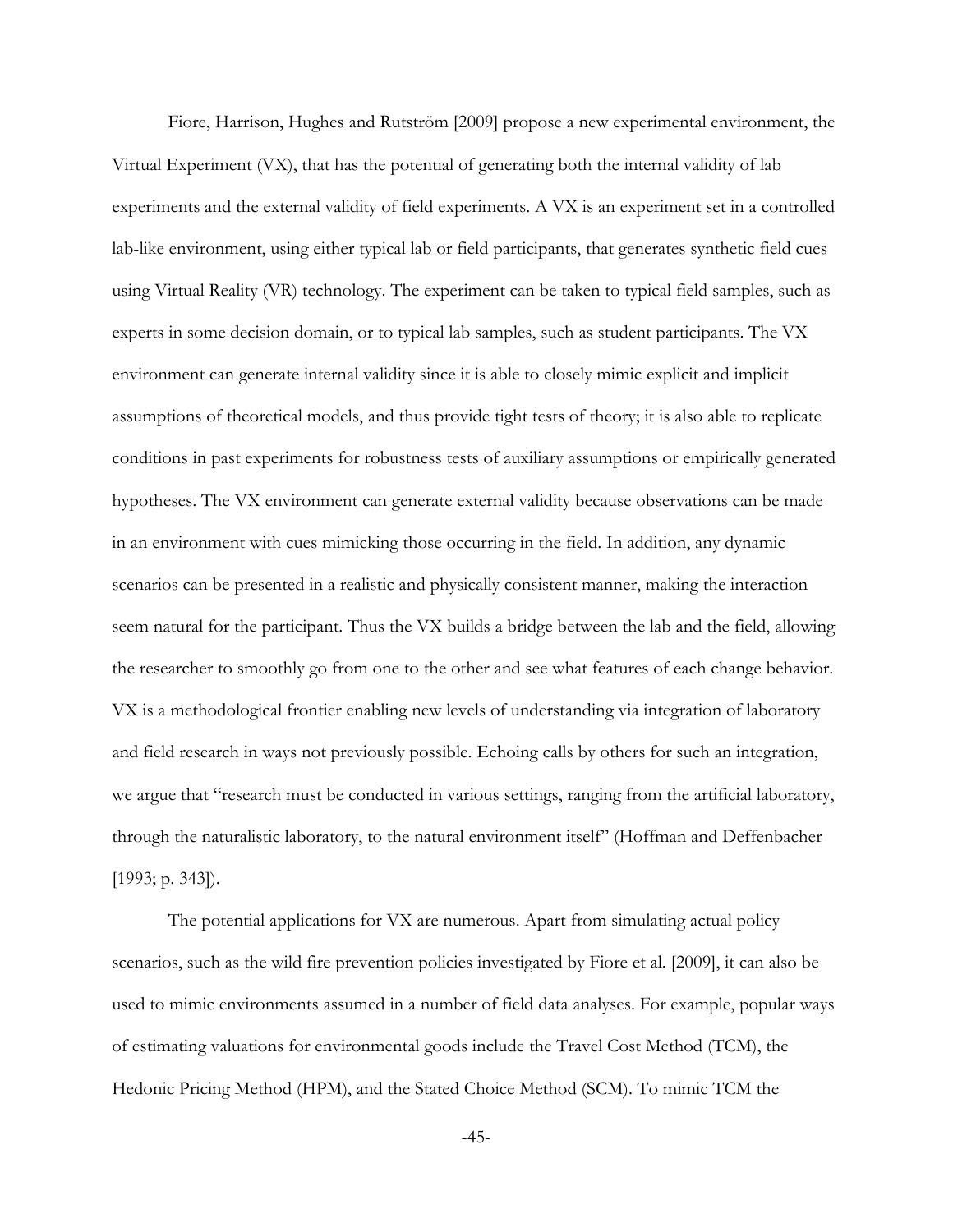simulation can present participants with different travel alternatives and observe which ones are chosen under different naturalistic conditions. To mimic HPM the simulation can present participants with different real estate options and observe purchasing behavior, or simply observe pricing behavior for alternative options (Castronova [2004]). Finally, to mimic SCM participants can experience the different options they are to choose from through naturalistic simulation. For all of these types of scenarios, some of the most powerful applications of VX will involve continuous representations of dynamically generated effects of policy changes. Visualizing and experiencing long-term effects correctly should improve short-run decisions with long-run consequences.

In the application to wild fire prevention policies we use actual choices by subjects that bear real economic consequences from those choices. Participants are presented with two options: one simply continues the present fire prevention policies, and the other increases the use of prescribed burns. Participants get to experience two fire seasons under each policy and are then asked to make a choice between them. The scenario that simulates the continuation of the present fire prevention policies will realistically generate fires that cause more damage on average and that also vary substantially in intensity. This option therefore presents the participant with a risky gamble with low expected value. The alternative option presents a relatively safe gamble with a higher expected value, but there will be a non-stochastic cost involved in implementing the expansion of prescribed burns. It is possible in VX to set the payoff parameters in such a way that one can estimate Willingness To Pay (WTP) for the burn expansion option that is informative to actual fire policy. These values of WTP could then be compared to those generated through a popular Contingent Valuation Method to test the hypothesis that they should be different. Alternatively, it is possible to manipulate the payoff parameters in such a way that one estimates parameters of choice models such as risk attitudes, loss aversion, and probability weights.

In summary, we see the use of VX as a new tool in experimental economics, with an

-46-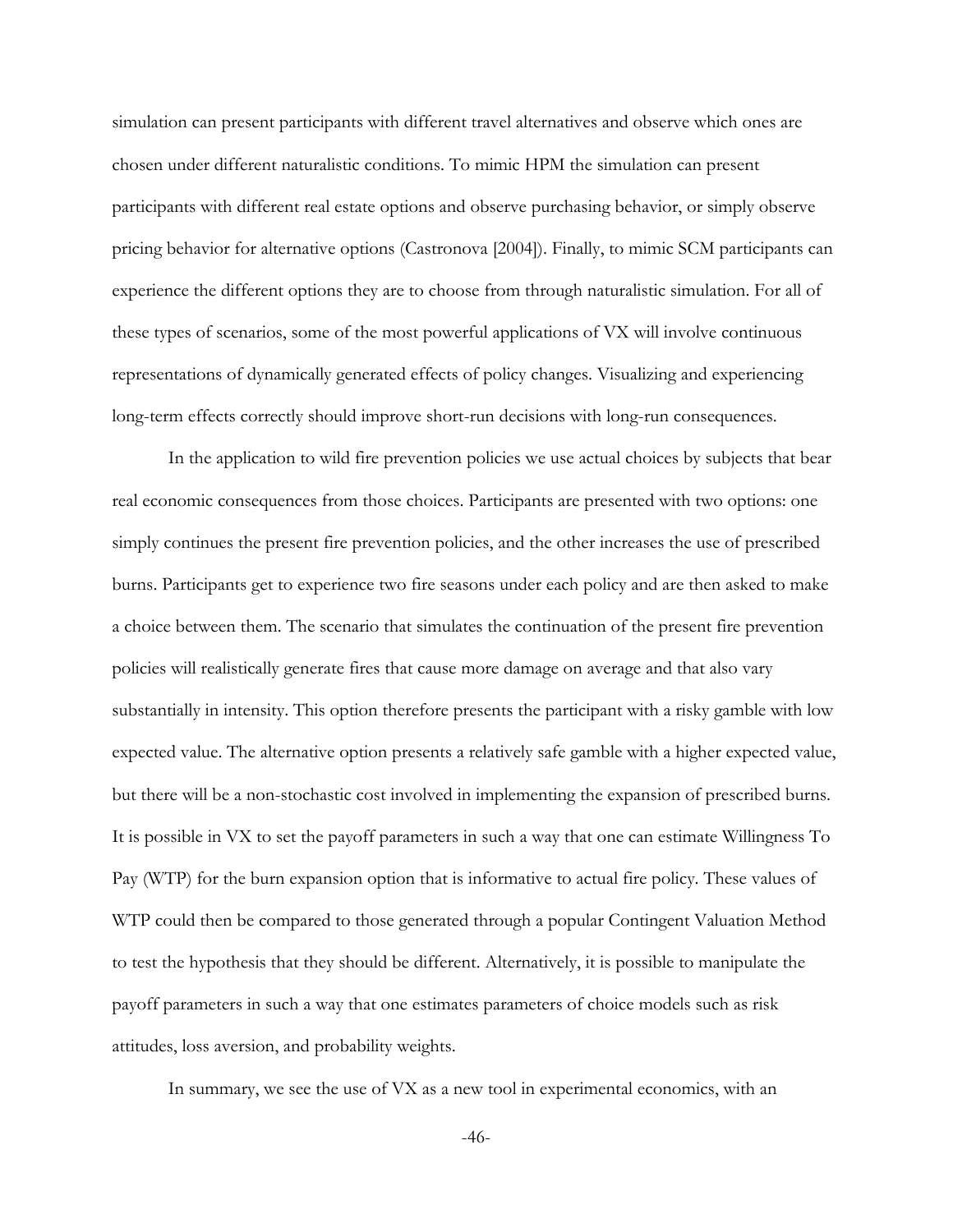emphasis on the methodological issues involved in bridging the gap between lab and field experiments.

### **5. Conclusions**

We love doing experimental economics because it provides a unique ability to directly and explicitly confront theorists and econometricians with real behavior. There is no hiding behind theoretical models that claim to be operationally meaningful but never really come close, and there is no hiding behind proxies for variables of theoretical interest when the experimental design is developed rigorously. This work requires modest extensions of the tools used by experimental economists, to develop designs that employ several tasks to identify all of the moving parts of the theoretical machine, and to write out the likelihood of observed behavior using the structural model being tested, but these are feasible and well-understood components of modern experimental economics.

It is then natural to combine laboratory and field experiments in this enterprise. When we think of new areas of our own research, such as the elicitation of subjective beliefs and the measurement of aversion to uncertainty, we would never think of first developing experimental designs in the field. Actually, this is also true of older areas of research which we believe to be often intractably confounded in the field, such as "social preferences," "trust" and "loss aversion," but our premiss there is apparently not widely shared. In any event, the efficient frontier for this production process demands that we combine laboratory and field environments. They can be substituted to varying degrees, of course, but it is difficult for us to imagine an area of enquiry that would not benefit from some inputs of both.

-47-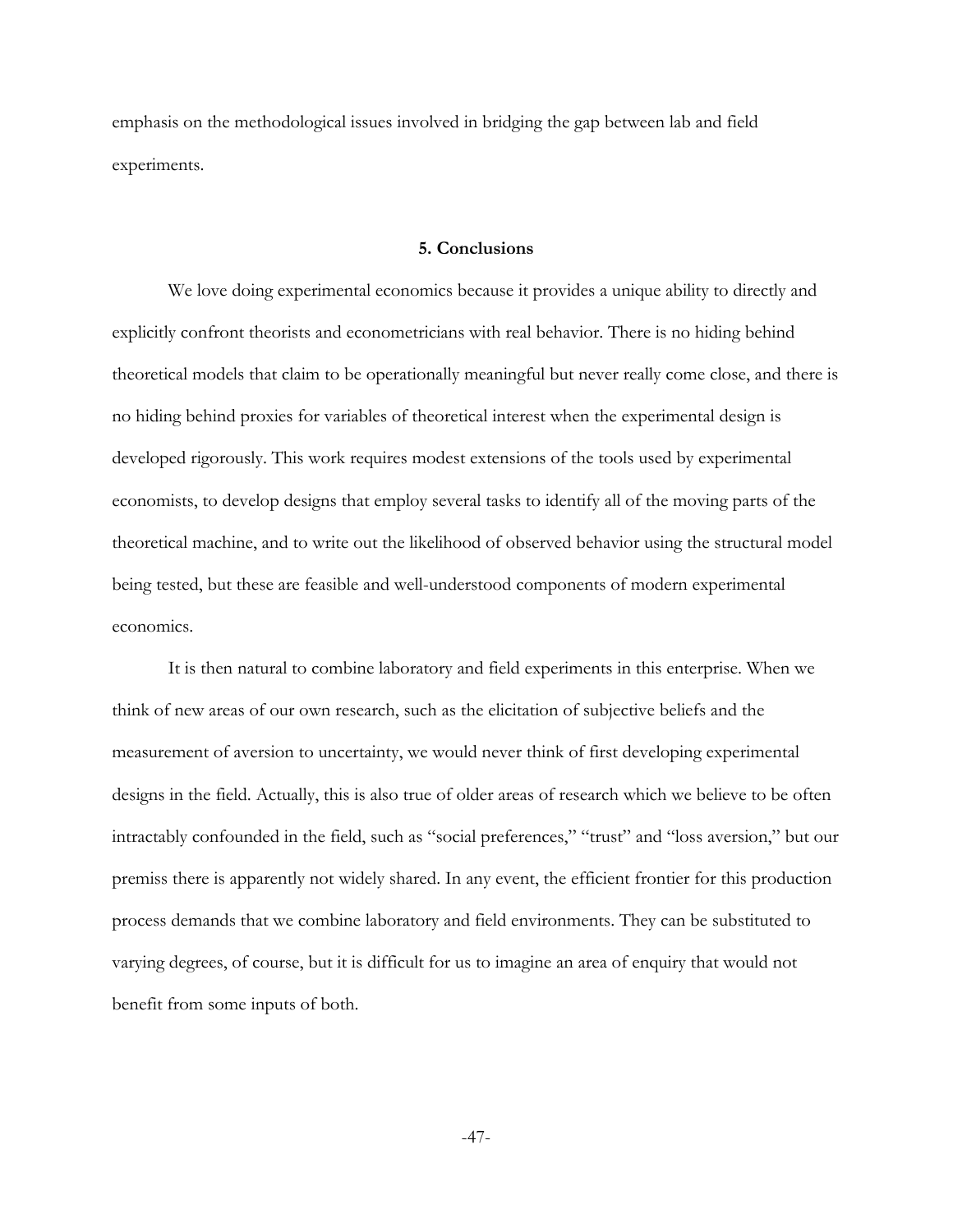|                                                                  | Lottery A                                                                                                                                               |                                                                              |                                                                  |                                                                              | Lottery B                                                               |                                                                    |                                                                              |                                                                            | Differen<br>ce                                                                           | Open CRRA<br>Interval                                                                                                                                               |
|------------------------------------------------------------------|---------------------------------------------------------------------------------------------------------------------------------------------------------|------------------------------------------------------------------------------|------------------------------------------------------------------|------------------------------------------------------------------------------|-------------------------------------------------------------------------|--------------------------------------------------------------------|------------------------------------------------------------------------------|----------------------------------------------------------------------------|------------------------------------------------------------------------------------------|---------------------------------------------------------------------------------------------------------------------------------------------------------------------|
| p                                                                | DKK<br>$\mathsf{p}$                                                                                                                                     | <b>DKK</b>                                                                   | p                                                                | <b>DKK</b>                                                                   | p                                                                       | <b>DKK</b>                                                         | <b>DKK</b>                                                                   | <b>DKK</b>                                                                 | <b>DKK</b>                                                                               | if Subject Switches<br>to<br>Lottery B and $\omega=0$                                                                                                               |
| 0.1<br>0.2<br>0.3<br>0.4<br>0.5<br>0.6<br>0.7<br>0.8<br>0.9<br>1 | 0.9<br>2000<br>0.8<br>2000<br>0.7<br>2000<br>2000<br>0.6<br>0.5<br>2000<br>2000<br>0.4<br>0.3<br>2000<br>0.2<br>2000<br>2000<br>0.1<br>$\theta$<br>2000 | 1600<br>1600<br>1600<br>1600<br>1600<br>1600<br>1600<br>1600<br>1600<br>1600 | 0.1<br>0.2<br>0.3<br>0.4<br>0.5<br>0.6<br>0.7<br>0.8<br>0.9<br>1 | 3850<br>3850<br>3850<br>3850<br>3850<br>3850<br>3850<br>3850<br>3850<br>3850 | 0.9<br>0.8<br>0.7<br>0.6<br>0.5<br>0.4<br>0.3<br>0.2<br>0.1<br>$\theta$ | 100<br>100<br>100<br>100<br>100<br>100<br>100<br>100<br>100<br>100 | 1640<br>1680<br>1720<br>1760<br>1800<br>1840<br>1880<br>1920<br>1960<br>2000 | 475<br>850<br>1225<br>1600<br>1975<br>2350<br>2725<br>3100<br>3475<br>3850 | 1165<br>830<br>495<br>160<br>$-175$<br>$-510$<br>$-845$<br>$-1180$<br>$-1515$<br>$-1850$ | $-\infty$ , $-1.71$<br>$-1.71, -0.95$<br>$-0.95, -0.49$<br>$-0.49, -0.15$<br>$-0.15, 0.14$<br>0.14, 0.41<br>0.41, 0.68<br>0.68, 0.97<br>0.97, 1.37<br>$1.37 \times$ |

**Table 1: Typical Payoff Matrix in the Danish Risk Aversion Experiments**

Note: The last four columns in this table, showing the expected values of the lotteries and the implied CRRA intervals, were not shown to subjects.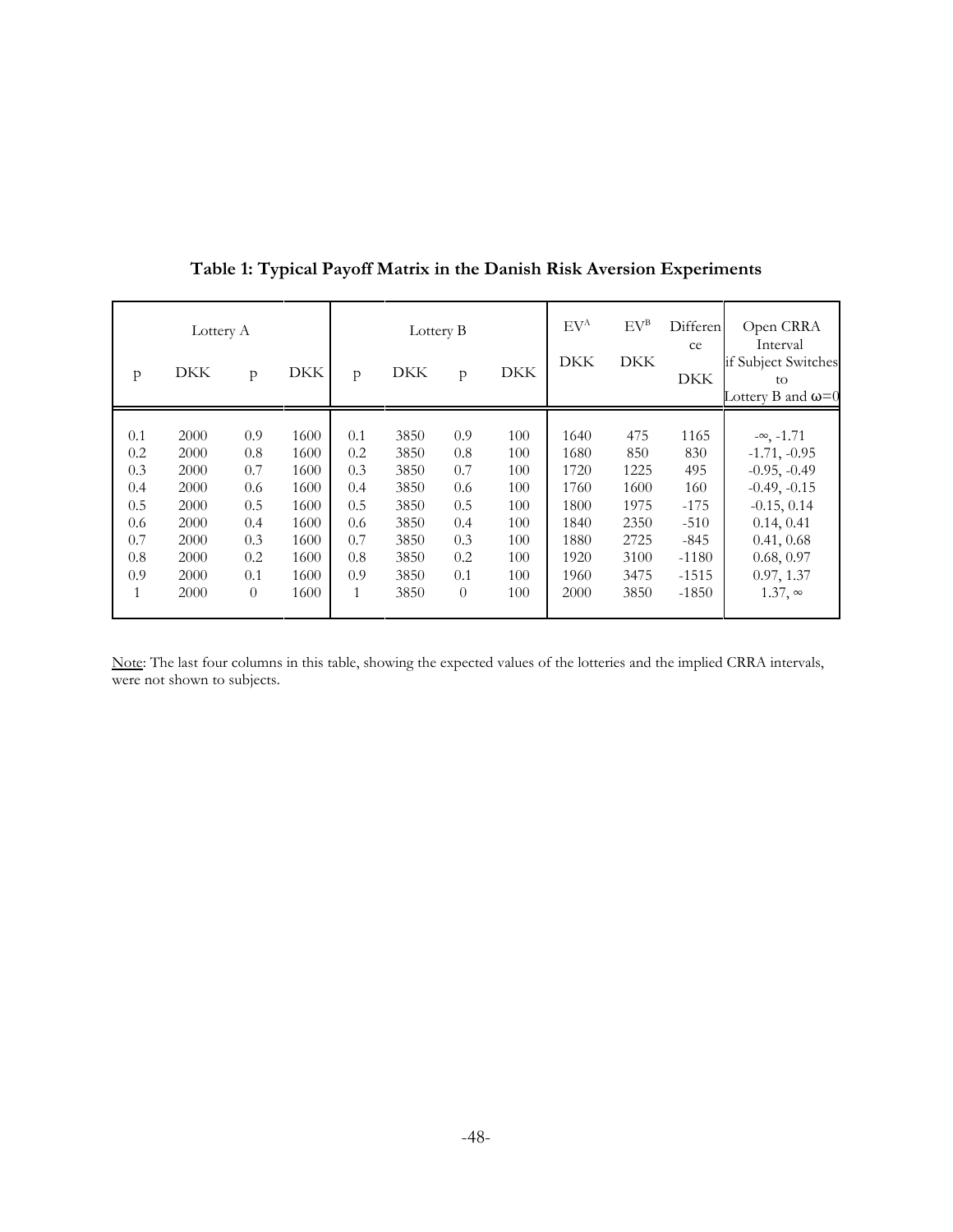| Payoff<br>Alternative    | Payment<br><b>Option A</b><br>(Pays<br>Amount<br>Below in 1<br>Month) | Payment<br><b>Option B</b><br>(Pays<br>Amount<br>Below in 7<br>Months) | Annual<br>Interest<br>Rate<br>$(AR, in \%)$ | Annual<br>Effective<br>Interest<br>Rate<br>$(AER, in \%)$ | Preferred<br>Payment<br>Option<br>(Circle<br>A or B) |
|--------------------------|-----------------------------------------------------------------------|------------------------------------------------------------------------|---------------------------------------------|-----------------------------------------------------------|------------------------------------------------------|
| $\mathbf{1}$             | 3,000 DKK                                                             | 3,038 DKK                                                              | 2.5                                         | 2.52                                                      | $\, {\bf B}$<br>A                                    |
| $\overline{2}$           | 3,000 DKK                                                             | 3,075 DKK                                                              | 5                                           | 5.09                                                      | $\, {\bf B}$<br>А                                    |
| $\mathfrak z$            | 3,000 DKK                                                             | 3,114 DKK                                                              | 7.5                                         | 7.71                                                      | $\bf{B}$<br>A                                        |
| $\overline{4}$           | 3,000 DKK                                                             | 3,152 DKK                                                              | $10\,$                                      | 10.38                                                     | $\, {\bf B}$<br>А                                    |
| 5                        | 3,000 DKK                                                             | 3,190 DKK                                                              | 12.5                                        | 13.1                                                      | $\bf{B}$<br>А                                        |
| 6                        | 3,000 DKK                                                             | 3,229 DKK                                                              | 15                                          | 15.87                                                     | $\bf{B}$<br>А                                        |
| $\overline{\mathcal{I}}$ | 3,000 DKK                                                             | 3,268 DKK                                                              | 17.5                                        | 18.68                                                     | B<br>A                                               |
| $\,8\,$                  | 3,000 DKK                                                             | 3,308 DKK                                                              | 20                                          | 21.55                                                     | $\, {\bf B}$<br>A                                    |
| 9                        | 3,000 DKK                                                             | 3,347 DKK                                                              | 22.5                                        | 24.47                                                     | $\, {\bf B}$<br>A                                    |
| 10                       | 3,000 DKK                                                             | 3,387 DKK                                                              | 25                                          | 27.44                                                     | $\bf{B}$<br>A                                        |
| $11\,$                   | 3,000 DKK                                                             | 3,427 DKK                                                              | 27.5                                        | 30.47                                                     | $\bf{B}$<br>A                                        |
| 12                       | 3,000 DKK                                                             | 3,467 DKK                                                              | 30                                          | 33.55                                                     | $\, {\bf B}$<br>А                                    |
| 13                       | 3,000 DKK                                                             | 3,507 DKK                                                              | 32.5                                        | 36.68                                                     | $\, {\bf B}$<br>$\boldsymbol{A}$                     |
| 14                       | 3,000 DKK                                                             | 3,548 DKK                                                              | 35                                          | 39.87                                                     | $\, {\bf B}$<br>А                                    |
| 15                       | 3,000 DKK                                                             | 3,589 DKK                                                              | 37.5                                        | 43.11                                                     | $\, {\bf B}$<br>$\boldsymbol{A}$                     |
| 16                       | 3,000 DKK                                                             | 3,630 DKK                                                              | 40                                          | 46.41                                                     | $\, {\bf B}$<br>А                                    |
| 17                       | 3,000 DKK                                                             | 3,671 DKK                                                              | 42.5                                        | 49.77                                                     | B<br>A                                               |
| 18                       | 3,000 DKK                                                             | 3,713 DKK                                                              | 45                                          | 53.18                                                     | $\bf{B}$<br>А                                        |
| 19                       | 3,000 DKK                                                             | 3,755 DKK                                                              | 47.5                                        | 56.65                                                     | $\, {\bf B}$<br>А                                    |
| $20\,$                   | 3,000 DKK                                                             | 3,797 DKK                                                              | 50                                          | 60.18                                                     | $\, {\bf B}$<br>А                                    |

**Table 2: Payoff Table for 6 Month Time Horizon Discount Rate Experiments**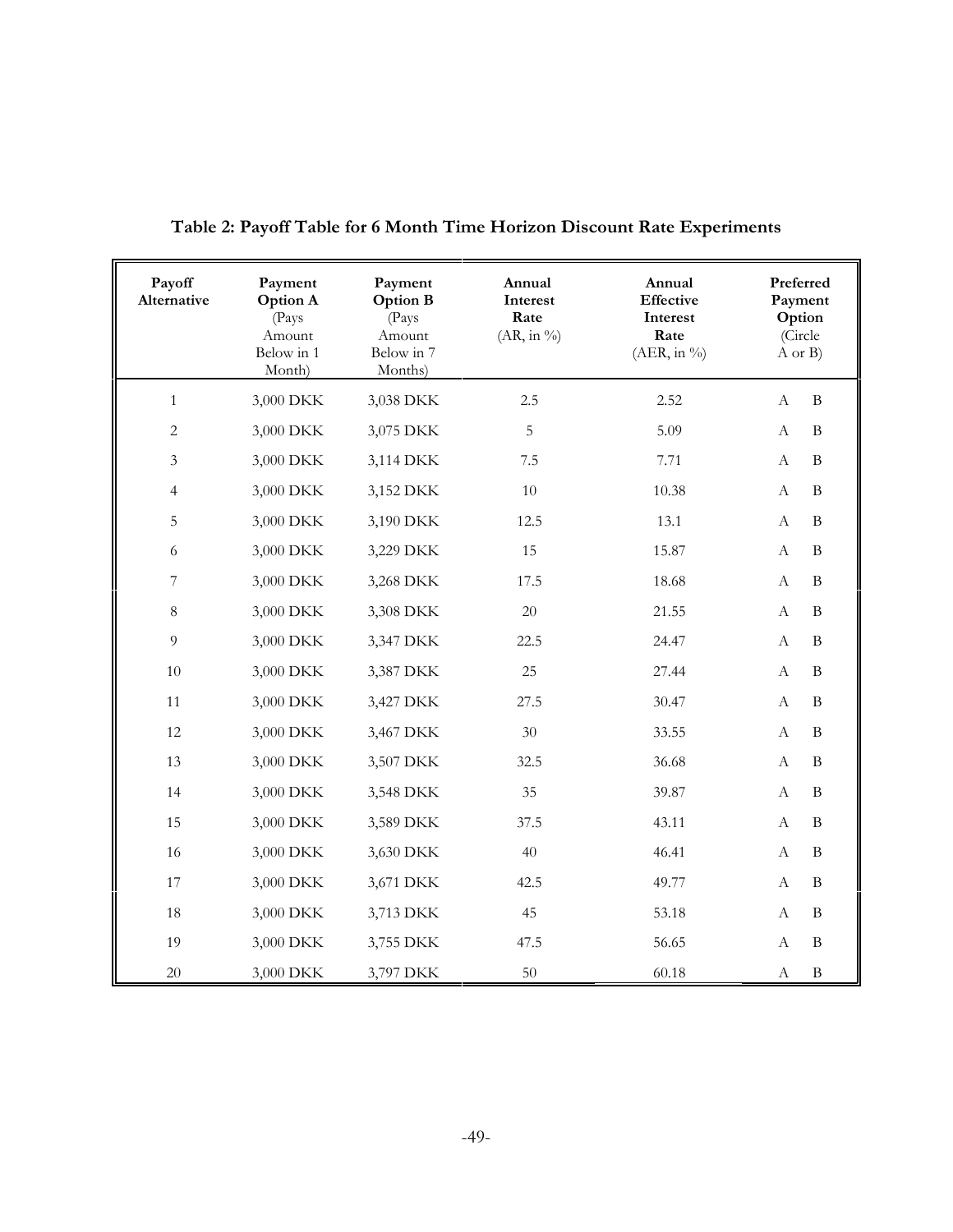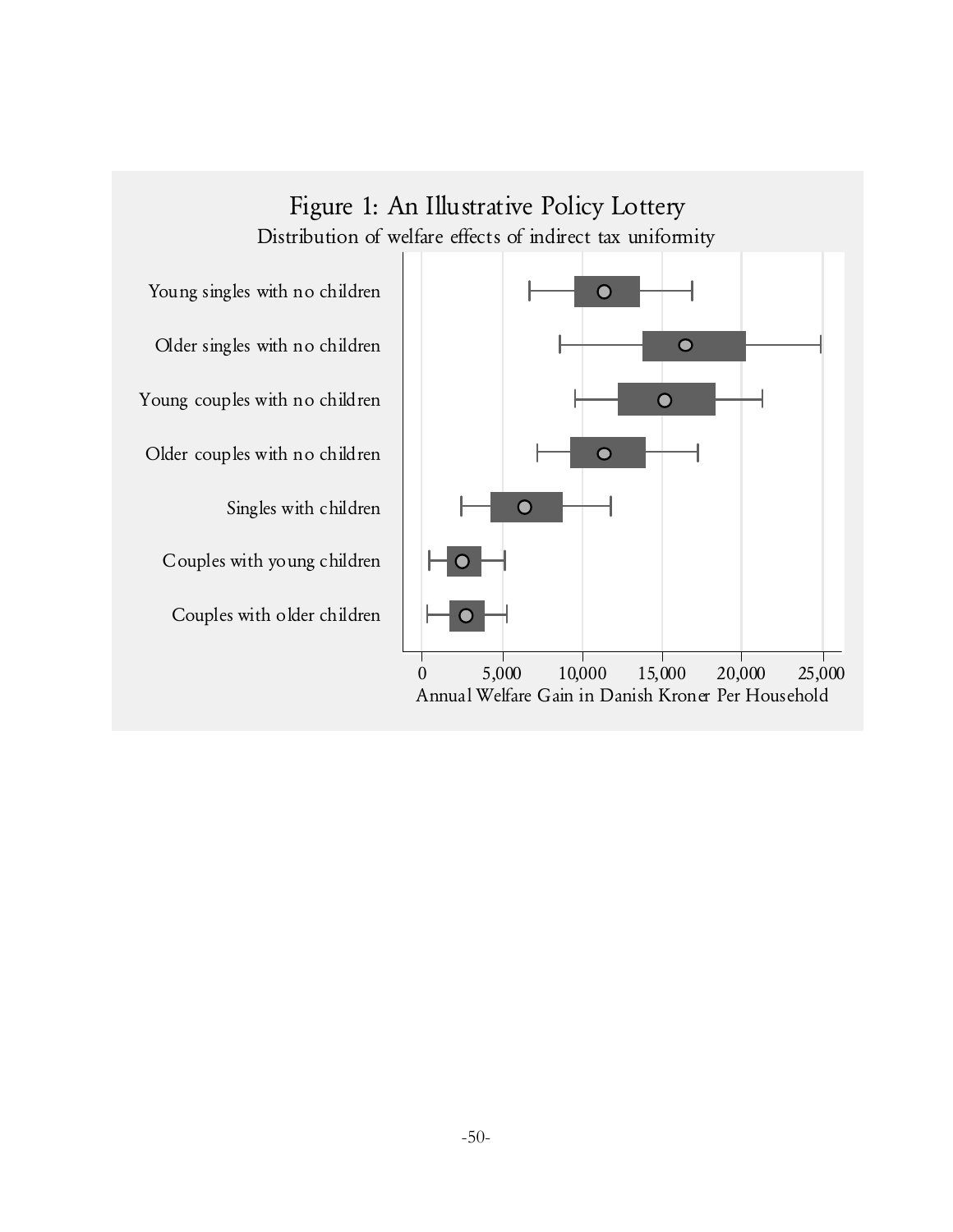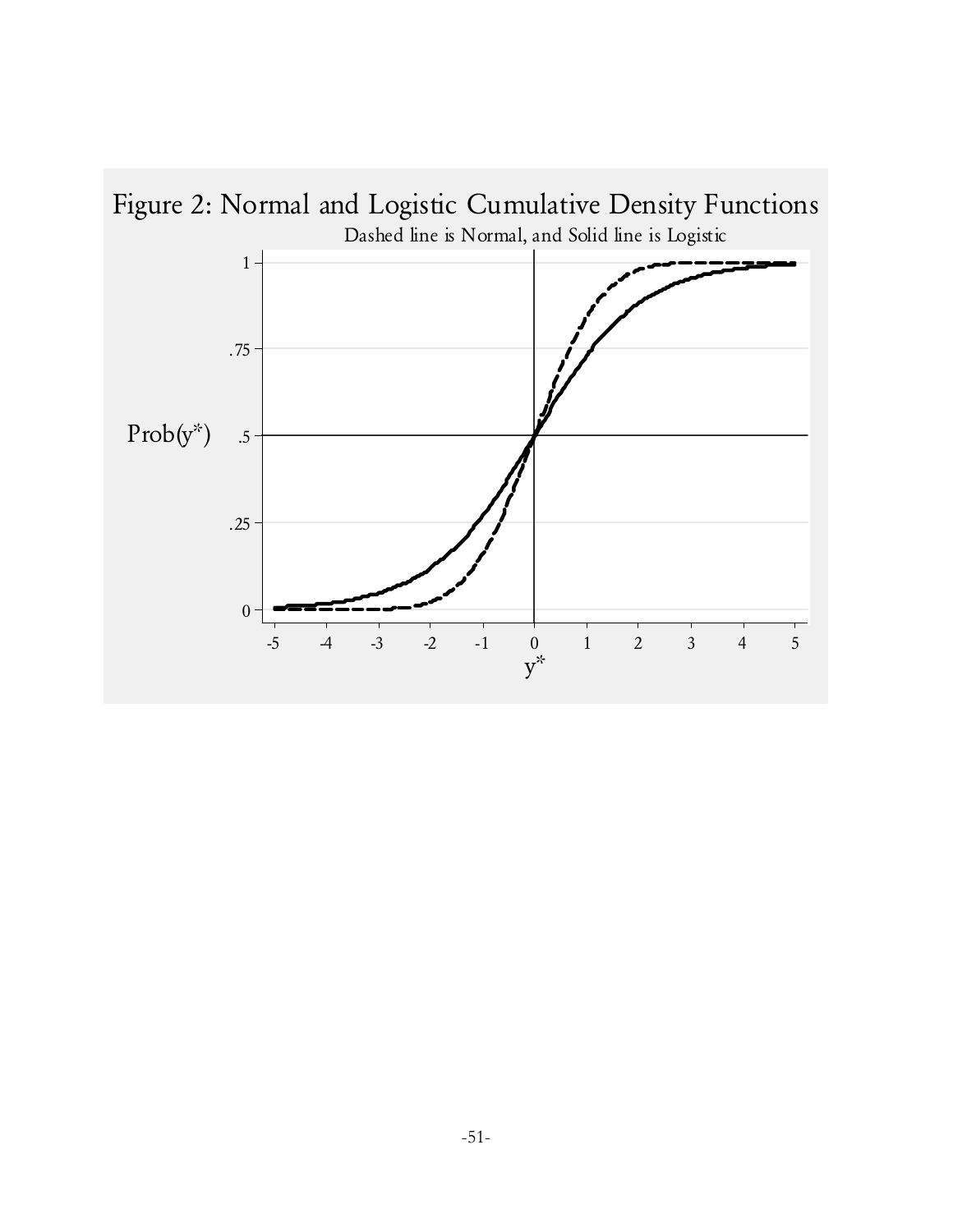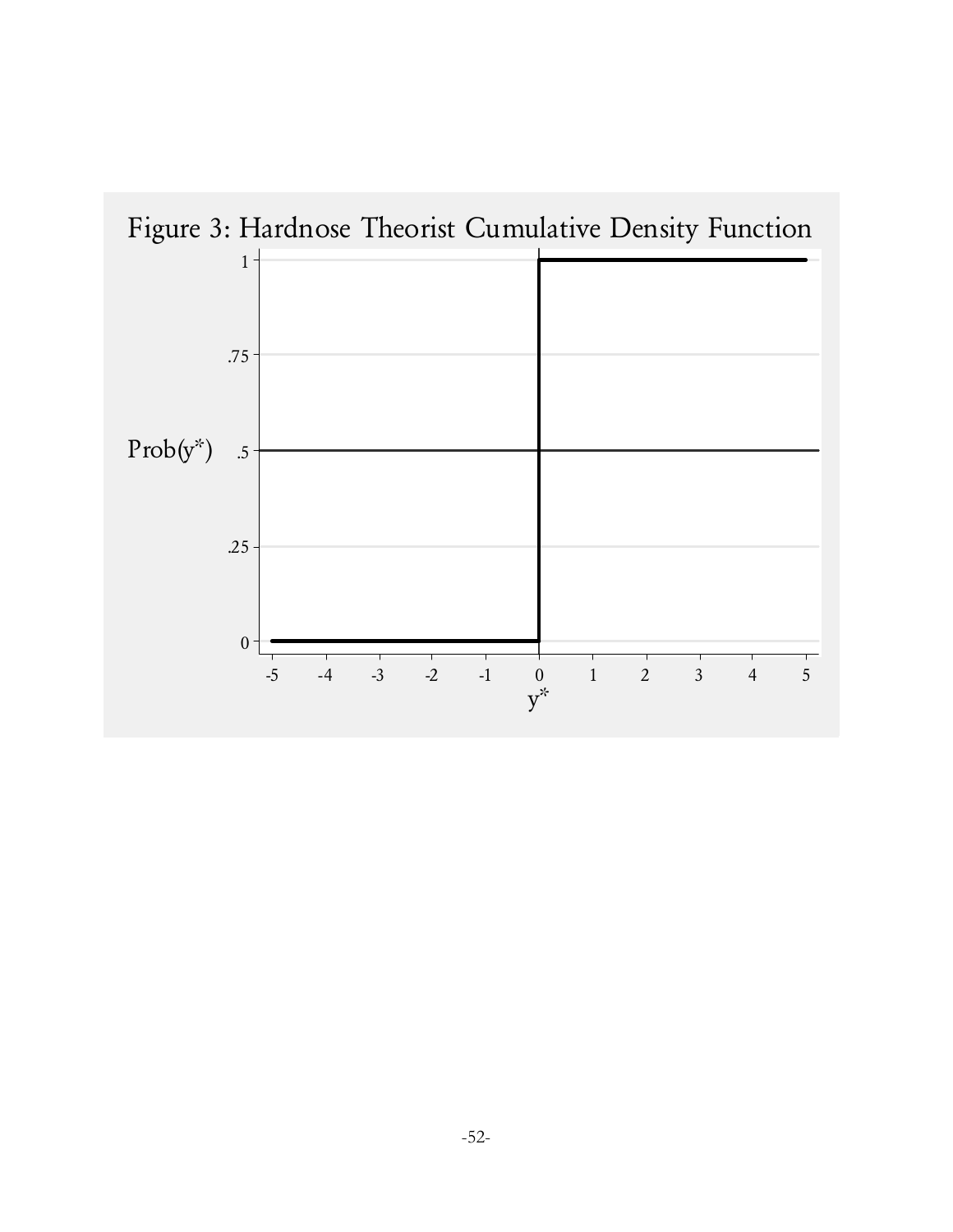# **References**

- Abdellaoui, Mohammed; Barrios, Carolina, and Wakker, Peter P., "Reconciling Introspective Utility with Revealed Preference: Experimental Arguments Based on Prospect Theory," *Journal of Econometrics*, 138, 2007, 356-378.
- Andersen, Steffen; Harrison, Glenn W.; Lau, Morten I., and Rutström, E. Elisabet, "Elicitation Using Multiple Price Lists," *Experimental Economics*, 9(4), December 2006, 383-405.
- Andersen, Steffen; Harrison, Glenn W.; Lau, Morten I., and Rutström, E. Elisabet, "Eliciting Risk and Time Preferences," *Econometrica*, 76(3), 2008a, 583-619.
- Andersen, Steffen, Harrison, Glenn W.; Lau, Morten I.; Rutström, E. Elisabet, "Lost in State Space: Are Preferences Stable?" *International Economic Review*, 49(3), 2008b, 1091-1112.
- Andersen, Steffen; Harrison, Glenn W., Lau, Morten I., and Rutström, E. Elisabet, "Risk Aversion in Game Shows," in J.C. Cox and G.W. Harrison (eds.), *Risk Aversion in Experiments* (Greenwich, CT: JAI Press, Research in Experimental Economics, Volume 12, 2008c).
- Andersen, Steffen; Harrison, Glenn W.; Lau, Morten I., and Rutström, E. Elisabet, "Preference Heterogeneity in Experiments: Comparing the Lab and Field," *Journal of Economic Behavior & Organization*, 74, 2010, 209-224.
- Angrist, Joshua D., and Pischke, Jörn-Steffen, *Mostly Harmless Econometrics: An Empiricist's Companion* (Princeton: Princeton University Press, 2009).
- Banerjee, Abhijit V., and Duflo, Esther, "The Experimental Approach to Development Economics," *Annual Review of Economics*, 1, 2009, 151-178.
- Blackburn, McKinley; Harrison, Glenn W., and Rutström, Elisabet, "Statistical Bias Functions and Informative Hypothetical Surveys," *American Journal of Agricultural Economics*, 76(5), December 1994, 1084-1088.
- Camerer, Colin, and Ho, Teck-Hua, "Violations of the Betweenness Axiom and Nonlinearity in Probability," *Journal of Risk & Uncertainty*, 8, 1994, 167-196.
- Chambers, Robert G., and Quiggin, John, *Uncertainty, Production, Choice, and Agency: The State-Contingent Approach* (New York, NY: Cambridge University Press, 2000).
- Coller, Maribeth; Harrison, Glenn W., and Rutström, E. Elisabet, "Latent Process Heterogeneity in Discounting Behavior," *Working Paper 2010-09*, Center for the Economic Analysis of Risk, Robinson College of Business, Georgia State University, 2010; forthcoming, *Oxford Economic Papers*.
- Conlisk, John, "Three Variants on the Allais Example," *American Economic Review*, 79(3), June 1989, 392-407.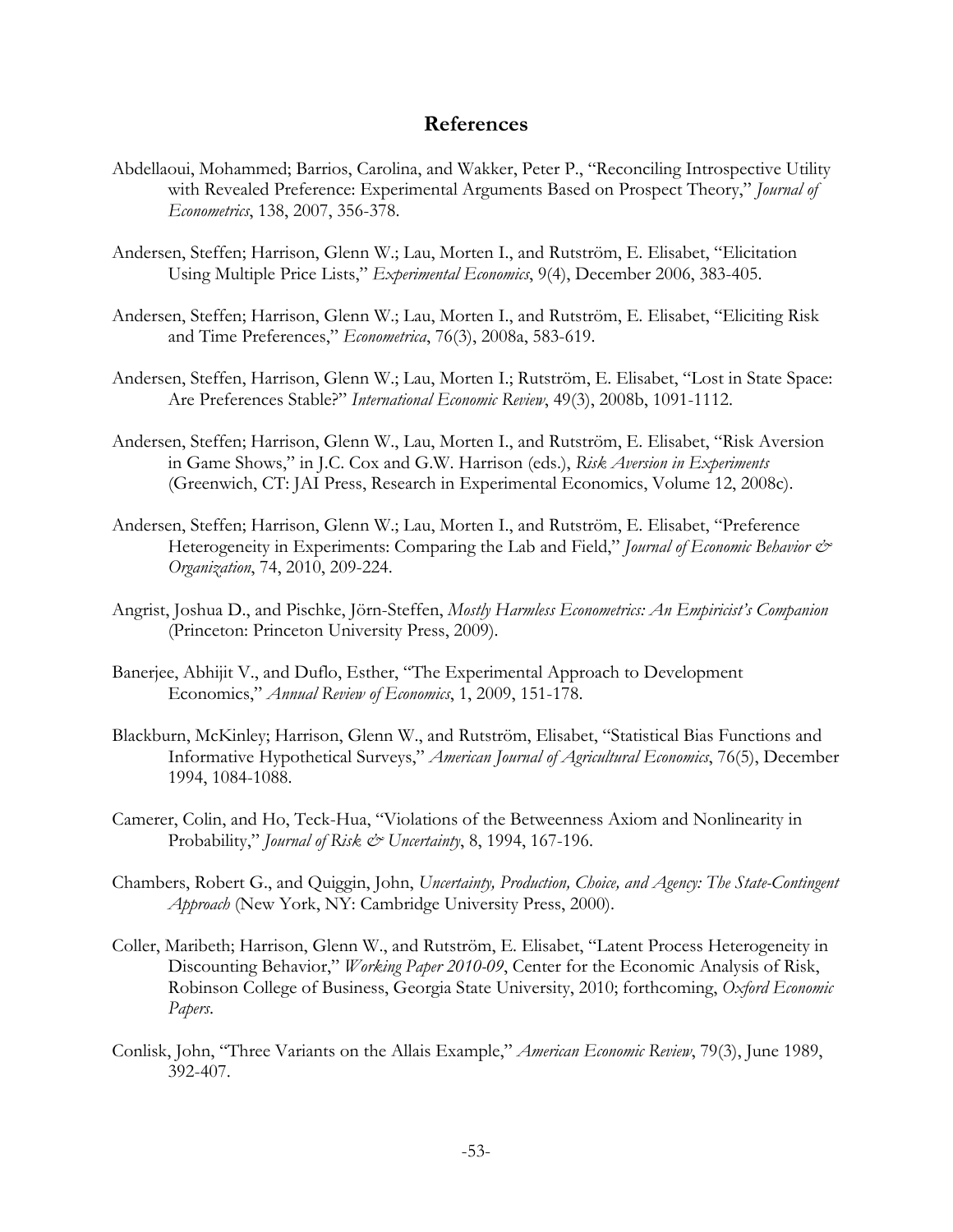- Cox, James C., and Sadiraj, Vjollca, "Small- and Large-Stakes Risk Aversion: Implications of Concavity Calibration for Decision Theory," *Games & Economic Behavior*, 56, 2006, 45-60.
- Cox, James C., and Sadiraj, Vjollca, "Risky Decisions in the Large and in the Small: Theory and Experiment," in J. Cox and G.W. Harrison (eds.), *Risk Aversion in Experiments* (Bingley, UK: Emerald, Research in Experimental Economics, Volume 12, 2008).
- Cubitt, Robin P.; Starmer, Chris, and Sugden, Robert, "Dynamic Choice and the Common Ratio Effect: An Experimental Investigation," *Economic Journal*, 108, September 1998, 1362-1380.
- Desvousges, William H.; Johnson, F. Reed, and Banzhaf, H. Spencer, *Environmental Policy Analysis With Limited Information: Principles and Applications of the Transfer Method* (New York: Elgar, 1999).
- Dufwenberg, Martin, and Harrison, Glenn W., "Peter Bohm: Father of Field Experiments," *Experimental Economics*, 11(3), September 2008, 213-220.
- Fiore, Stephen M.; Harrison, Glenn W.; Hughes, Charles E., and Rutström, Elisabet, "Virtual Experiments and Environmental Policy," *Journal of Environmental Economics & Management*, 57(1), January 2009, 65-86.
- Grether, David M., and Plott, Charles R., "Economic Theory of Choice and the Preference Reversal Phenomenon," *American Economic Review*, 69(4), September 1979, 623-648.
- Hansson, Bengt, "Risk Aversion as a Problem of Conjoint Measurement," in P. Gardenfors and N.-E. Sahlin (Eds.) *Decision, Probability, and Utility* (New York: Cambridge University Press, 1988, 136-158).
- Harrison, Glenn W., "Field Experiments and Control," in J. Carpenter, G.W. Harrison and J.A. List (eds.), *Field Experiments in Economics* (Greenwich, CT: JAI Press, Research in Experimental Economics, Volume 10, 2005, 17-50).
- Harrison, Glenn W., "Experimental Evidence on Alternative Environmental Valuation Methods," *Environmental and Resource Economics*, 34, 2006, 125-162.
- Harrison, Glenn W., "The Behavioral Counter-Revolution," *Journal of Economic Behavior & Organization*, 73, 2010, 49-57.
- Harrison, Glenn W.; Humphrey, Steven J., and Verschoor, Arjan, "Choice Under Uncertainty: Evidence from Ethiopia, India and Uganda," *Economic Journal*, 120, March 2010, 80-104.
- Harrison, Glenn W.; Jensen, Svend-Eric; Pedersen, Lars, and Rutherford, Thomas F., (eds.), *Using Dynamic General Equilibrium Models for Policy Analysis* (Amsterdam: Elsevier; Contributions to Economics Analysis 248, 2000).
- Harrison, Glenn W.; Jensen, Jesper; Lau, Morten Igel, and Rutherford, Thomas F., "Policy Reform Without Tears," in A. Fossati and W. Weigard (eds.), *Policy Evaluation With Computable General Equilibrium Models* (New York: Routledge, 2002).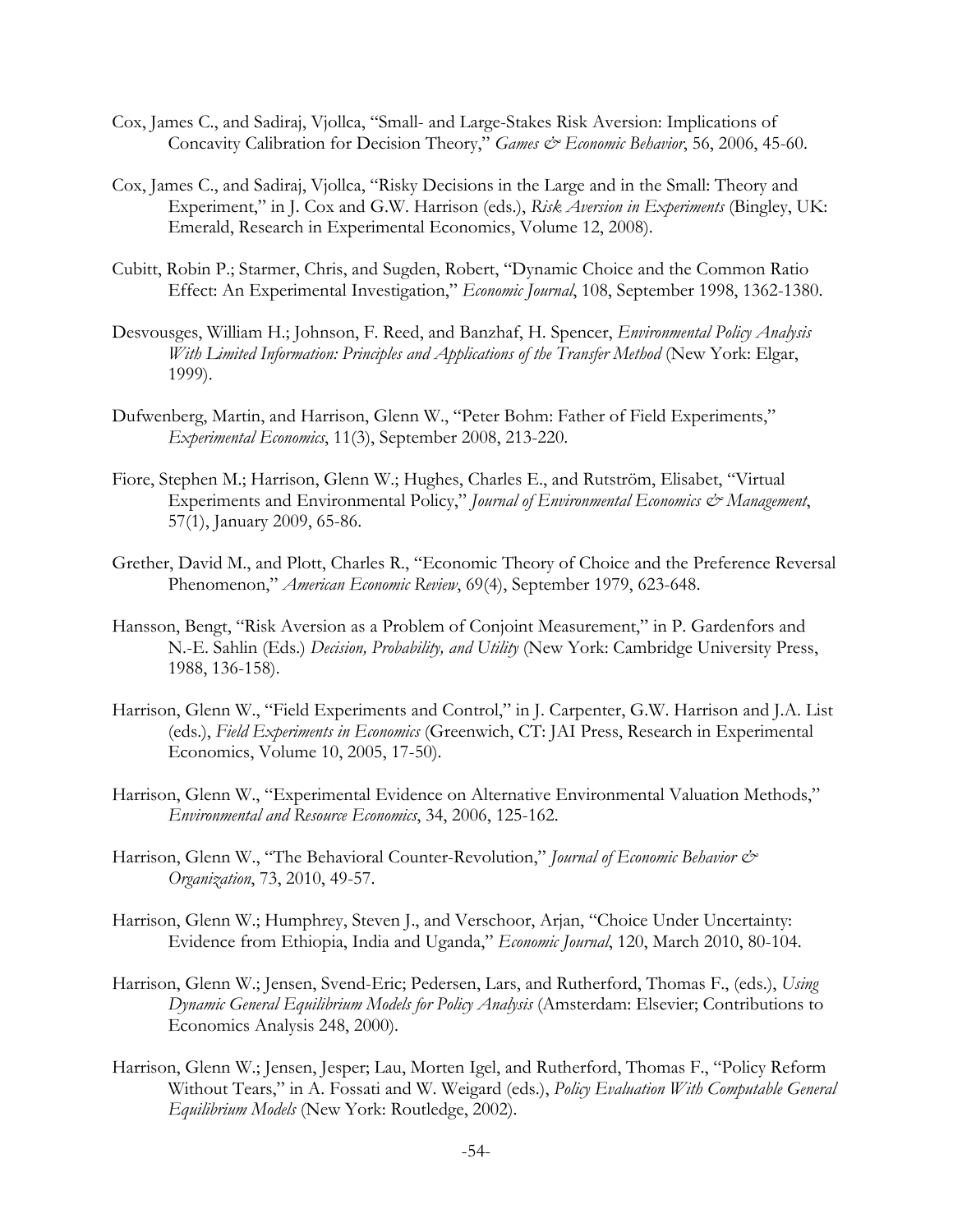- Harrison, Glenn W.; Lau, Morten, and Rutström, Elisabet, "Estimating Risk Attitudes in Denmark: A Field Experiment," *Scandinavian Journal of Economics*, 109(2), June 2007, 341-368.
- Harrison, Glenn W.; Lau, Morten I., and Rutström, E. Elisabet, "Risk Attitudes, Randomization to Treatment, and Self-Selection Into Experiments," *Journal of Economic Behavior and Organization*, 70(3), June 2009, 498-507.
- Harrison, Glenn W.; Lau, Morten I., and Williams, Melonie B., "Estimating Individual Discount Rates for Denmark: A Field Experiment," *American Economic Review*, 92(5), December 2002, 1606-1617.
- Harrison, Glenn W., and List, John A., "Field Experiments," *Journal of Economic Literature*, 42(4), December 2004, 1013-1059.
- Harrison, Glenn W., and List, John A., "Naturally Occurring Markets and Exogenous Laboratory Experiments: A Case Study of the Winner's Curse," *The Economic Journal*, 118, April 2008, 822-843.
- Harrison, Glenn W.; List, John A., and Towe, Charles, "Naturally Occurring Preferences and Exogenous Laboratory Experiments: A Case Study of Risk Aversion," *Econometrica*, 75(2), March 2007, 433-458.
- Harrison, Glenn W.; Rutherford, Thomas F., and Tarr, David G., "Trade Liberalization, Poverty and Efficient Equity," *Journal of Development Economics*, 71, June 2003, 97-128.
- Harrison, Glenn W.; Rutherford, Thomas F., Tarr, David G., and Gurgel, Antonio, "Trade Policy and Poverty Reduction in Brazil," *World Bank Economic Review*, 18(3), 2004, 289-317.
- Harrison, Glenn W., and Rutström, E. Elisabet, "Risk Aversion in the Laboratory," in J.C. Cox and G.W. Harrison (eds.), *Risk Aversion in Experiments* (Bingley, UK: Emerald, Research in Experimental Economics, Volume 12, 2008).
- Harrison, Glenn W., and Rutström, E. Elisabet, "Expected Utility *And* Prospect Theory: One Wedding and A Decent Funeral," *Experimental Economics*, 12(2), June 2009, 133-158.
- Harrison, Glenn W., and Vinod, H.D., "The Sensitivity Analysis of Applied General Equilibrium Models: Completely Randomized Factorial Sampling Designs," *Review of Economics and Statistics*, 74, May 1992, 357-362.
- Hey, John D., and Orme, Chris, "Investigating Generalizations of Expected Utility Theory Using Experimental Data," *Econometrica*, 62(6), November 1994, 1291-1326. **[C]**
- Hirshleifer, Jack, and Riley, John G., *The Analytics of Uncertainty and Information* (New York, NY: Cambridge University Press, 1992).
- Hoffman, R.R., and Deffenbacher, K.A., "An Analysis of the Relations of Basic and Applied Science," *Ecological Psychology*, 5, 1993, 315-352.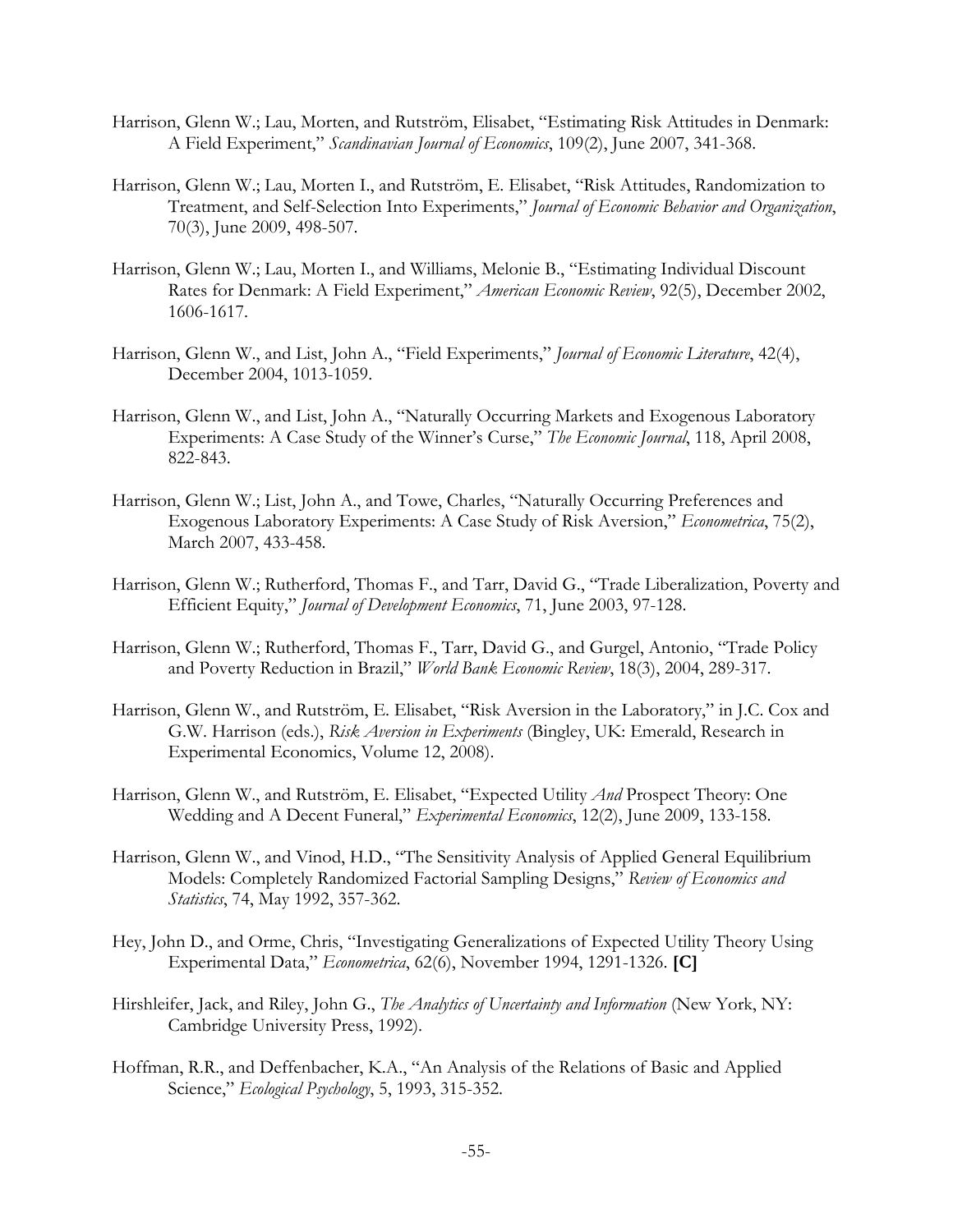- Holt, Charles A., and Laury, Susan K., "Risk Aversion and Incentive Effects," *American Economic Review*, 92(5), December 2002, 1644-1655.
- Keane, Michael P., "Structural vs. Atheoretic Approaches to Econometrics," *Journal of Econometrics*, 156, 2010, 3-20.
- Lau, Morten Igel, "Assessing Tax Reforms When Human Capital is Endogenous," in G. W. Harrison, S. E. H. Jensen, L. H. Pedersen and T. F. Rutherford (eds.), *Using Dynamic General Equilibrium Models for Policy Analysis* (Amsterdam: North Holland, Contributions to Economic Analysis 248, 2000).
- Leamer, Edward E., "Tantalus on the Road to Asymptotia," *Journal of Economic Perspectives*, 24(2), Spring 2010, 31-46.
- Levitt, Steven D., and List, John A., "What do Laboratory Experiments Measuring Social Preferences Reveal About the Real World," *Journal of Economic Perspectives*, 21(2), 2007, 153-174.
- Liang, K-Y., and Zeger, S.L., "Longitudinal Data Analysis Using Generalized Linear Models," *Biometrika*, 73, 1986, 13-22.
- List, John A., "Scientific Numerology, Preference Anomalies, and Environmental Policymaking," *Environmental & Resource Economics*, 2005, 32, 35-53.
- Papke, Leslie E., and Wooldridge, Jeffrey M., "Econometric Methods for Fractional Response Variables with an Application to 401(K) Plan Participation Rates," *Journal of Applied Econometrics*, 11, 1996, 619-632.
- Peirce, C. S., and Jastrow, J., "On Small Differences of Sensation," *Memoirs of the National Academy of Sciences for 1884*, 3, 1885, 75-83.
- Rabin, Matthew, "Risk Aversion and Expected Utility Theory: A Calibration Theorem," *Econometrica*, 68, 2000, 1281-1292.
- Reiley, David, "The Lab and the Field: Empirical and Experimental Economics," in G. Frechette and A. Schotter (eds.), *The Methods of Modern Experimental Economics* (New York: Oxford University Press, 2011).
- Rogers, W. H., "Regression standard errors in clustered samples," *Stata Technical Bulletin*, 13, 1993, 19-23.
- Safra, Zvi, and Segal, Uzi, "Calibration Results for Non-Expected Utility Theories," *Econometrica*, 76(5), 2008, 1143-1166.
- Saha, Atanu, "Expo-Power Utility: A Flexible Form for Absolute and Relative Risk Aversion," *American Journal of Agricultural Economics*, 75(4), November 1993, 905-913.
- Stern, Nicholas, *The Economics of Climate Change: The Stern Review* (New York: Cambridge University